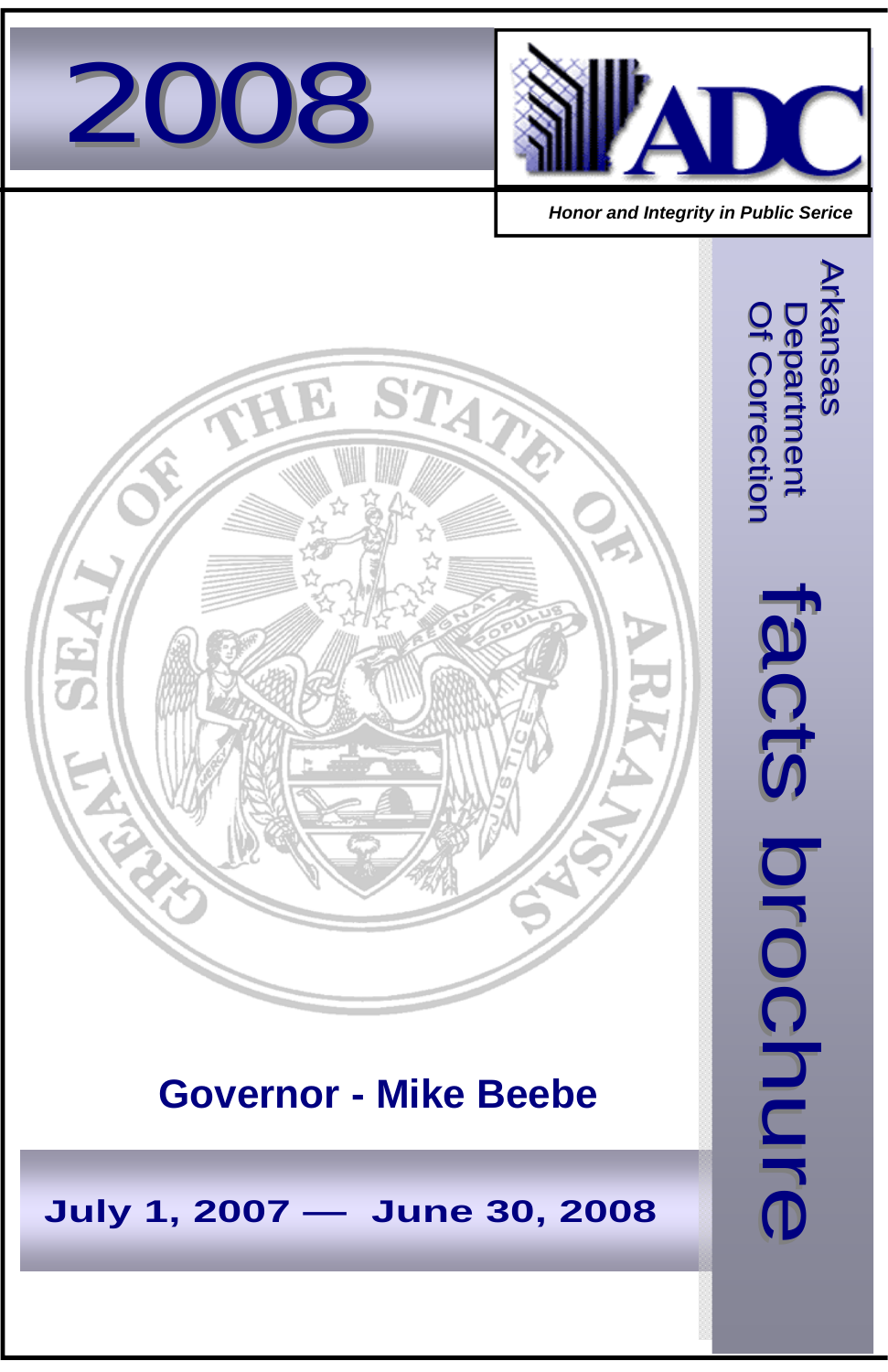# **Table of Contents**

| <b>EEO Statement</b>     | 3  |
|--------------------------|----|
| <b>Management</b>        | 4  |
| <b>Population Data</b>   | 14 |
| <b>Directory</b>         | 15 |
| <b>History</b>           | 28 |
| <b>Programs/Services</b> | 57 |
| <b>Mission Statement</b> | 61 |
| <b>Vision Statement</b>  | 61 |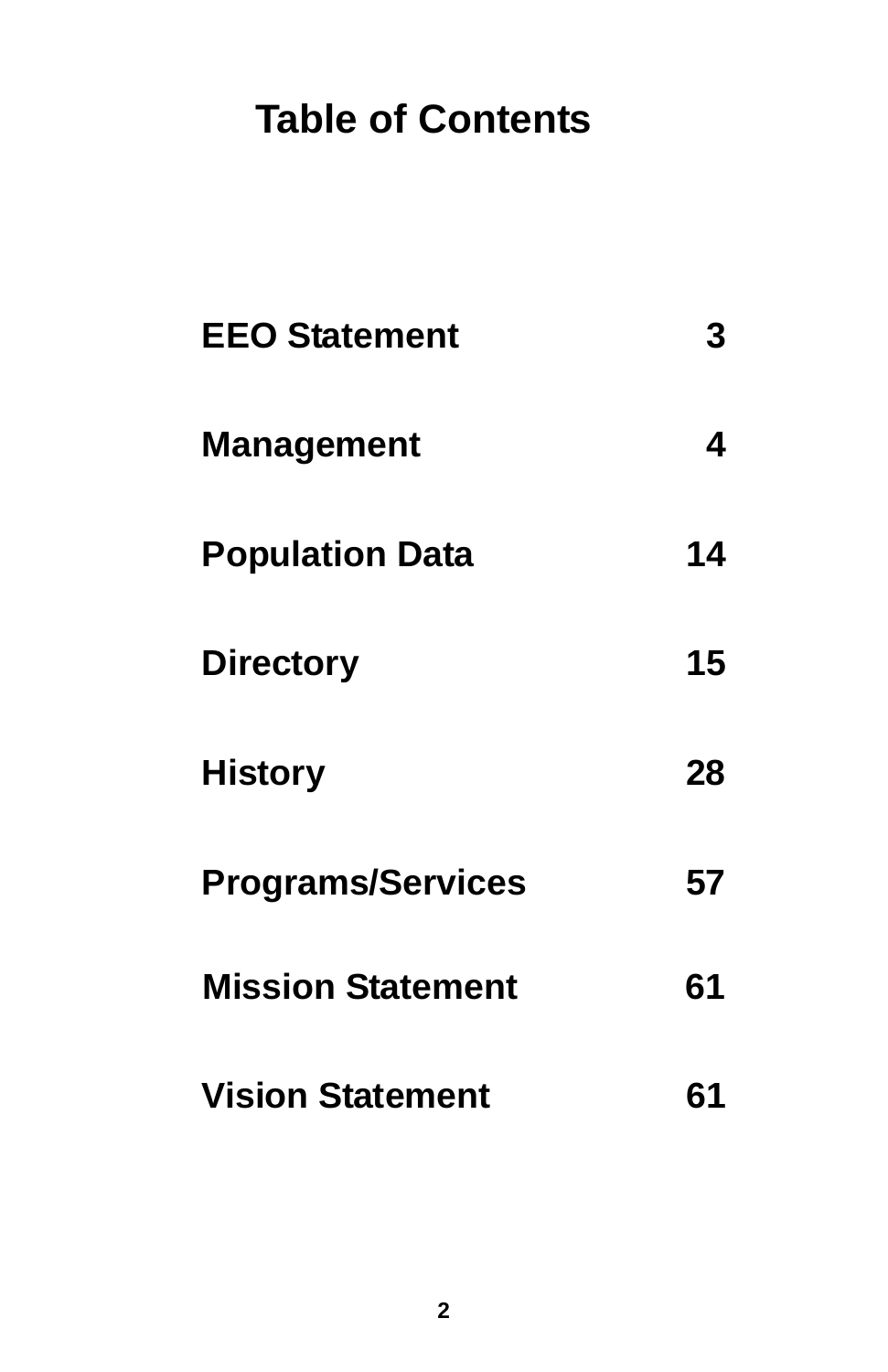## **EEO Statement**

In keeping with its mission, the Department of Correction desires to employ individuals who are dependable and sincerely interested in serving the mission of the department. The ADC seeks employees who can handle these important matters in a professional manner.

The ADC is an equal opportunity employer providing equal employment opportunities without regard to race, color, sex, religion, national origin, age, disability or veteran status. This policy and practice relates to all phases of employment including, but not limited to, recruiting, hiring, placement, promotion, transfer, layoff, recall, termination, rates of pay or other forms of compensation, training, use of all facilities and participation in all department sponsored employee activities and programs.

All members of the ADC management staff are familiar with this statement of policy, the philosophy behind it and their responsibility to apply these principles in good faith for meaningful progress in the utilization of minorities and women.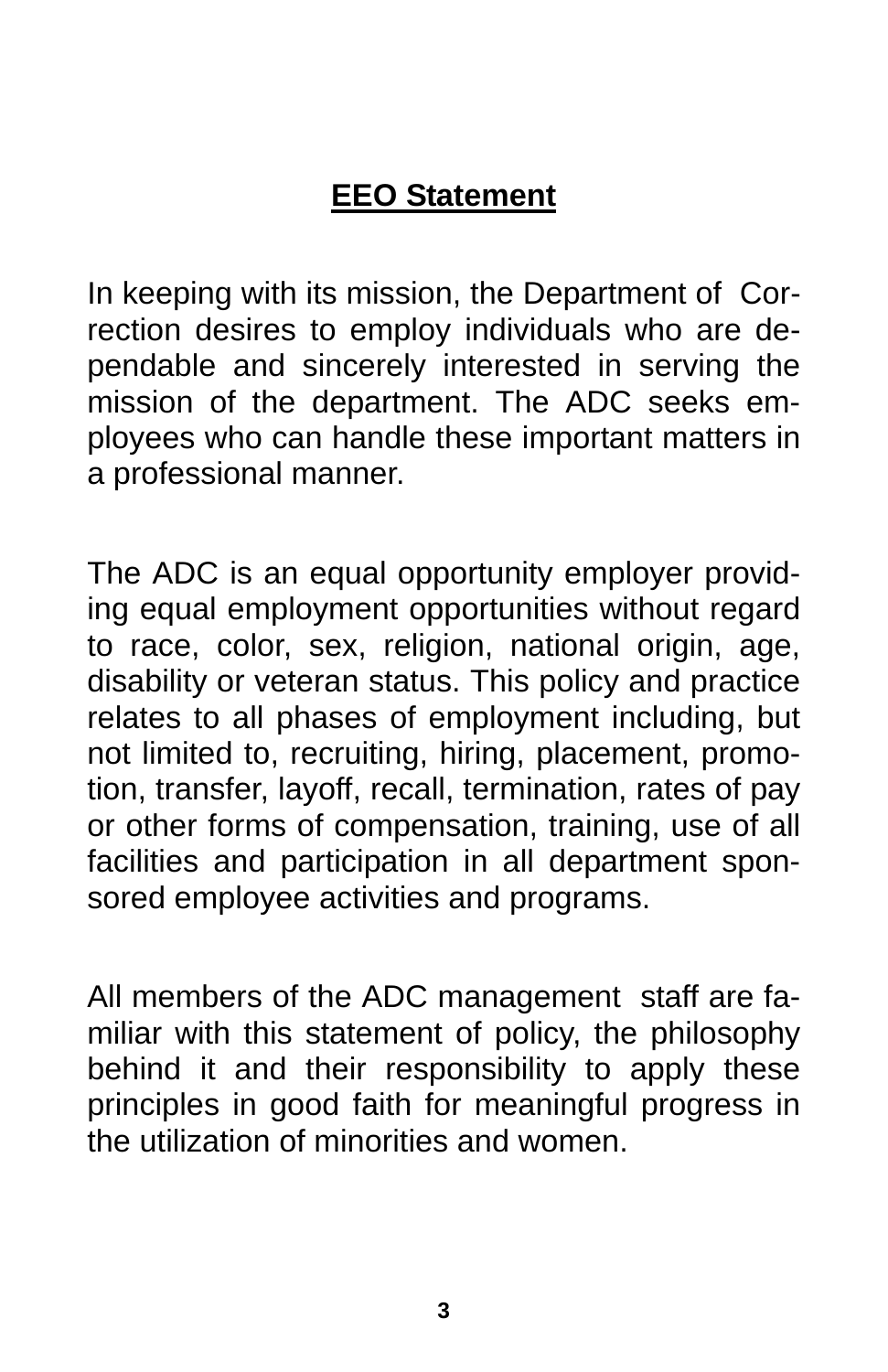# **Management**

## **Board of Corrections** (historical)

In 1993, the Arkansas General Assembly amended Arkansas Code Annotated §12-27-101 and placed the Department of Correction under the supervision and control of the Board of Correction and Community Punishment, which assumed the powers, functions, and duties formerly held by the Board of Correction (created in 1968) and its predecessor, the State Penitentiary Board (created in 1943).

In August 2001, legislation went into effect changing the Board's name to the Board of Corrections. This was necessary when the name of the Department of Community Punishment changed to the Department of Community Correction.

Board of Corrections has seven voting members:

- Chairman of The Board of Parole
- Five citizen members
- One criminal justice faculty member, employed at a four-year Arkansas university

The board was impaneled July 1, 1993. Each member serves a term of seven years.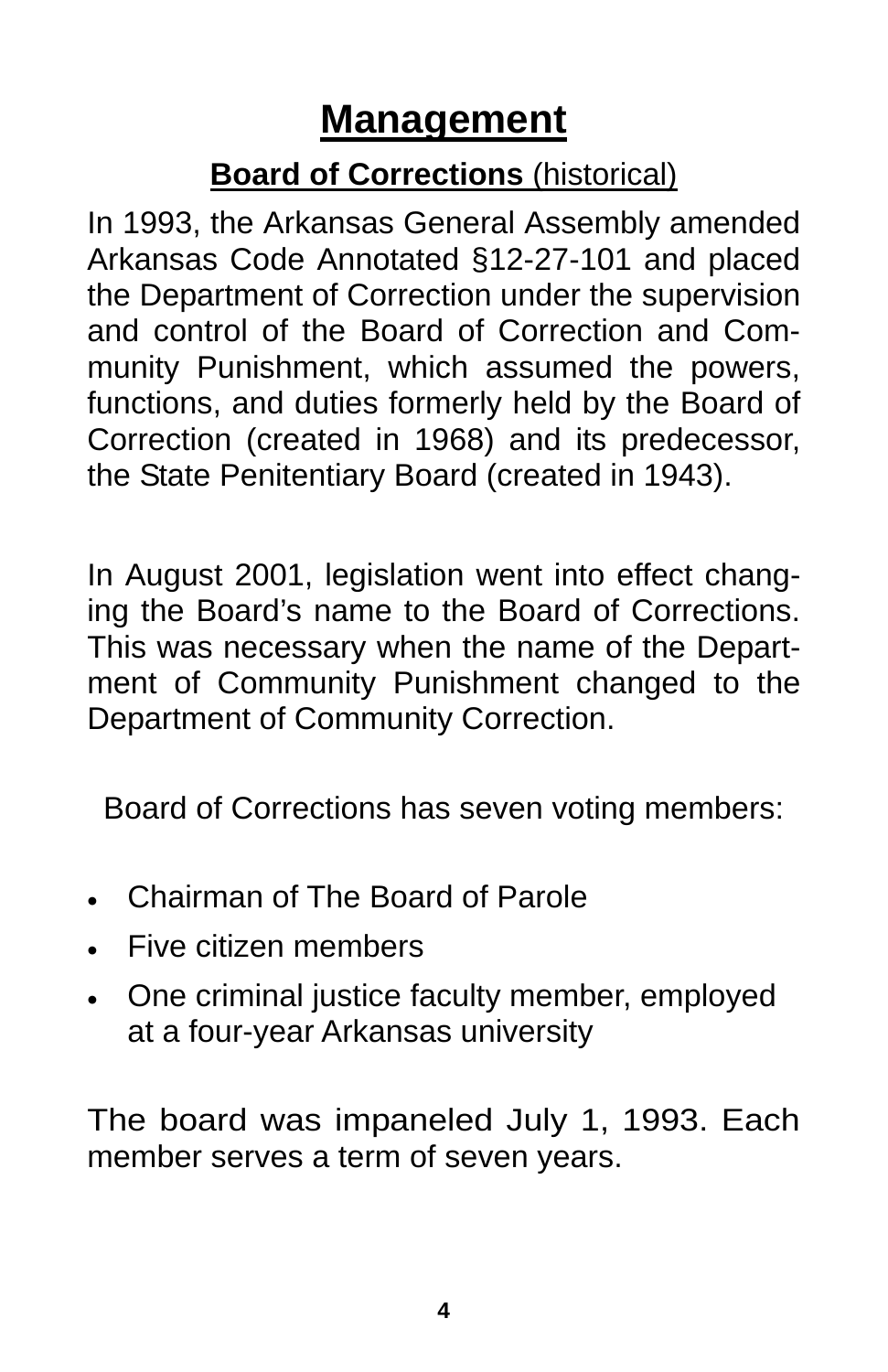The Director of the Arkansas Department of Correction reports directly to the Board of Corrections as the agency's Chief Executive, Officer, and is responsible for the agency's philosophy, mission, and operations.

The ADC has four divisions, which are supervised by a deputy or assistant director. The divisions are *Administrative Services, Institutional Services, Health and Correctional Programs, and Construction and Maintenance.* In addition, the agency has a staff of professionals who report directly to the director.

The **Public Information and Legislative Liaison** is responsible for releasing information, responding to requests from the media and the public, coordinating tours of department facilities, agency publications, constituency services, and assisting members and staff of the Arkansas General Assembly.

The **Attorney** provides assistance to the department on legal matters and has a critical role in the development of policies and procedures, which must comply with State and Federal laws. The ADC attorney also represents the Department at Arkansas Claims Commission hearings and on employee grievance appeals.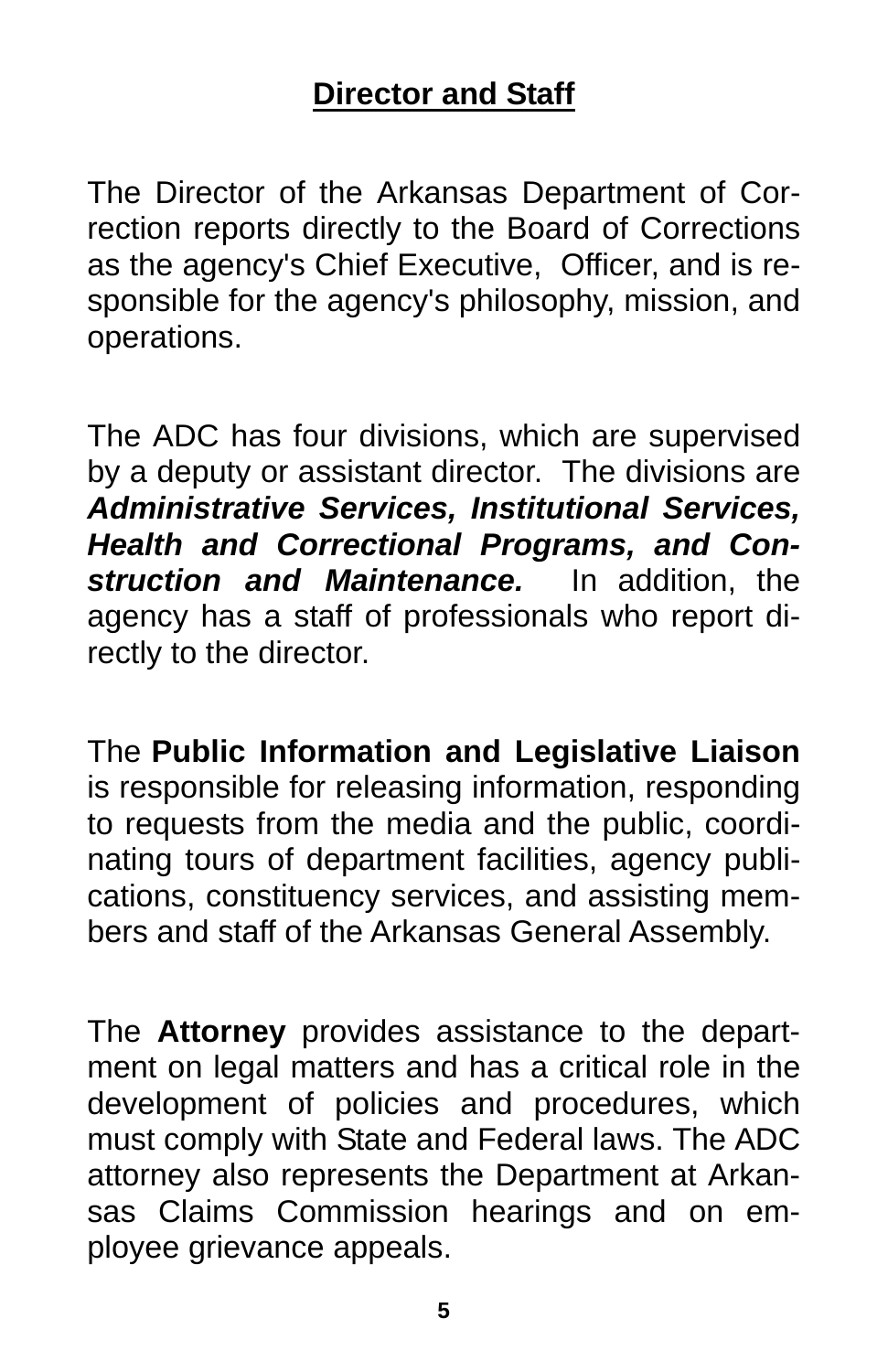**The Equal Employment Opportunity and Grievance Officer** monitors compliance with court consent decrees and the Uniform Employee Grievance Procedures, established in 1985 by gubernatorial proclamation. The officer also assists in development of affirmative action plans and efforts.

**Internal Affairs** investigates inmate complaints, suspected criminal activities, and serious allegations regarding employee conduct. The division works with the Attorney General's Office on employee litigation and Arkansas Claims Commission actions. Internal Affairs also coordinates contact with law enforcement agencies concerning alleged criminal activities of inmates and employees.

**Disciplinary Hearings** allow inmates to respond to disciplinary actions filed against them by department staff. A disciplinary hearing officer interviews each inmate, reviews documentation, and determines any necessary sanctions. Inmates have the right to appeal through various channels within the ADC.

**The Internal Auditor** performs regular program audits and specific audits requested by administrators. The internal auditor also provides assistance and information to Legislative and other external auditors, reviews their findings, and initiates corrective action.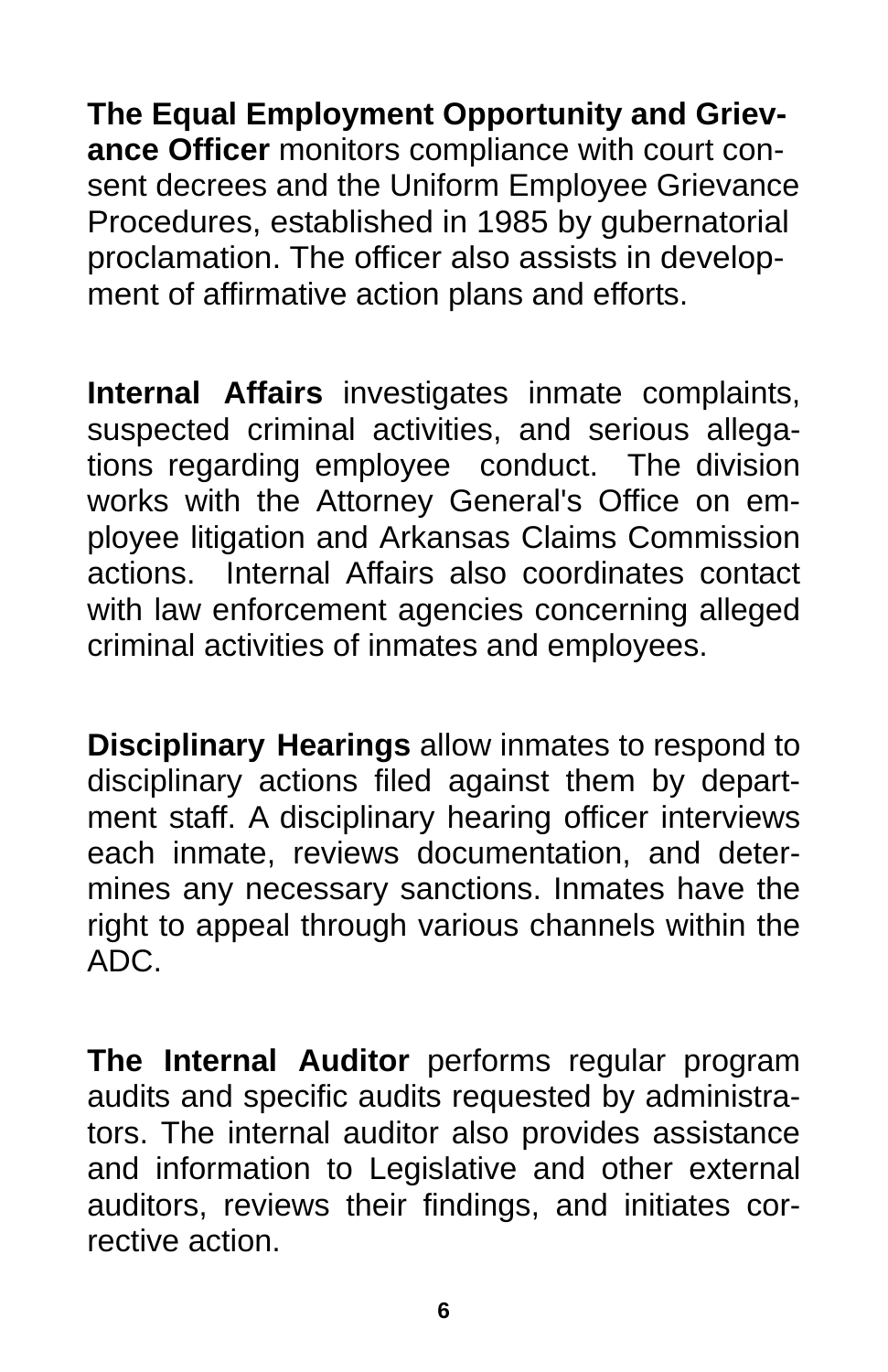## **Administrative Services**

The Administrative Services Division provides support services to all operational units of the department while ensuring agency compliance with State and Federal accounting and budgetary procedures.

**Human Resources** assists operational units in all aspects of personnel-related functions including: recruitment, hiring, employee benefits, training, staff development, and retention of a skilled labor force for the department.

**Accounting Operations** is responsible for accounts payable and telephone services for Pine Bluff Complex and Administration Annex East.

**Accounting Control** is responsible for agency fund management activities, administration of Federal grants, maintenance of general and subsidiary ledgers, and records of fixed assets.

**Budget** prepares annual and biennial budgets, required financial reports, analysis, and monitors agency expenditures.

**Procurement** procures goods and services for the agency and administers all aspects of its vehicle fleet, and insurance coverage.

**Information Systems** includes the development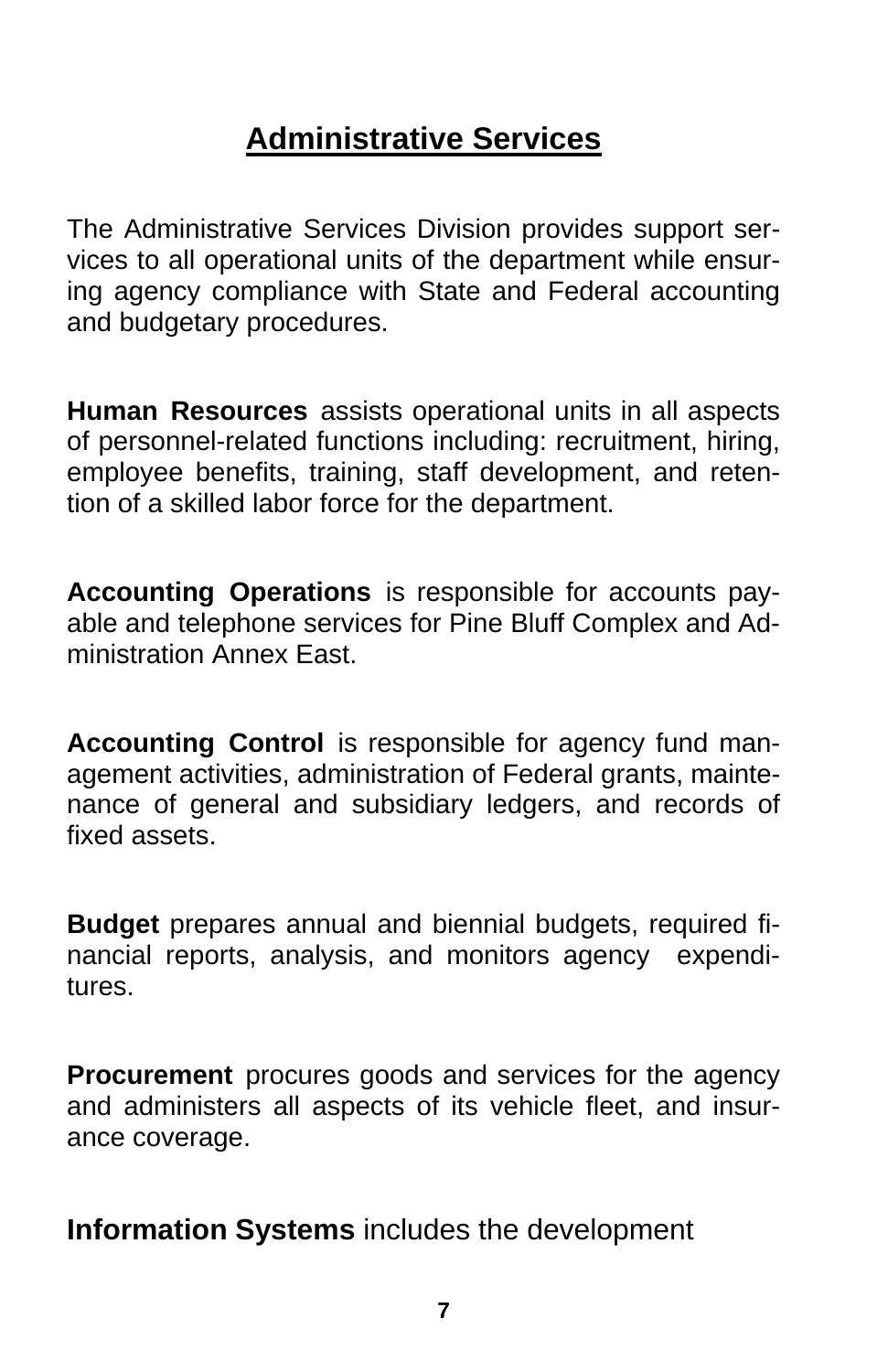maintenance, and evaluation of computer applications, network and equipment installation, and employee training.

**Research and Planning** provides analytical and research services for informational needs and also coordinates strategic planning. Responsible for the updates to policies and procedures.

**Training** provides education both security and nonsecurity personnel including management level training. In-service training is conducted at the training academy and other ADC facilities. The academy is accredited by the American Correctional Association.

**Warehouse and Food Services** division is responsible for procuring, storing, and transporting food for the department. It is also responsible for menu planning and meal preparation that meets the nutritional and health requirements of the inmate population.

## **Institutional Services**

**Security** monitors and evaluates the agency's security procedures and reviews security related equipment and programs.

**Regional Jails** are operated by the department at Pine Bluff, Dermott, and Brickeys. They house city, county, and state inmates, enabling Governmental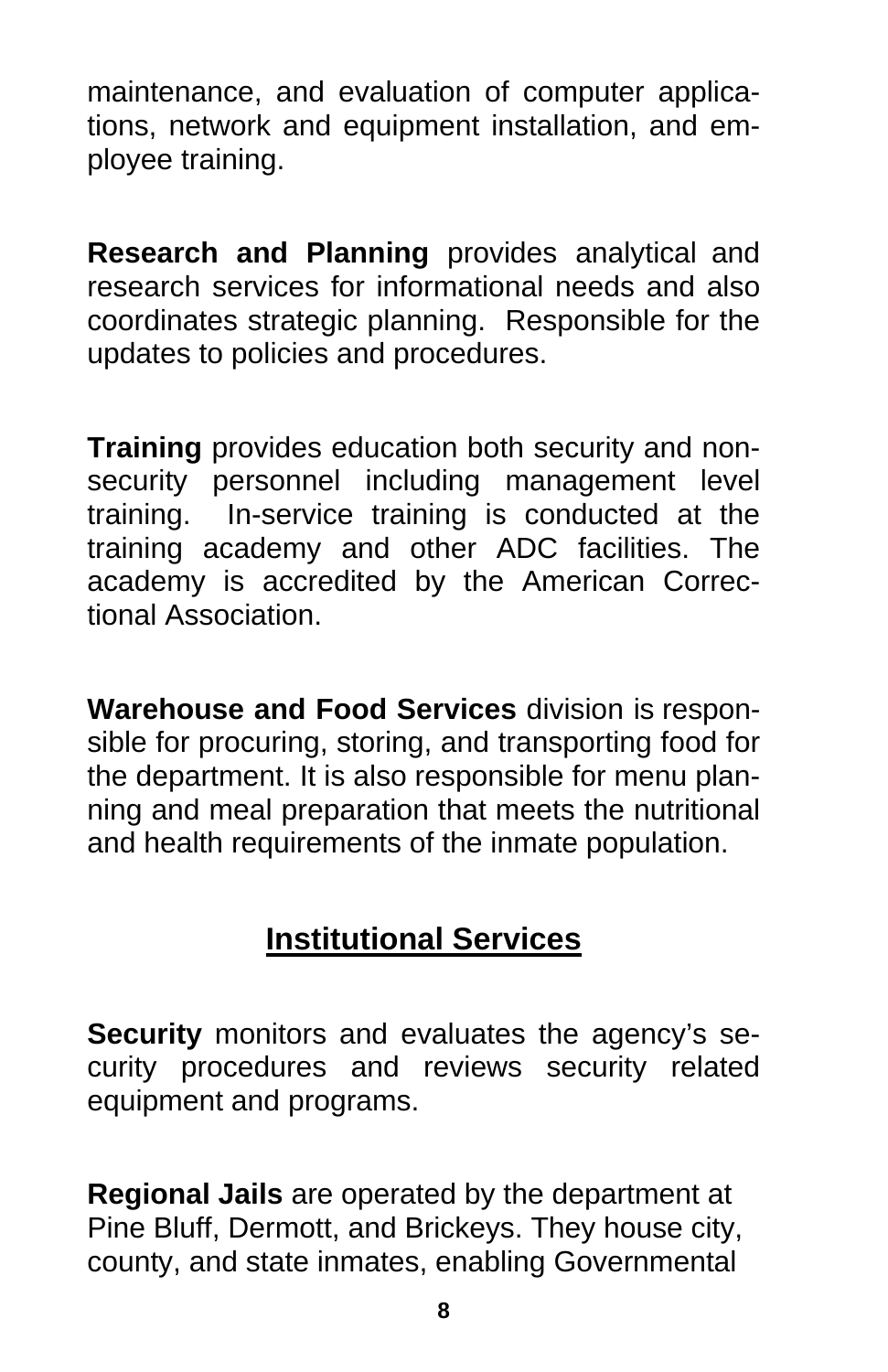entities to share construction and operating costs.

**Accreditation** is a process the department utilizes to develop policies that meet the national standards of the American Correctional Association. Accreditation enhances program development and improves the inmate's quality of life.

**Boot Camp Program** is a military style treatment program for nonviolent offenders. The boot camp uses discipline, education, and substance abuse treatment to modify criminal behavior and reduce the need for long-term incarceration. An aftercare program is provided to all boot camp graduates.

**Work Release Programs** allow inmates to hold paying jobs in the community while being housed at a correctional facility. The Department of Correction operates work release programs at Luxora, Springdale, Benton, Texarkana, Pine Bluff, and Wrightsville.

**Pre-Release Programs** at the Wrightsville, Tucker, and McPherson Units provide counseling and instruction to inmates nearing their release dates. The programs provide inmates with information, assistance, and opportunities to address and reduce anxiety about re-entering society.

**Inmate Grievance Procedure** allows inmates to resolve grievances, complaints, and problems through established procedures. Inmates submit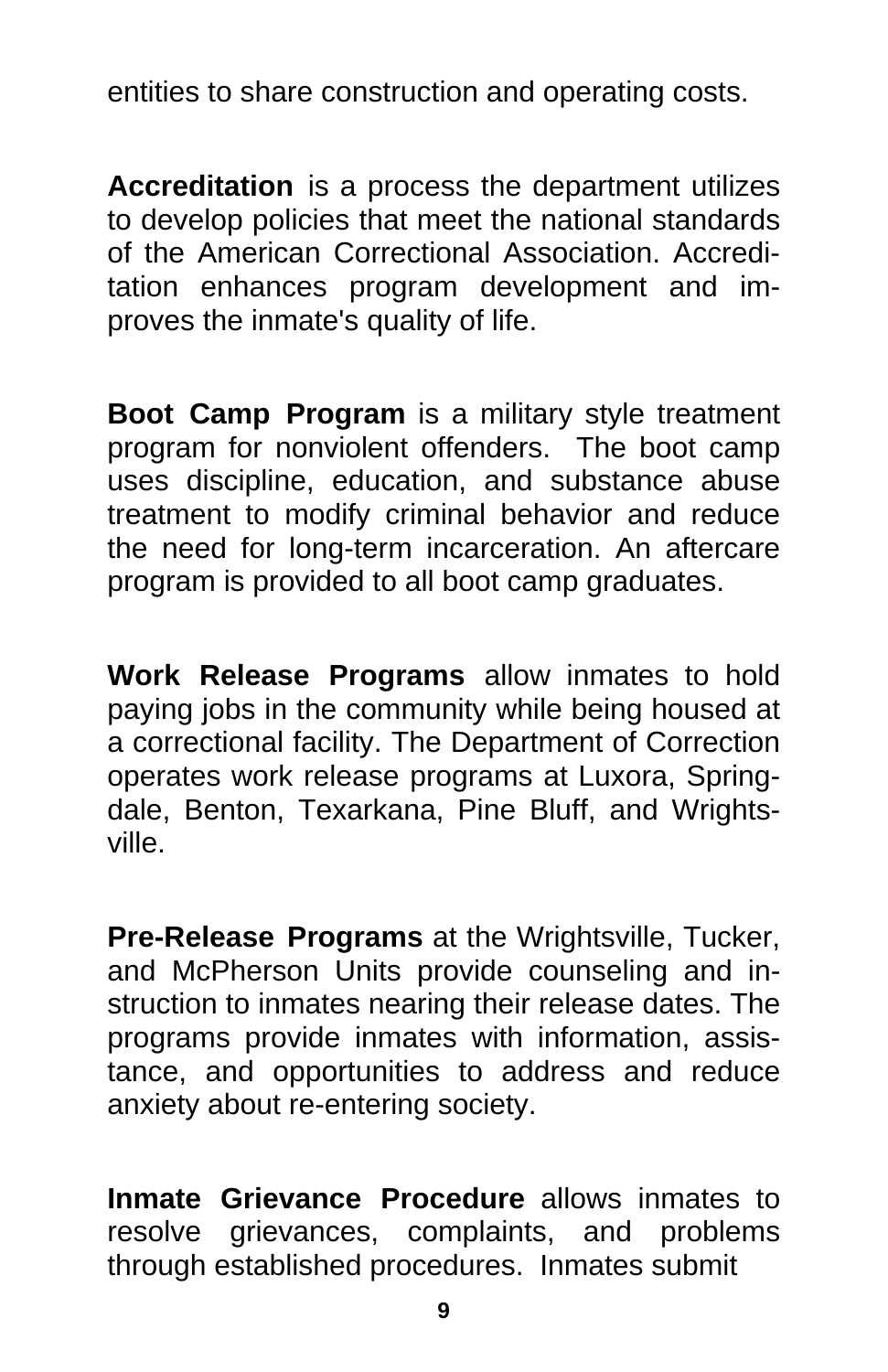inmates in manufacturing settings and produces goods for public agencies and nonprofit organizations. Operations include digital imaging, janitorial products, garment manufacturing, vinyl products, graphic arts and duplicating, mattress manufacturing, vehicle refurbishing, school furniture repair, furniture manufacturing and athletic/recreational equipment production.

**Classification** determines inmate placement for vocational, work, and facility/barracks assignments by evaluating security requirements, programming needs, and individual characteristics such as, age, offense, criminal history, medical, and psychological conditions.

**Emergency Preparedness** keeps the department in a state of readiness. Through extensive training and by developing procedure manuals and emergency response teams, this system minimizes the impact of major emergencies.

**Canine Drug Detection Program** is a program designed to utilize canine teams at facilities to search for narcotics and tobacco.

**Vocational Education** is provided by the Riverside Vocational Technical School. Its mission is to equip offenders with marketable skills to aid their reentry into society. Courses are individually paced, but usually take about nine months to complete. Courses available to eligible inmates include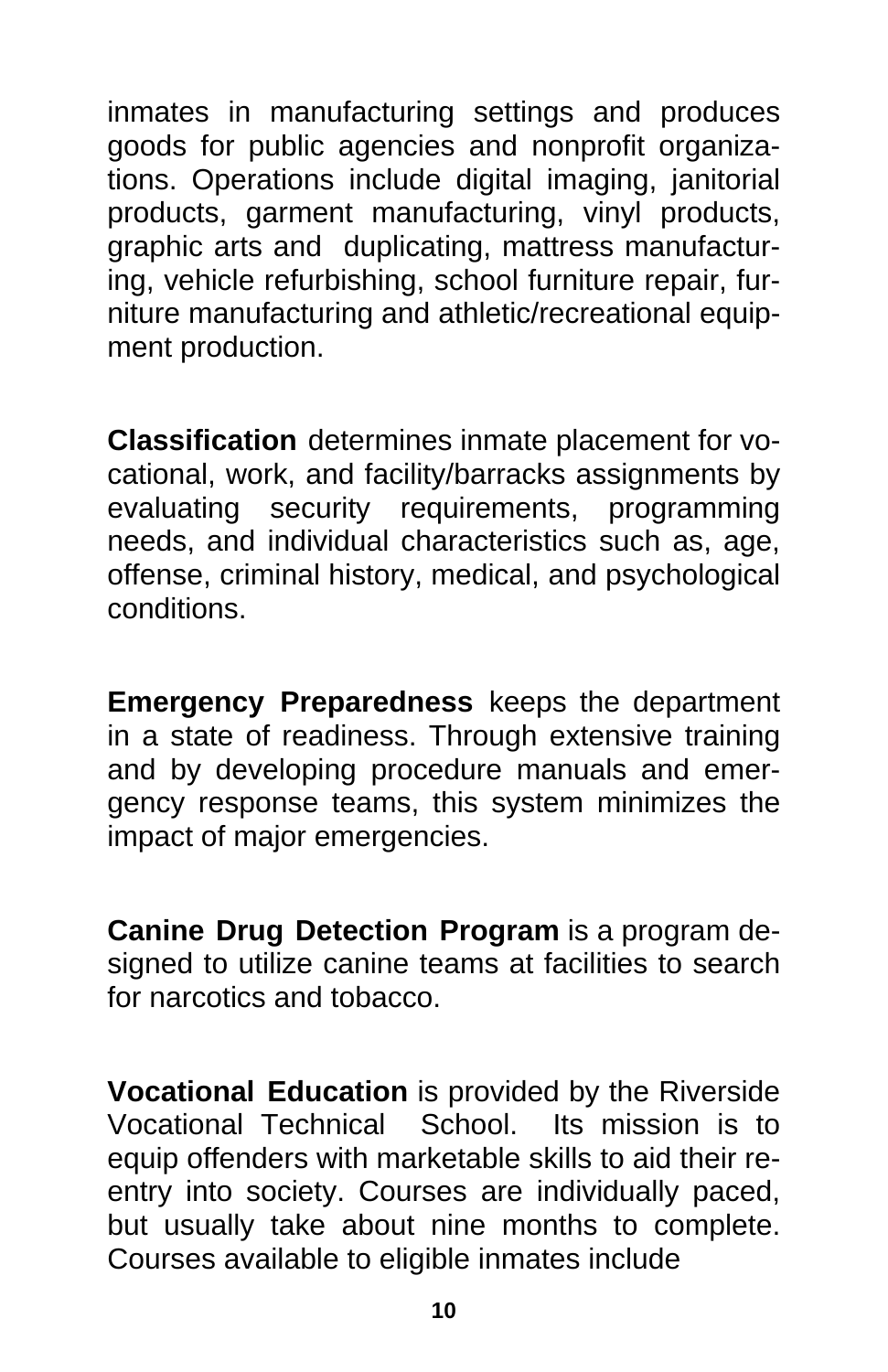automotive mechanics, horticulture, cabinet making, welding, data processing, diesel engine mechanics, carpentry/construction, brick and block masonry, computerized accounting, graphic arts, drafting, plumbing, and small engine mechanics.

#### **Health and Correctional Programs**

**Religious Services** conducts Catholic, Protestant, Jewish, and Islamic services for inmates and provides opportunities for other religious groups to meet in accordance with inmate needs and security procedures. Department chaplains provide a crisis ministry by delivering death and other emergency messages to inmates and assisting them with telephone calls, emergency furloughs, and letter writing. Chaplains are available for pastoral counseling and individual care. Community volunteers and Certified Religious Assistants help organize religious activities within the institutions.

**Education** for inmates is provided through the Arkansas Department of Correction School District. The district, which is accredited and supervised by the Arkansas Department of Education, provides non-graded programs that enable students to progress individually. Academic testing during intake orientation determines placement. Students are retested at three month intervals and may be promoted to higher levels, with the potential of earning a high school equivalency (GED) diploma. The Board of Corrections has made education mandatory for all inmates who lack their GED or high school diploma and are able to participate.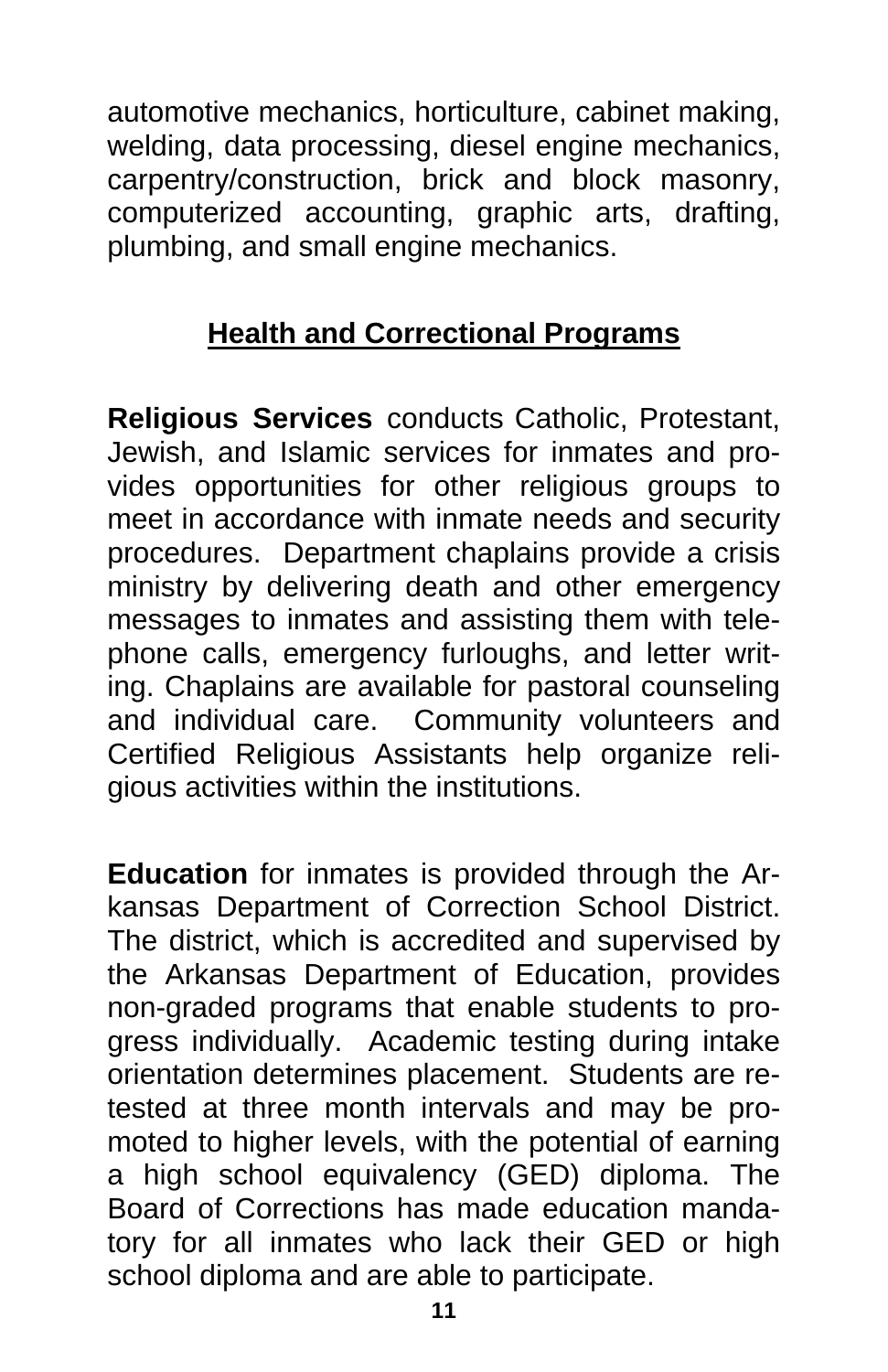**Medical Services** include sick call, physician referral, x-ray, and laboratory services, prosthetic and pharmaceutical needs, hospital care and specialty services such as cardiology, HIV clinics, chronic care clinics for respiratory ailments, surgery, access to optometry, and dental programs. Medical and dental services for inmates are provided by a private contractor. Infirmaries are operated at major units and a licensed hospital is located at the Diagnostic Unit. Cosmetic and truly elective procedures are not provided.

**Mental Health Services** provides psychological assessment of new inmates and uses the information for classification and determination of additional needs. The ADC has a Special Programs Unit for intensive treatment and specialized assessment; and a Special Management Barracks for onsite management of the mentally challenged, as well as counseling and suicide prevention services. Proactive programs dealing with anger management, cognitive thinking, and relapse prevention are available at most facilities.

**Substance Abuse Treatment Programs (SATP)**  are conducted at most facilities. These residential treatment programs use a relapse/recovery approach. After completing SATP, inmates are encouraged to participate in weekly group meetings. In conjunction with SATP is the Therapeutic Community program, which is a more comprehensive treatment program.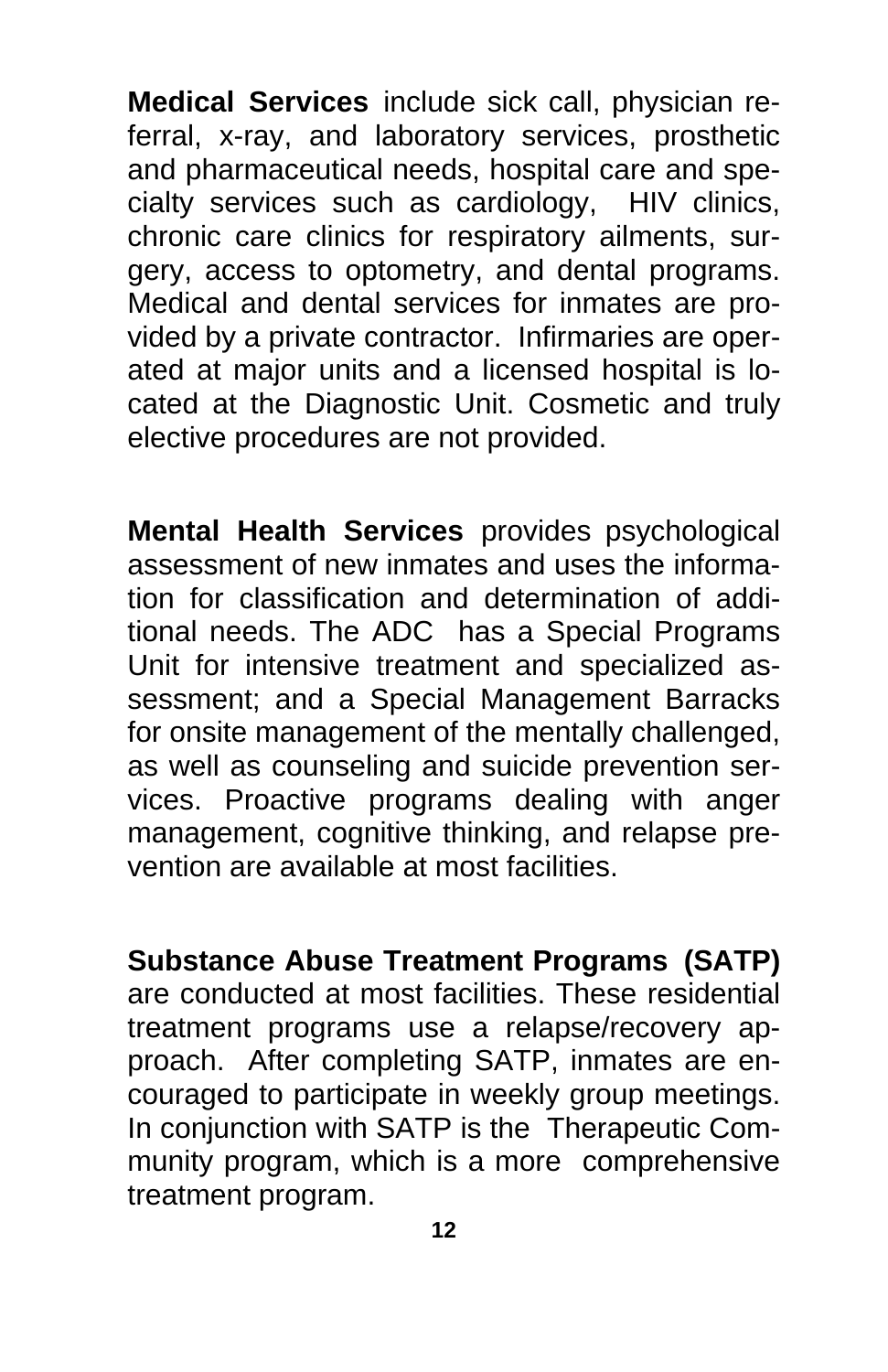**Sex Offender Screening and Risk Assessment (SOSRA)** performs evaluations on all adults convicted of sexual offenses in Arkansas to determine the risk-level they could pose to the general public.

**Reduction of Sexual Victimization Program (RSVP)** is a voluntary program designed to treat sex offenders prior to release. The program is designed to help sex offenders understand, manage, and control sexually deviant behavior.

**Volunteer Services** offers orientation and training to volunteers who provide a wide range of services to inmates. Volunteer programs include Jaycees, Alcoholic Anonymous, Cocaine Anonymous, Narcotics Anonymous, religious, recreational activities, tutoring, and counseling.

#### **Construction & Maintenance**

**Construction and Maintenance** builds and maintains facilities required for departmental operations. Many construction projects are completed using inmate labor, which provides work and training for inmates and reduces departmental overall construction costs.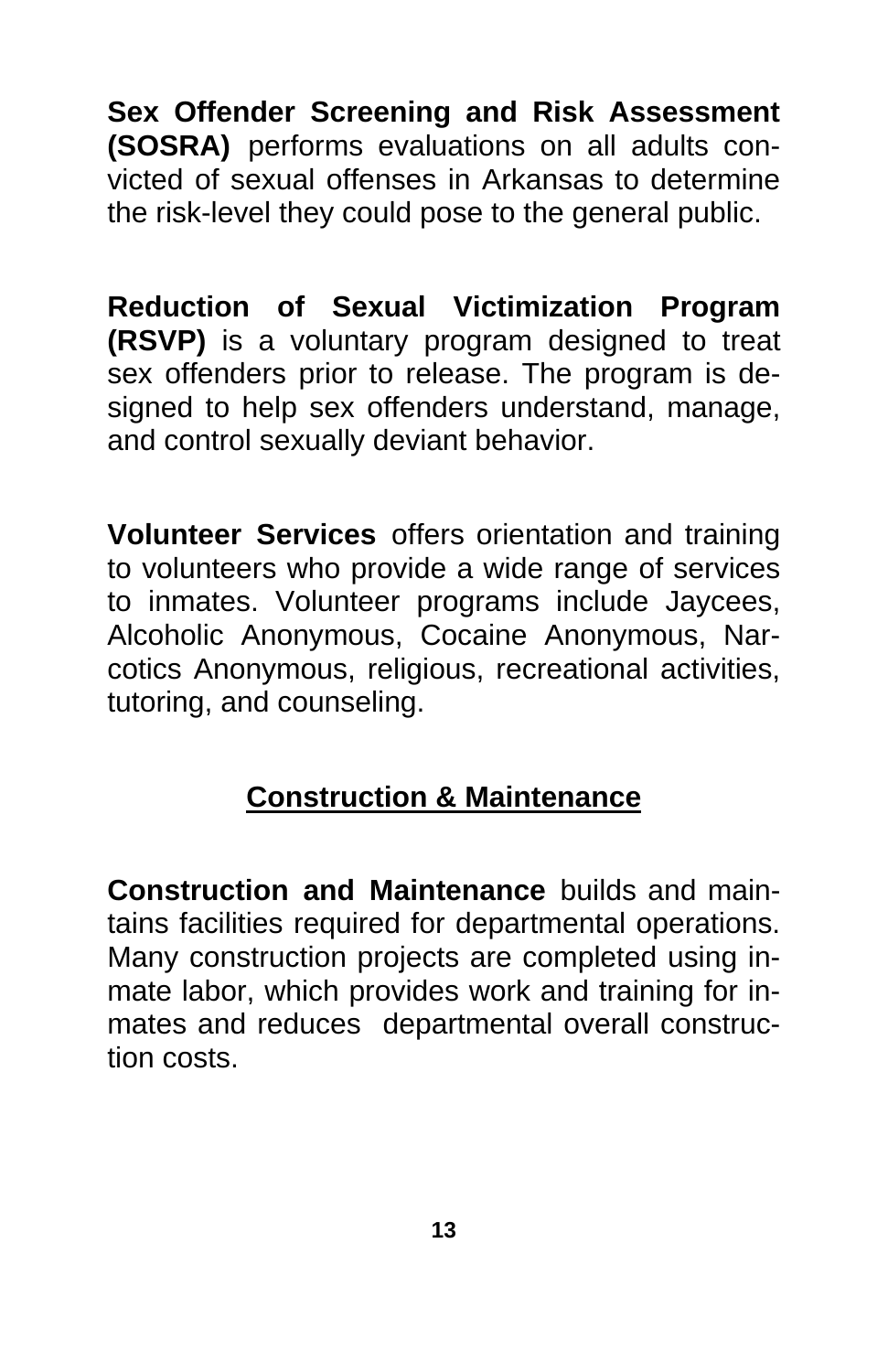## **Inmate Demographics**

| <b>Sex</b> | Male            | $92.2\%$ | Female 7.8% |  |
|------------|-----------------|----------|-------------|--|
| Race       | White           |          | <b>51%</b>  |  |
|            | <b>Black</b>    |          | 46%         |  |
|            | <b>Hispanic</b> |          | 2.6%        |  |
|            | <b>Other</b>    |          | 0.4%        |  |

| Average Age of Population: Male = 36, Female = $35$ |  |
|-----------------------------------------------------|--|
| Average Age of Admission: Male = 32, Female = 33    |  |

#### **Custody Level**

| Maximum: 13% |     |
|--------------|-----|
| Medium:      | 25% |

**Minimum: 57% Medium: 25% Unclassified: 5%** 

#### **Classification of Inmates**

#### **Inmate Sentencing Data**

## **Offense Breakdown (% of Population)**

**Non-Violent: 54% Violent: 46%**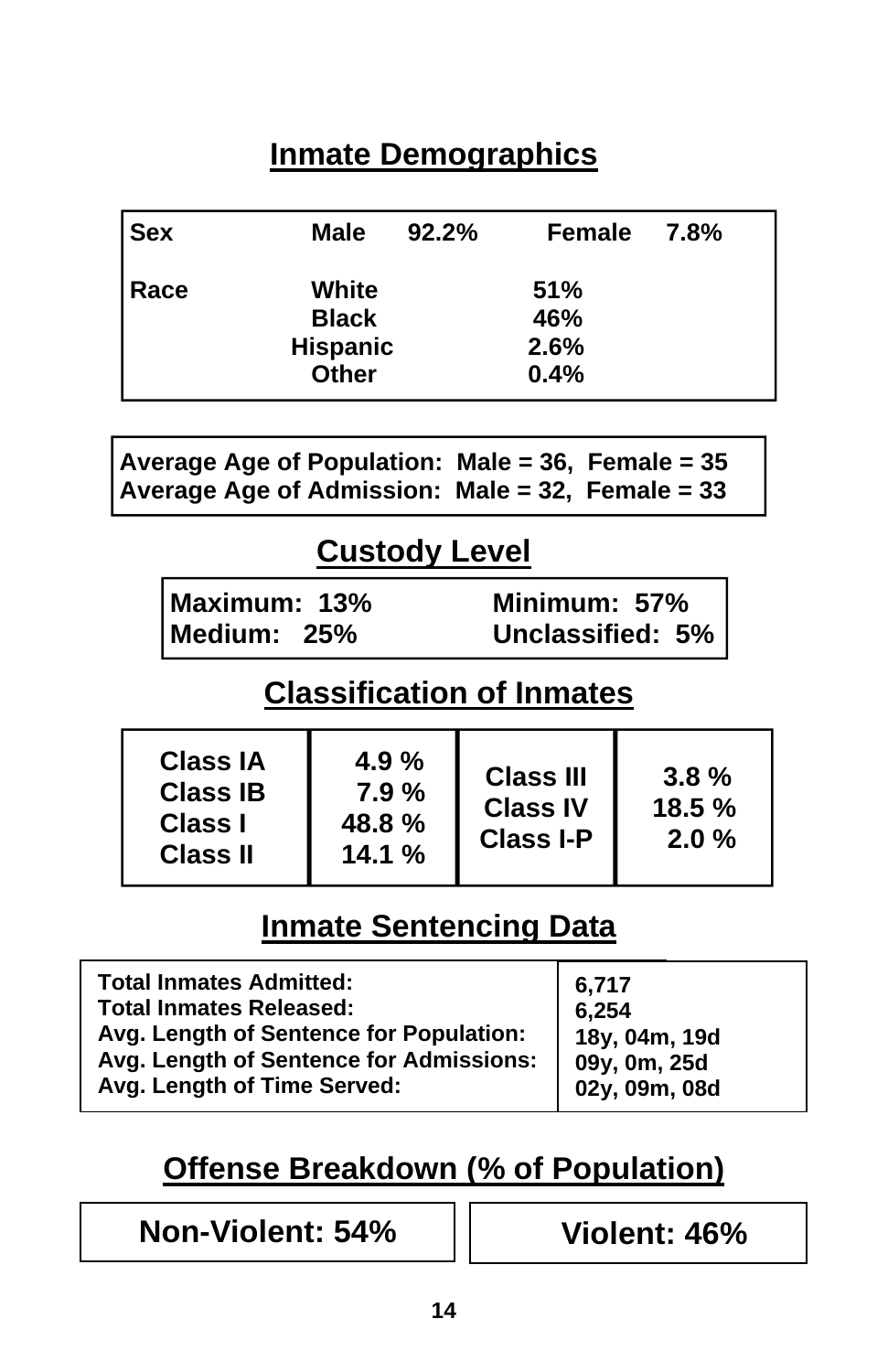## **Directory Central Office**

#### **Established:** 1979

#### **ACA Accredited**

**Location:** Princeton Pike Road, Pine Bluff,

Jefferson County

**Mailing Address:** P.O. Box 8707,

Pine Bluff, AR 71611-8707

**Telephone:** (870) 267-6999

## **Fax Numbers:**

Director Staff: 267-6244

Chief Deputy Director: 267-6313

Deputy Director of Operations: 267-6304

Deputy Director of Health/Programs: 267-6363

Assist. Director of Institutions: 267-6399

Assist. Director of Adm. Services: 267-6258

Assist. Director of Construction: 267-6617

**Special Operations:** Director's Office and staff, Chief Deputy Director of Institutions, Deputy/Assistant Directors of Administrative Services, Health and Correctional Programs, Institutions, Construction and Maintenance

## **Administration Annex East**

**Established:** 2000

#### **ACA Accredited**

**Location:** Near the Pines Mall on Harding

Avenue in Pine Bluff, Jefferson County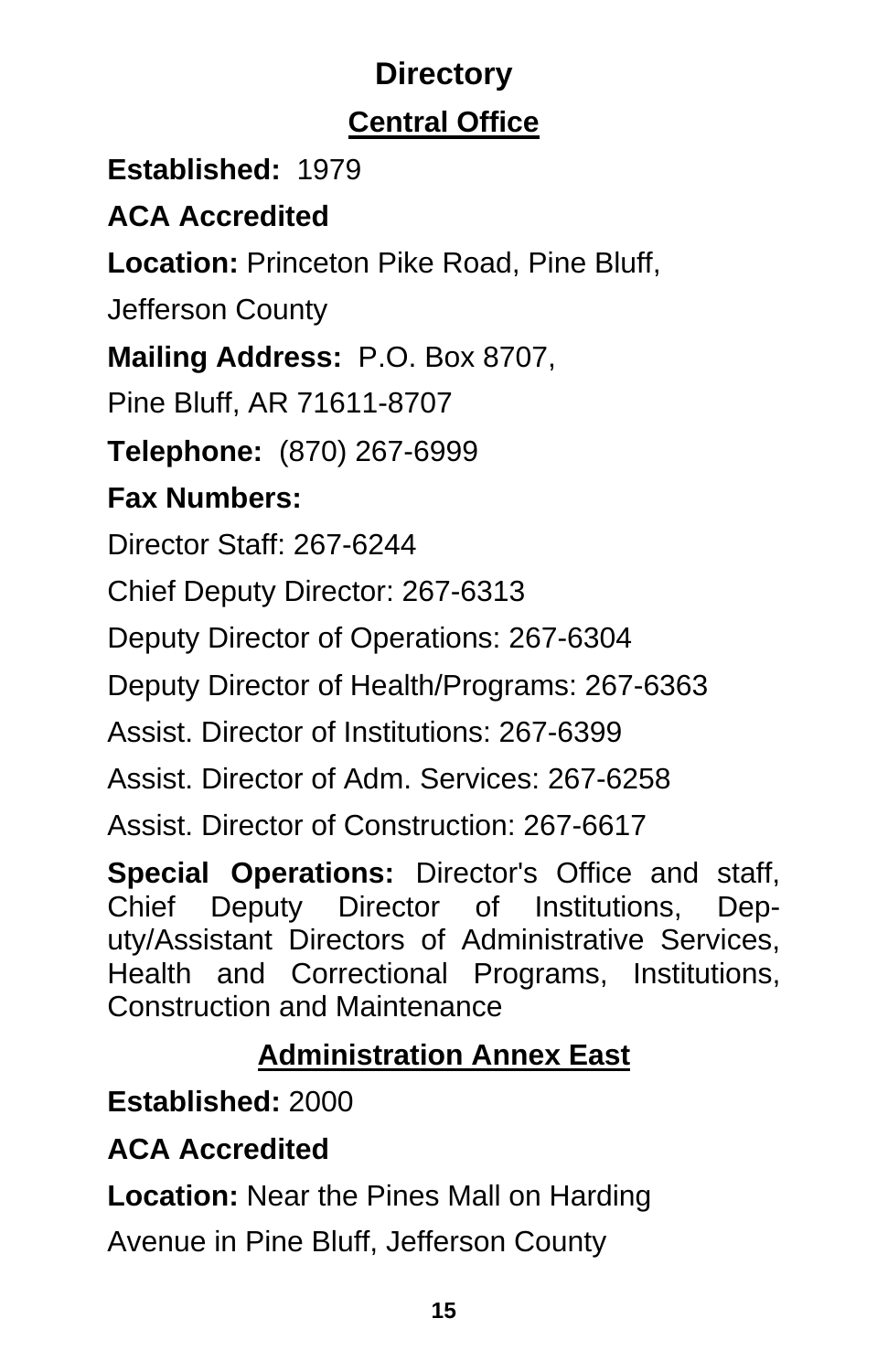**Mailing Address:** 2403 East Harding Avenue, Pine Bluff, AR 71601

**Telephone:** (870) 850-8469

#### **Fax Numbers:**

Human Resources: 850-8550

Information Technology: 850-8551

Accounting: 850-8494

Procurement: 850-8488

Inmate Banking: 850-8481

Sex Offender Assessment: 850-8446

Farm and Industry: 850-8440

**Special Operations:** Human Resources, Information Systems, Farm and Industry, Accounting, Procurement, Inmate Banking, Sex Offenders Assessment and Screening

## **Benton Unit**

**Established:** 1974

**ACA Accredited** 

**Location:** Five miles South of Benton, off Hwy 67, Saline County

**Mailing Address:** 6701 Highway 67,

Benton, AR 72015-8488

**Telephone:** (501) 315-2252

**Fax Number:** (501) 315-3736

**Custody Level:** Minimum

**Unit Capacity:** 325

**Special Operations:** Work Release, Education, Substance Abuse Education, and Regional Maintenance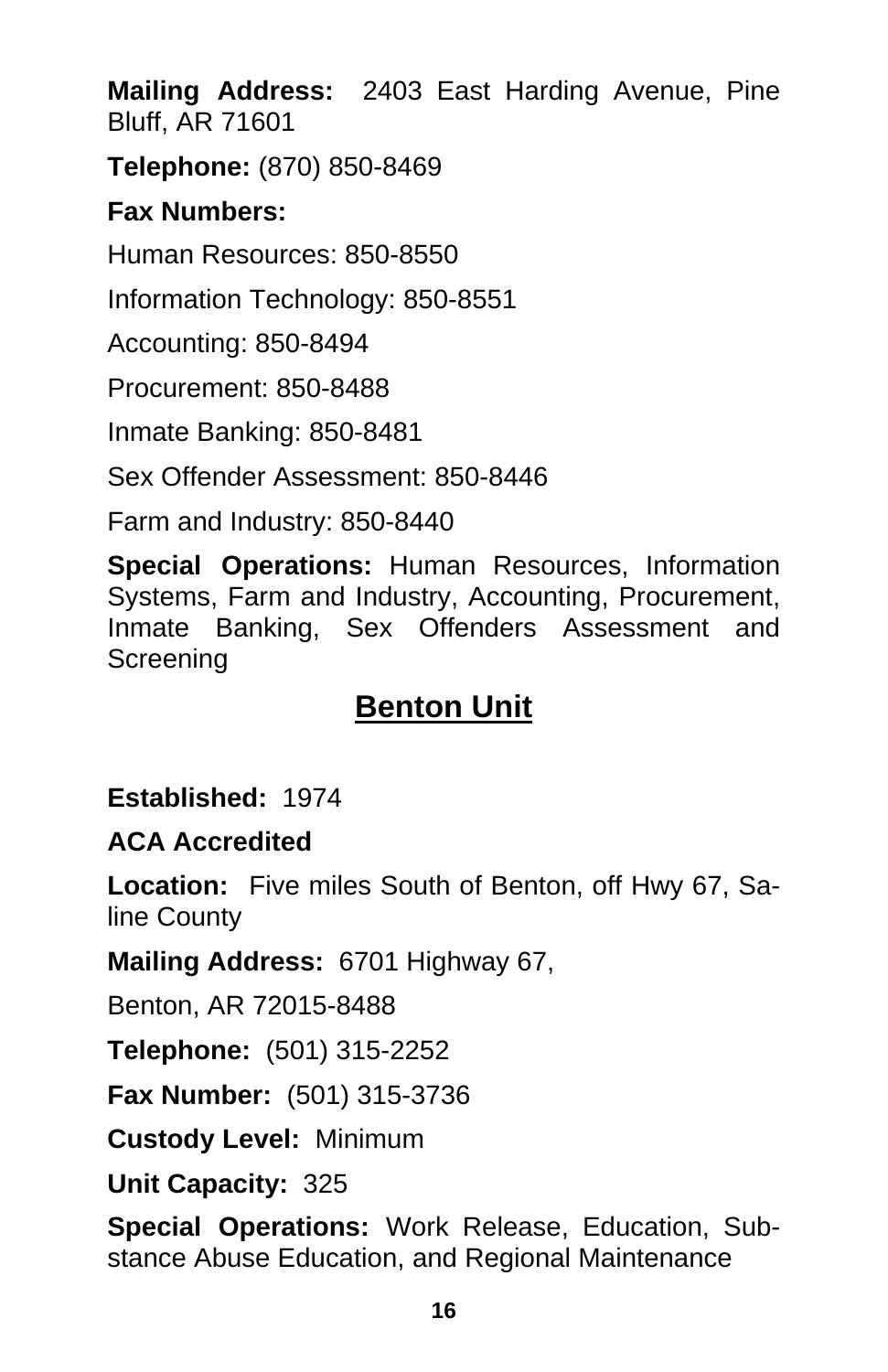#### **Boot Camp**

#### **Established:** 1990

#### **ACA Accredited**

**Location:** 10 miles South of Little Rock, off Hwy 365, Pulaski County

#### **Mailing Address:** P.O. Box 1010,

Wrightsville, AR 72183-1000

**Telephone:** (501) 897-2800

**Fax:** (501) 897-1195

**Custody Level:** Minimum

**Unit Capacity:** 212 (24 female inmates, 138 male inmates)

#### **Approximate Acreage:** 3,500

**Special Operations:** Military Style Boot Camp, Substance Abuse Education, Education, Work Release, and Industry

#### **Cummins Unit**

#### **Established:** 1902

#### **ACA Accredited**

**Location:** 28 miles South of Pine Bluff, off Hwy 65, Lincoln County

**Mailing Address:** P.O. Box 500,

Grady, AR 71644-0500

**Telephone:** (870) 850-8899

**Fax:** (870) 850-8862

**Custody Level:** Maximum-Medium

**Unit Capacity:** 1,550

**Approximate Acreage:** 16,500

**Agriculture:** Livestock, Field Crops, Feed Mill,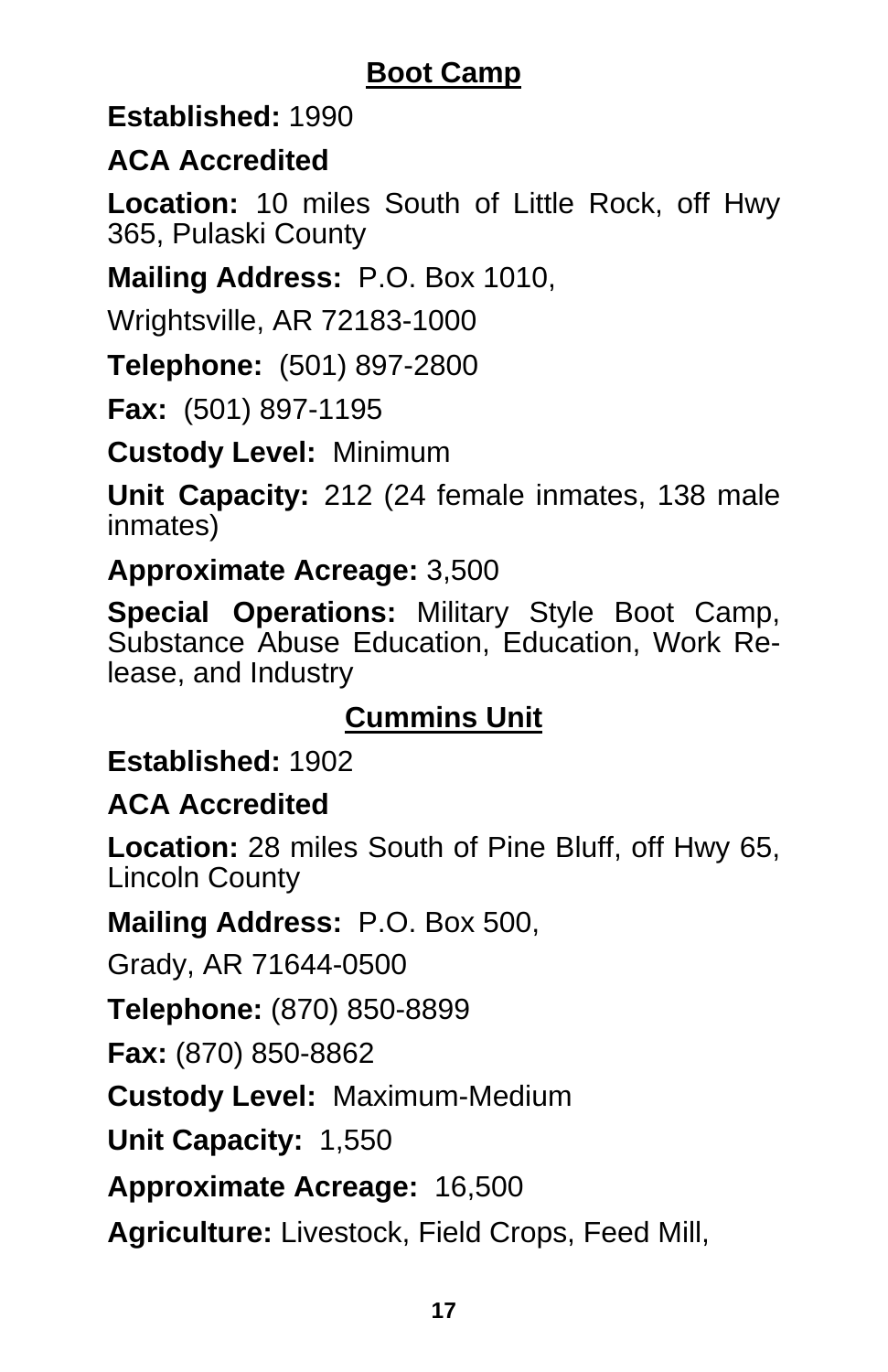Slaughterhouse, Poultry, Swine, Cow-Calf, Hot House, Farm Garage, Apiary, Pecans

**Industry:** Vinyl Products, Silk Screening, Garment Factory, Monogramming, and Furniture Refinishing.

**Special Operations:** Special Management Barracks for Mental Health, Education, Horse Operation, Substance Abuse Education, and Canine Unit

#### **Delta Regional Unit**

**Established:** 1990 **ACA Accredited Location:** Dermott, AR, Chicot County **Mailing Address:** 880 East Gaines Dermott, AR 71638-9505 **Telephone:** (870) 538-2000 **Fax:** (870) 538-2007 **Custody Level:** Medium **Unit Capacity:** 432 **Approximate Acreage:** 90 **Industry:** Janitorial Products **Special Operations:** Jail Operations, Regional Maintenance, Education, and Substance Abuse Education

#### **Diagnostic Unit**

**Established:** 1981

**ACA Accredited**

**Location: Pine Bluff Complex,** West 7th Street, Pine Bluff, Jefferson County

**Mailing Address:** 7500 Correction Circle, Pine Bluff, AR 71603-1498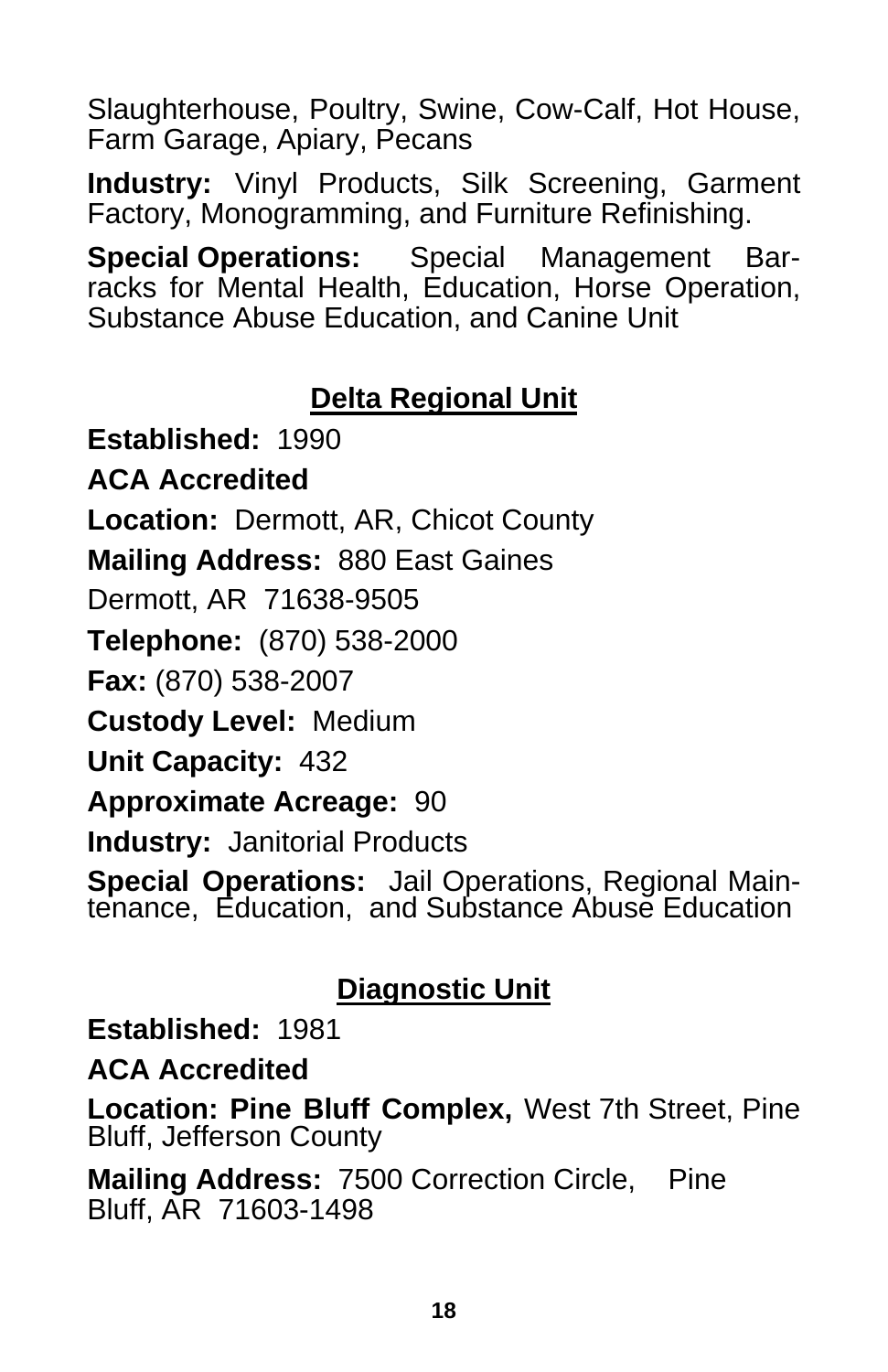**Fax:** (870) 267-6709

**Custody Level:** Medium-Minimum

**Unit Capacity:** 459

**Approximate Acreage:** 125

**Special Operations:** Male Intake Services, Special Programs Unit for Mental Health, Hospital Facility, Construction, Warehouse, Substance Abuse Education, and Education

#### **East Arkansas Regional Unit**

**Established:** 1992

#### **ACA Accredited**

**Location:** Approximately 17 miles Southeast of Forrest City, Lee County

**Mailing Address:** P.O. Box 180,

Brickeys, AR 72320-0180

**Telephone:** (870) 295-4700

**Fax:** (870) 295-6564

**Custody Level:** Maximum-Medium

**Unit Capacity:** 1,432

**Approximate Acreage:** 2,500

**Agriculture:** Field Crops and Farm Garage

**Special Operations:** Jail Operations, Maximum Security Unit, Canine Unit, Education, Substance Abuse Treatment Program, and Regional Maintenance

#### **Grimes Correctional Facility**

**Established:** 1998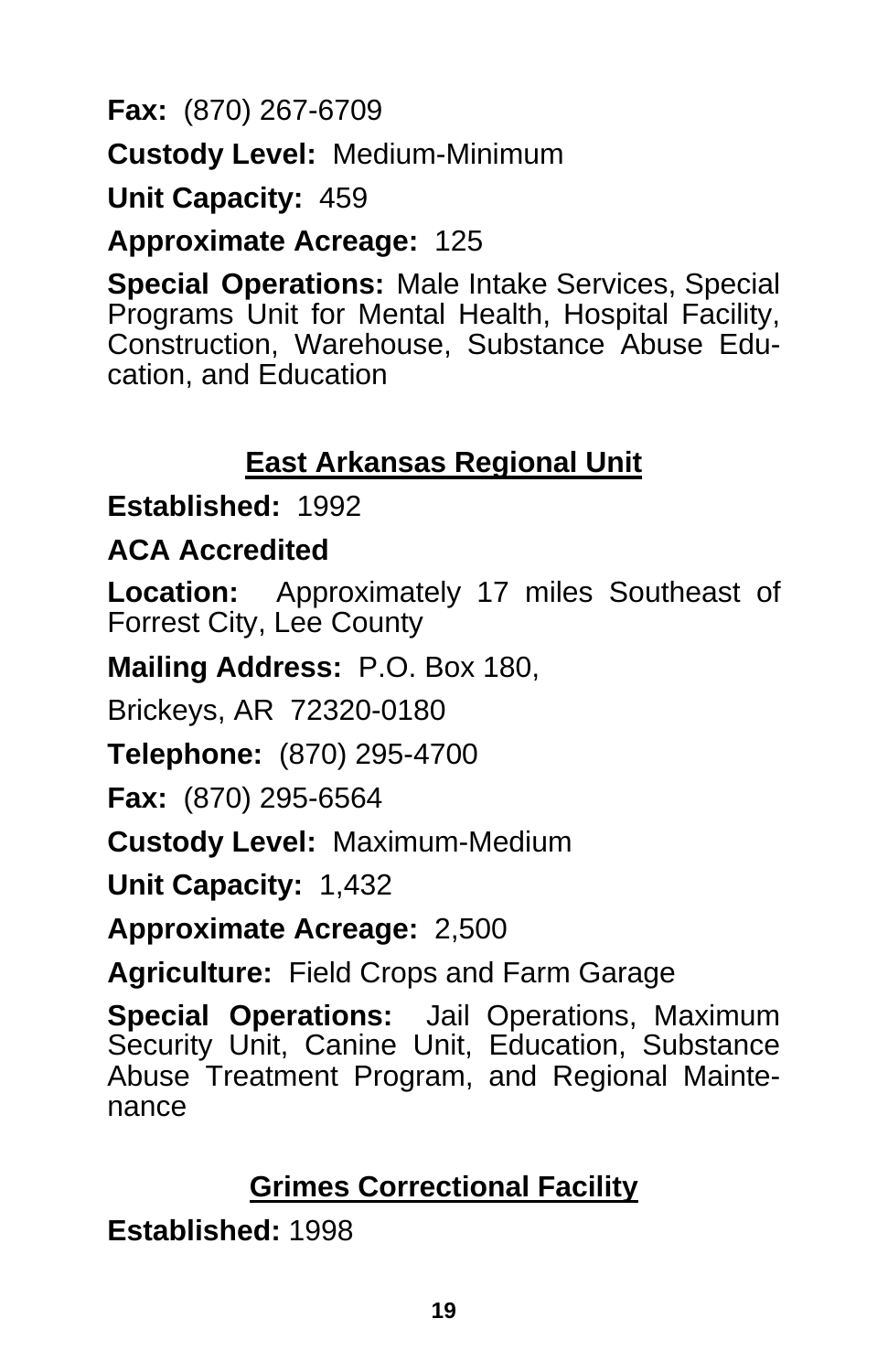#### **ACA Accredited**

**Location:** Four miles Northeast of Newport, off Hwy 384, Jackson County

**Mailing Address:** 300 Wackenhut Way, Newport, AR 72112-33493

**Telephone:** (870) 523-5877

**Fax:** (870) 512-2235

**Custody Level:** Maximum-Medium

**Unit Capacity:** 1000

**Agriculture:** Garden

**Special Operations:** Regional Maintenance, Substance Abuse Treatment Program, and Education

#### **J. Aaron Hawkins Sr. Center**

**Established:** 2006

**ACA Accredited**

**Location:** Wrightsville Unit, Pulaski County

**Mailing Address: P.O Box 1010** 

**Telephone:** (501) 897-2256

**Fax:** (501) 897-2257

**Custody Level:** Minimum-Medium

**Unit Capacity:** 212

**Approximate Acreage:** 3,500

**Special Operations:** Special Programs Unit (mental health), Industry, Parenting, and Substance Abuse Education

#### **Maximum Security Unit**

**Established:** 1983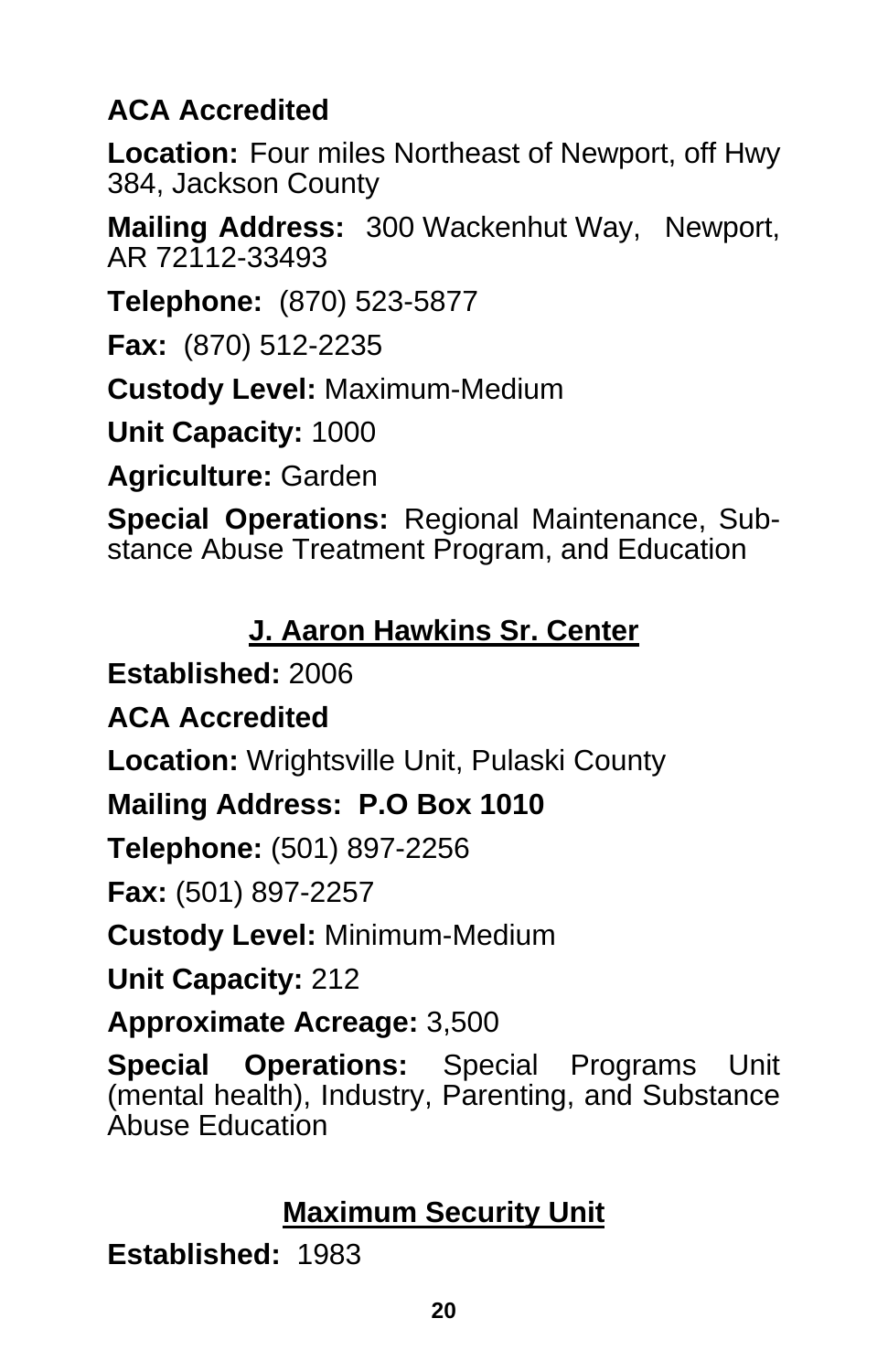#### **ACA Accredited**

**Location:** 25 miles Northeast of Pine Bluff, off Hwy 15, Jefferson County

**Mailing Address:** 2501 State Farm Road,

Tucker, AR 72168-8713

**Telephone:** (501) 842-3800

**Fax:** (501) 842-1977

**Custody Level:** Maximum

**Unit Capacity:** 532

**Approximate Acreage:** 4,420

**Agriculture:** Field Crops

**Special Operations:** Substance Abuse Education and Education

## **McPherson Correctional Facility**

#### **Established:** 1998

#### **ACA Accredited**

**Location:** Four miles Northeast of Newport, off Hwy 384, Jackson County

**Mailing Address:** 302 Wackenhut Way, Newport, AR 72112-33493

**Telephone:** (870) 523-2639

**Fax:** (870) 523-6202

**Custody Level:** Maximum-Medium

**Unit Capacity:** 700 (female inmates)

**Agriculture:** Vegetable Processing

**Special Operations: Female Intake Services,** 

Prison Industry Enhancement (PIE) Regional Main-

Maintenance, Substance Abuse Treatment Program, Education, Vocational Education, Pre-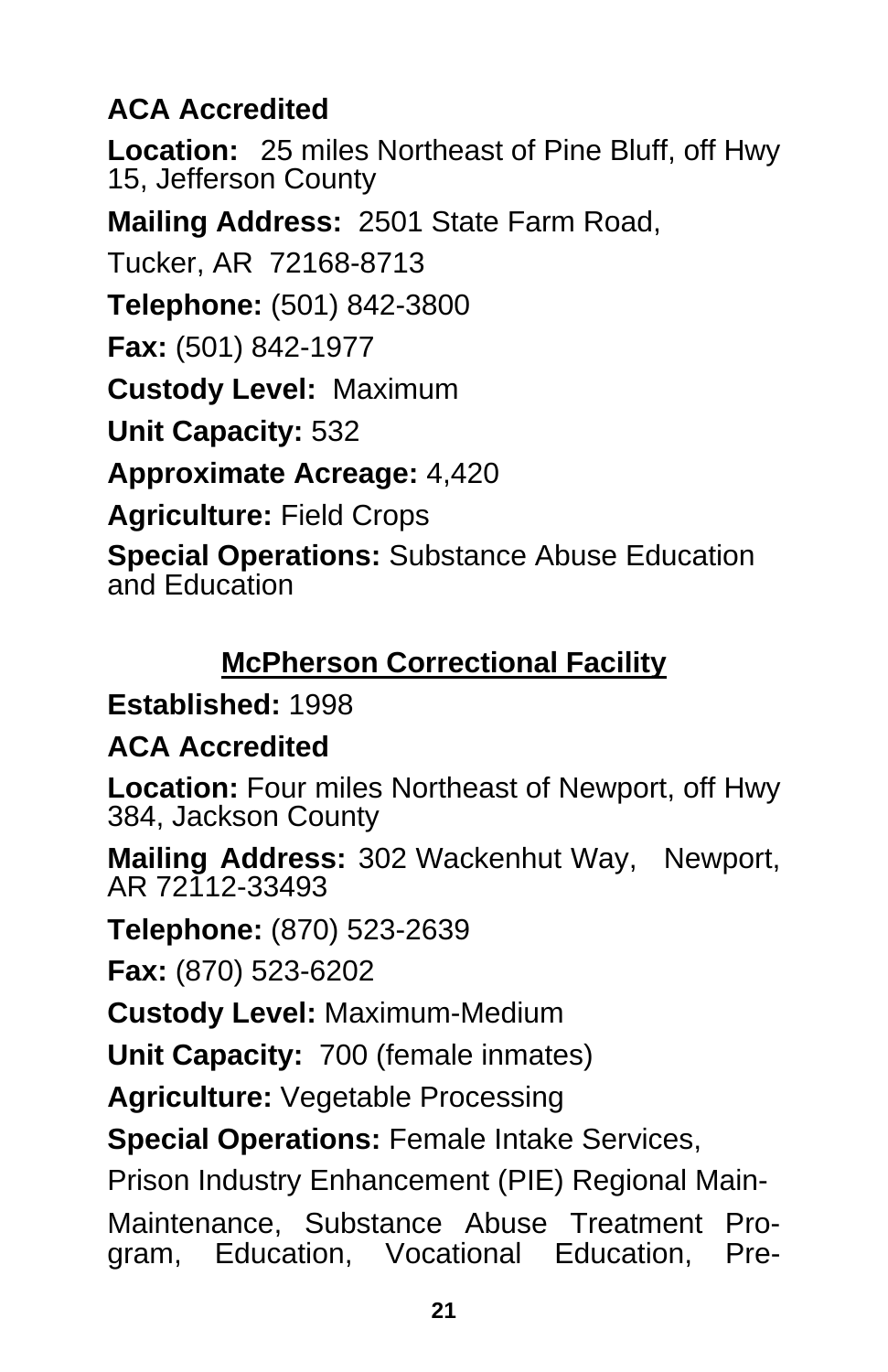Release, Therapeutic Community, and Life Skills Program

**Mississippi Co. Work Release Center Established:** 1975

**ACA Accredited** 

**Location:** West of Luxora, Mississippi County

**Mailing Address:** P.O. Box 10,

Luxora, AR 72358-0010

**Telephone:** (870) 658-2214

**Fax:** (870) 658-2678

**Custody Level:** Minimum

**Unit Capacity:** 121

**Special Operations:** Work Release, Substance Abuse Education, and Regional Maintenance

## **North Central Unit**

**Established:** 1990

#### **ACA Accredited**

**Location:** Three miles North of Calico Rock, off Hwy 5, Izard County

**Mailing Address:** HC 62, Box 300, Calico Rock, AR 72519-0300

**Telephone:** (870) 297-4311

**Fax:** (870) 297-4322

**Custody Level:** Medium-Minimum

**Unit Capacity:** 500

**Agriculture:** Garden and Forge Production

**Special Operations:** Education, Regional Maintenance, Horse Operation, Substance Abuse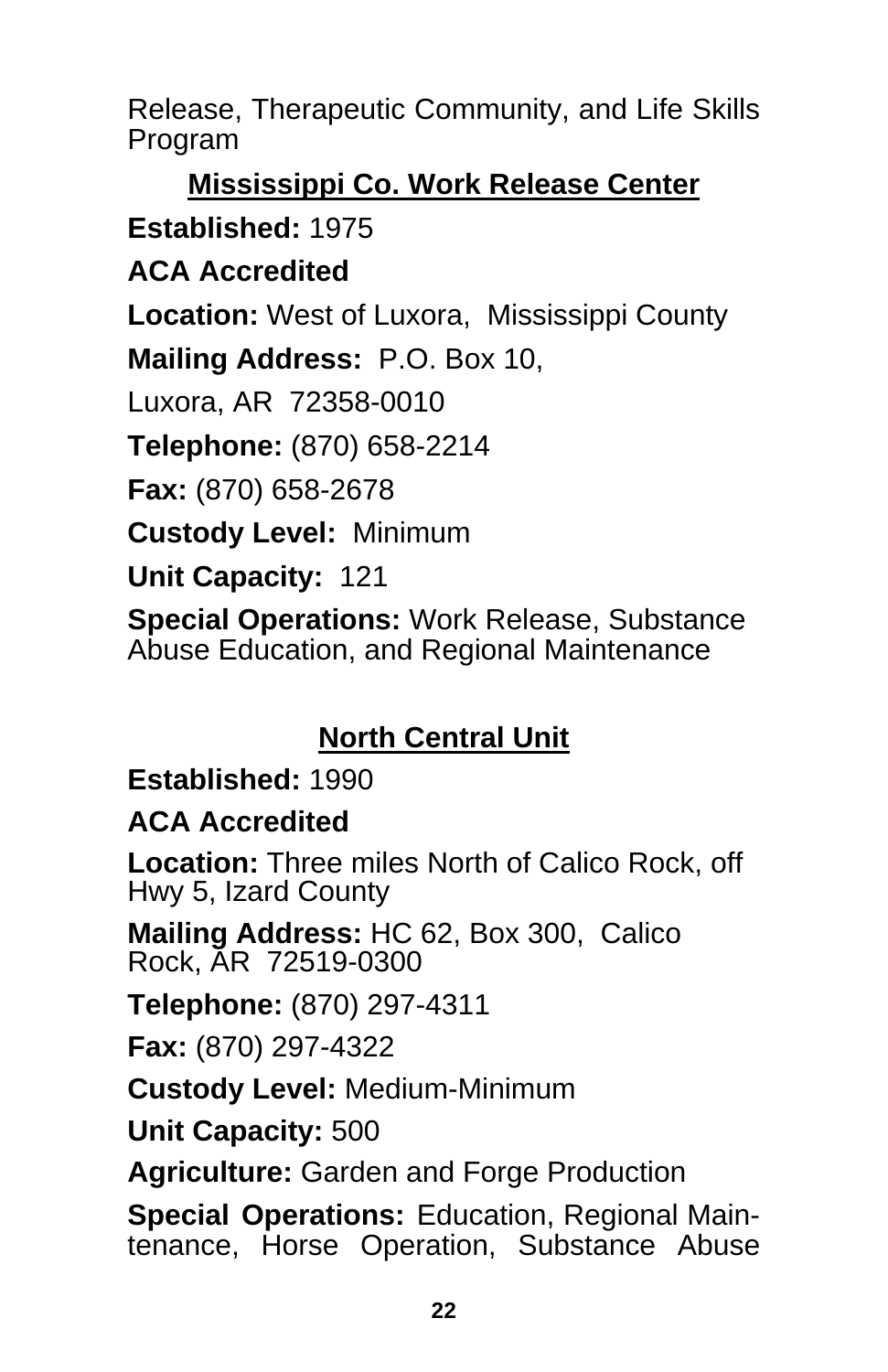#### **Northwest Arkansas Work Release Center**

## **Established:** 1980

#### **ACA Accredited**

**Location:** City Administration Building at Springdale, Washington County

**Mailing Address:** 200 East Price Avenue, Springdale, AR 72764-1352

**Telephone:** (479) 756-2037

**Fax:** (479) 756-0445

**Custody Level:** Minimum

**Unit Capacity:** 42

**Special Operations:** Work Release

#### **Ouachita River Correctional Center**

**Established:** 2003

**ACA Accredited** 

**Location:** 100 Walco Lane, Hot Spring County

**Mailing Address:** PO Box 1630

Malvern, AR 72104

**Telephone:** (501) 467-3400

**Fax:** (501) 467-3430

**Custody Level:** Medium

**Unit Capacity:** 948

**Approximate Acreage:** 488

**Agriculture:** Cow-Calf and Forge Production

**Special Operations:** Construction, Garment Processing, Reduction of Sexual Victimization Program, Region-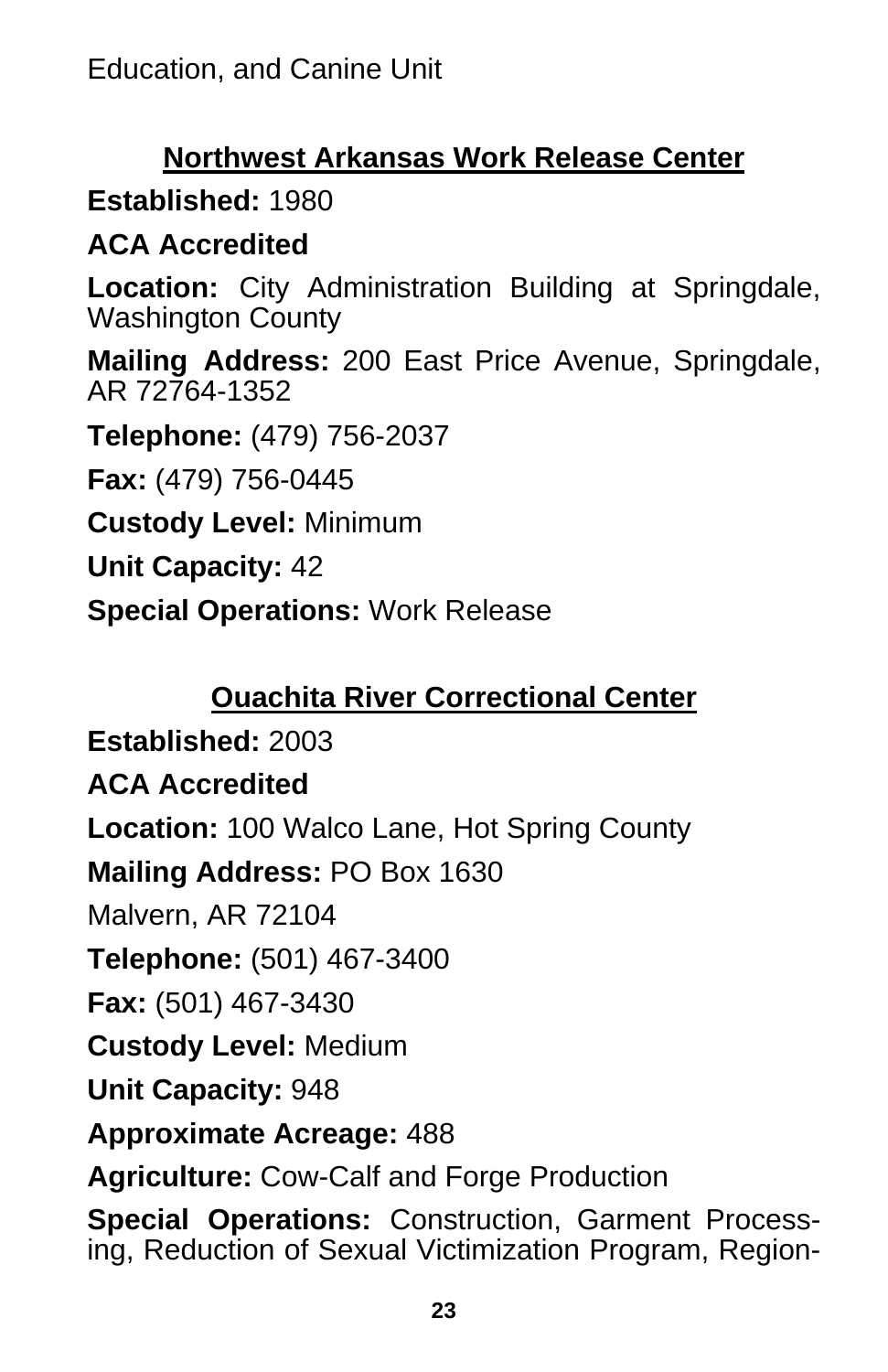## **Pine Bluff Unit**

#### **Established:** 1976

#### **ACA Accredited**

**Location:** Pine Bluff Complex, off West 7th Street, Pine Bluff, Jefferson County

**Mailing Address:** 890 Free Line Drive,

Pine Bluff, AR 71603-1498

**Telephone:** (870) 267-6510

**Fax:** (870) 267-6523

**Custody Level:** Medium-Minimum

**Unit Capacity:** 430

**Approximate Acreage:** 125

**Special Operations:** Work Release, Education, Canine Unit, Substance Abuse Education, and Horse **Operation** 

## **Randall L. Williams Correctional Facility**

**Established:** 1990

#### **ACA Accredited**

**Location:** Pine Bluff Complex, off West 7th Street, Pine Bluff, Jefferson County

**Mailing Address:** 7206 West 7th Street,

Pine Bluff, AR 71603

**Telephone:** (870) 267-6800

**Fax:** (870) 267-6808

**Custody Level:** Medium

**Unit Capacity:** 498

**Approximate Acreage:** 10

**Special Operations:** Jail Operations, Education, Re-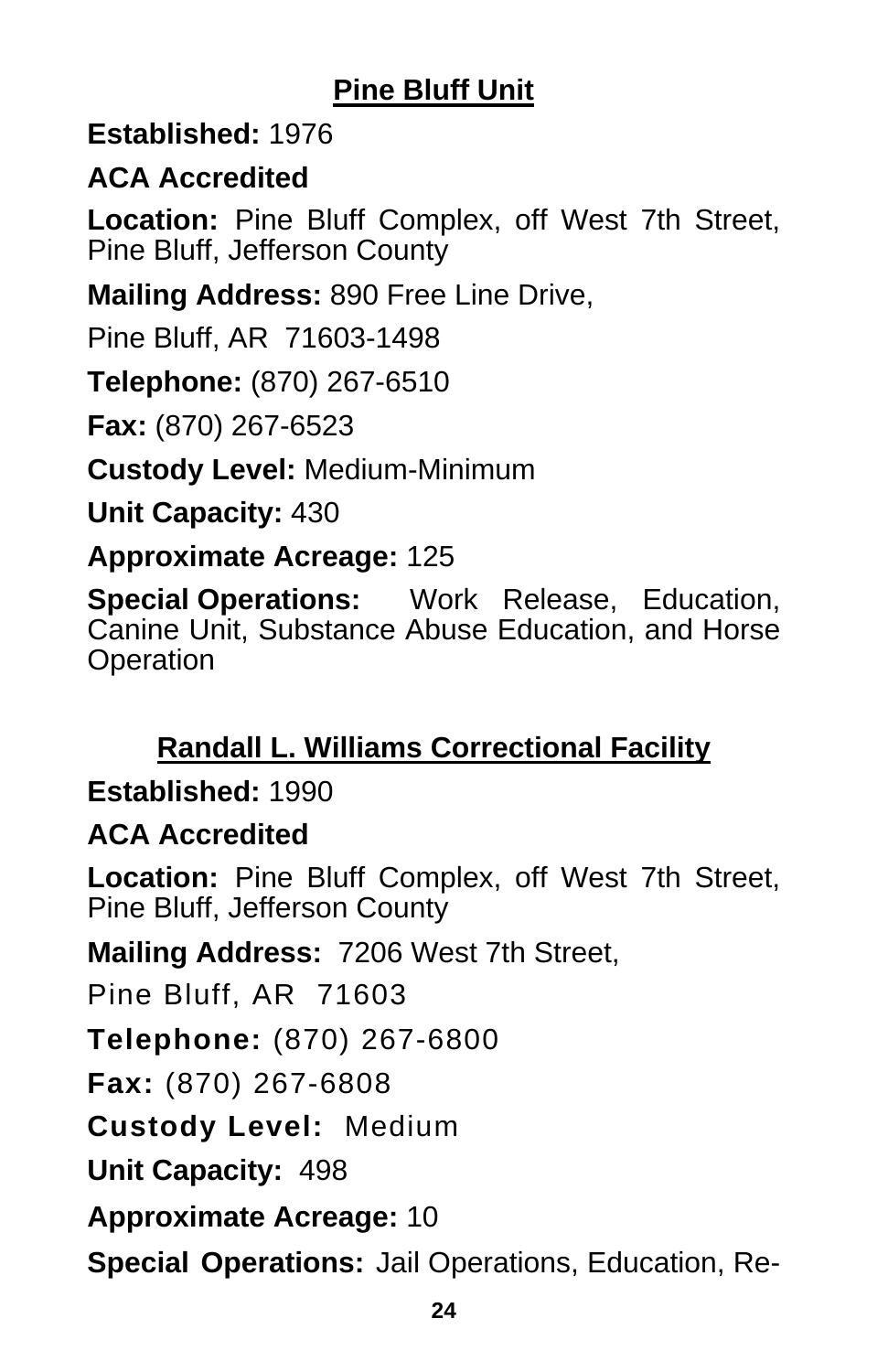## **Texarkana Regional Correction Center**

## **Established:** 1983

## **ACA Accredited**

**Location:** In SW AR Community Correction, Miller County

**Mailing Address:** 305 East 5th Street, Texarkana, AR 71854

**Telephone:** (870) 779-3939

**Fax:** (870) 779-1616

**Custody Level:** Minimum

**Unit Capacity:** 128

**Special Operations:** Regional Maintenance, Substance Abuse Education, Work Release, and Education

## **Tucker Unit**

**Established:** 1916

#### **ACA Accredited**

**Location:** 25 miles Northeast of Pine Bluff, off Hwy 15, Jefferson County

**Mailing Address:** P.O. Box 240,

Tucker, AR 72168-0240

**Telephone:** (501) 842-2519

**Fax:** (501) 842-3958

**Custody Level:** Maximum-Medium-Minimum

**Unit Capacity:** 796

**Approximate Acreage:** 4,420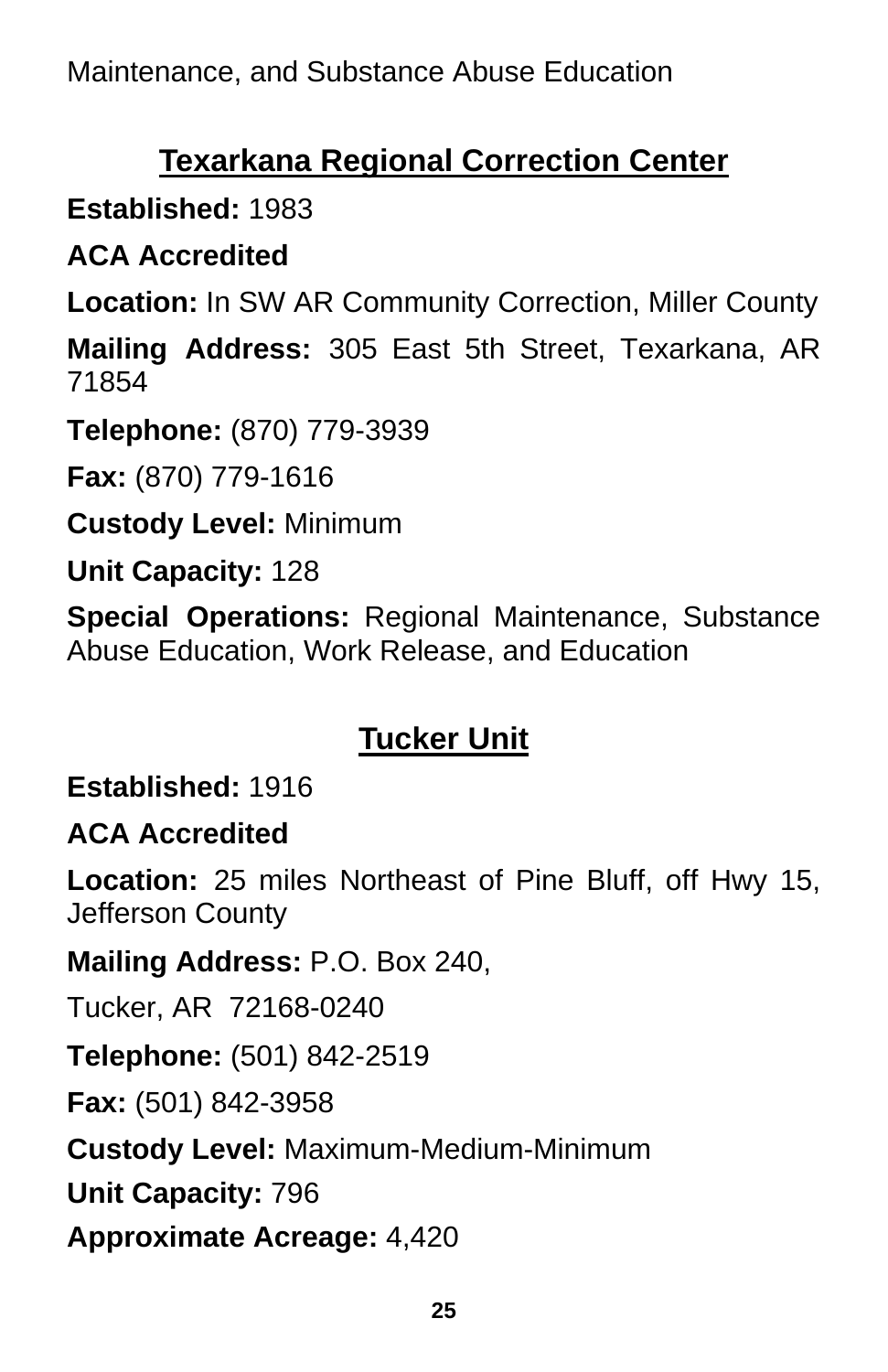**Agriculture:** Field Crops, Garden, and Farm Garage

**Industry:** Mattress Manufacturing, Furniture Refinishing, Bus and Fire Truck Refurbishing, Athletic Equipment, School Desk, Chair Manufacturing, Metal Fabrication, and Auto Body/Repair Work

**Special Operations:** Substance Abuse Treatment Program, Education, Vocational Education, Regional Maintenance, Habilitation Program, Pre-Release, Therapeutic Community, and Canine Unit

#### **Varner Unit**

**Established:** 1987

**ACA Accredited**

**Location:** 28 miles South of Pine Bluff, off Hwy 65, Lincoln County

**Mailing Address:** P.O. Box 600,

Grady, AR 71644-0600

**Telephone:** (870) 479-3030

**Fax:** (870) 479-3803

**Custody Level:** Maximum-Medium-Minimum

**Unit Capacity:** 1,100

**Approximate Acreage:** 16,500

**Agriculture:** Vegetable Processing, Field Crops, and Garden

**Special Operations:** Regional Maintenance, Substance Abuse Treatment Program, Education, and Vocational Education

## **Varner Supermax Unit**

**Established:** 2001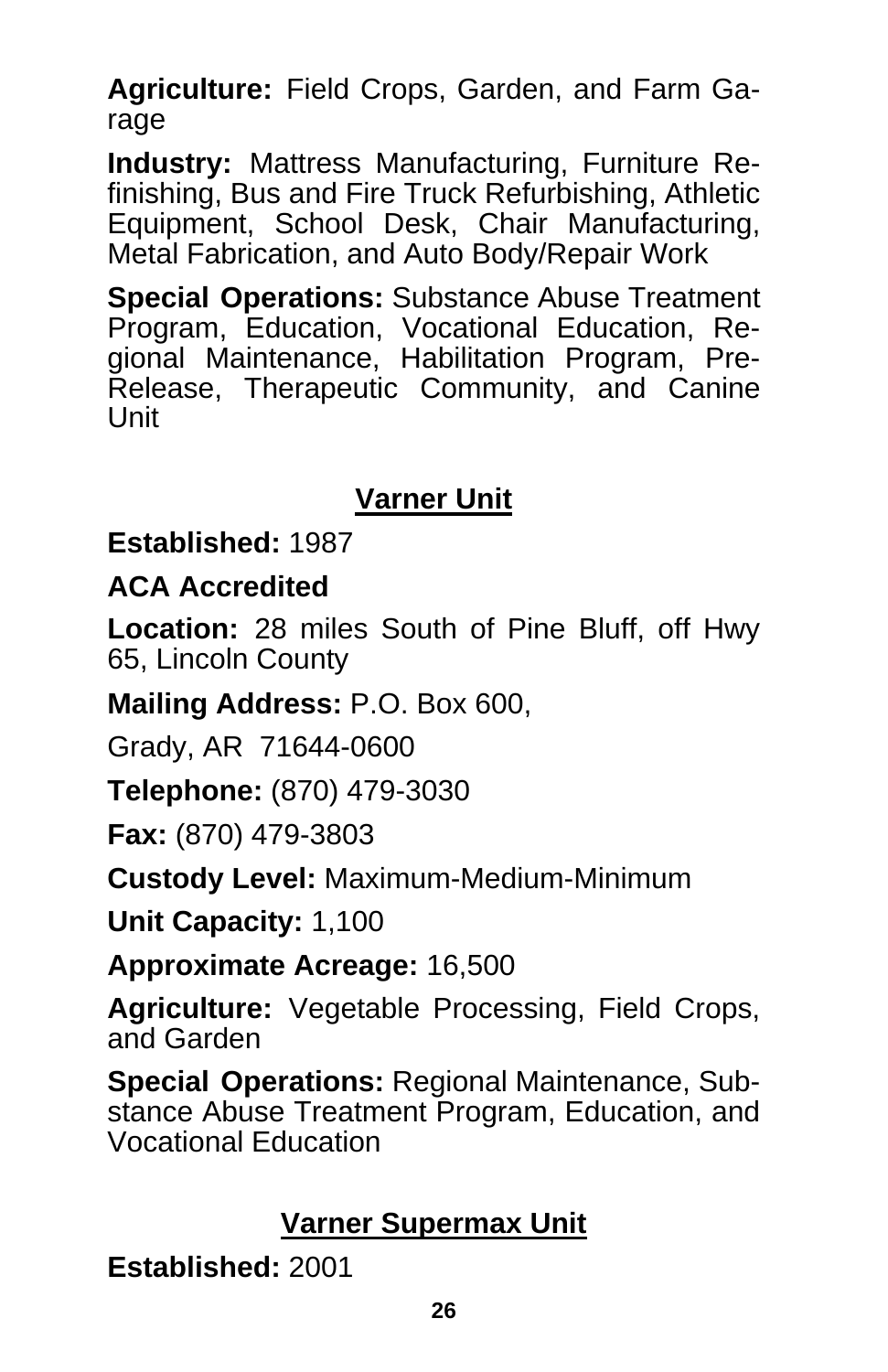**ACA Accredited Location:** Varner Unit, Lincoln County **Mailing Address:** P.O. Box 600, Grady, AR 71644-0600 **Telephone:** (870) 479-3030 **Fax:** (870) 479-2935 **Custody Level:** High Security/Safe Keeping **Unit Capacity:** 456 **Special Programs:** Death Row

## **Wrightsville Unit**

**Established:** 1981

#### **ACA Accredited**

**Location:** 10 miles South of Little Rock, off Hwy 365, Pulaski County

**Mailing Address:** P.O. Box 1000, Wrightsville, AR 72183-1000

**Telephone:** (501) 897-5806

**Fax:** (501) 897-5716

**Custody Level:** Medium-Minimum

**Unit Capacity:** 850

**Approximate Acreage:** 3,500

**Agriculture:** Beef Production, Horse Breeding/Training, Forage Production

**Industry Operations:** Graphic Arts, Dorm and Panel Systems, Moving Services, Engraving, Furniture Manufacturing, and Data Imaging

**Special Operations:** Regional Maintenance, Substance Abuse Treatment Program, Education, Pre-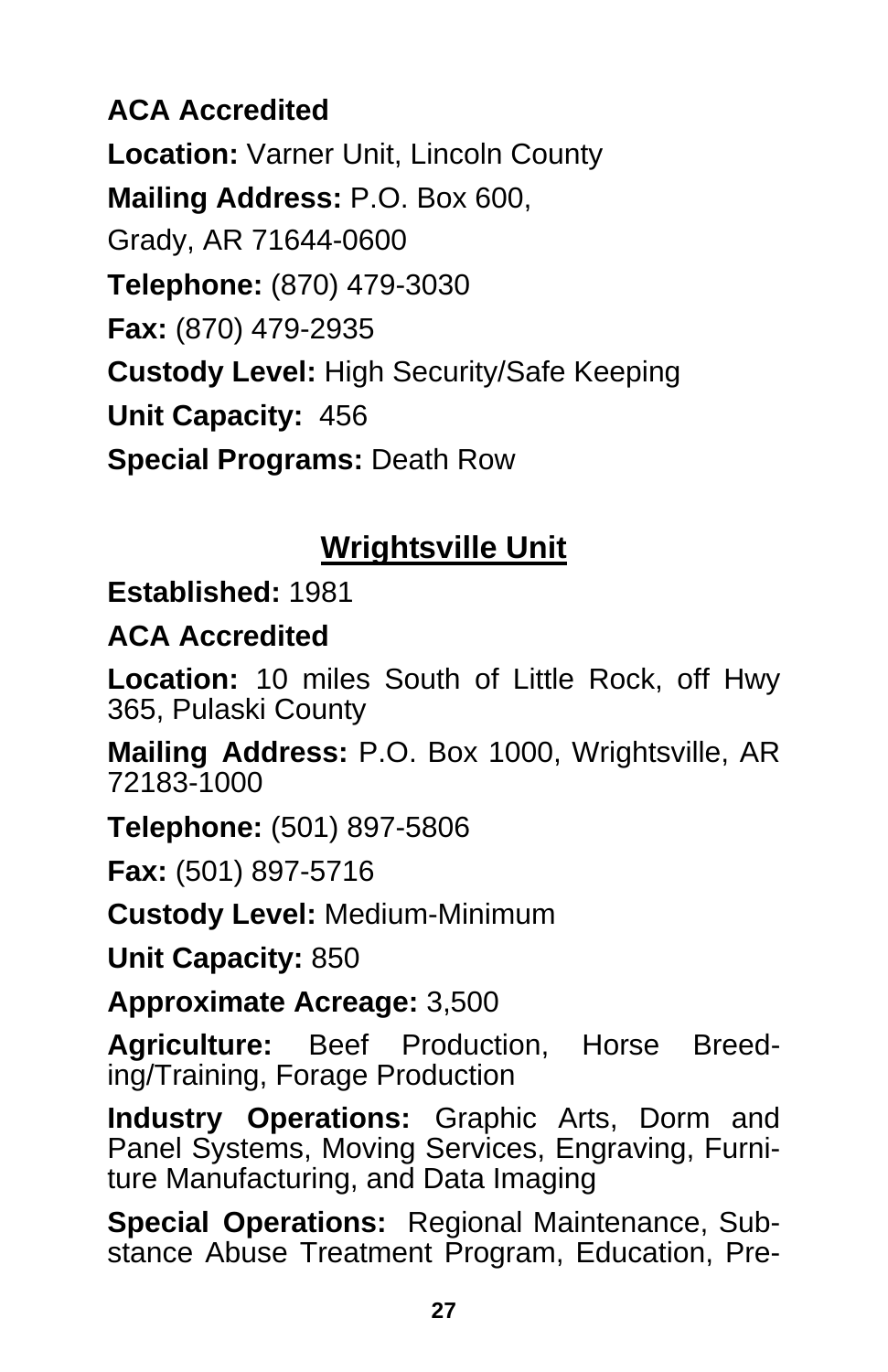Release Program, Braille Program, Canine Unit, Horse Operation, and Therapeutic Community

#### **History**

- **1838** Governor James S. Conway signed legislation establishing the State Penitentiary.
- **1839** A 92.41 acre tract was purchased for the first peni tentiary at the site where the Arkansas State Capitol is currently located.
- **1842** The first inmate was received and the first industry program, which was shoe manufacturing began. Col. Charles Caldwell was appointed as the first administrator, but was replaced by N. Faulkner. Faulkner was replaced by James M'Vicar, who served until 1848.
- **1843** The first State Penitentiary officially opened.
- **1846** The penitentiary was burned during an inmate riot. After being rebuilt, it reopened in 1849.
- **1847** George Brodie was appointed administrator and served until 1850.
- **1850** John H. Hammond was appointed administrator and served until 1854.
- **1853** The State leased its penitentiary operations to pri vate individuals, the early 1900s.
- **1854** John Hutt was named administrator and served until 1859.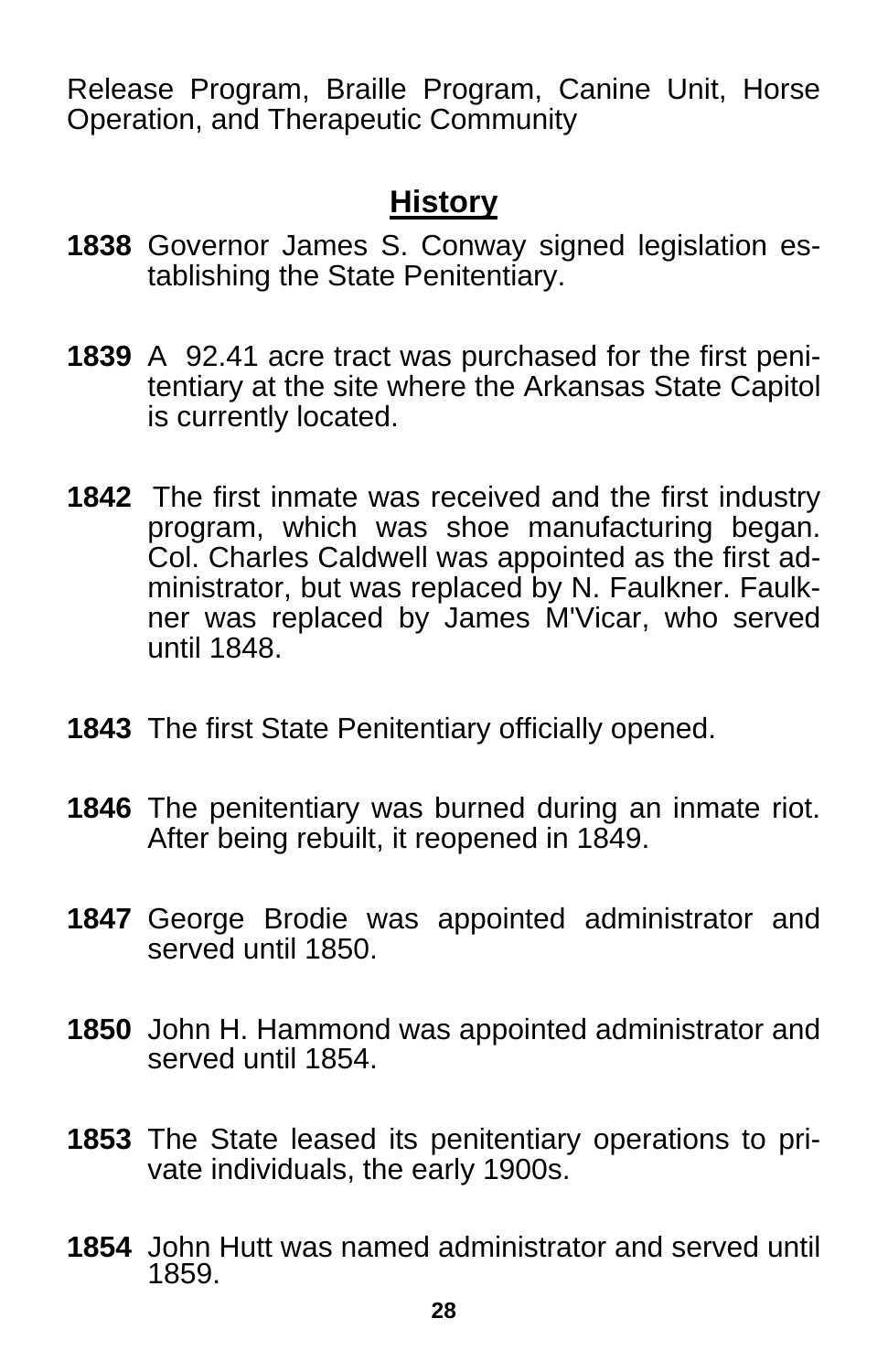- Leasee A.J. Ward replaced John Hutt and served until 1870.
- Legislation allowed good time to be awarded to in mates for good behavior.
- The U.S. Army seized the penitentiary and operated it as a civil and military prison. Troops hanged 17 year old David O. Dodd at the penitentiary.
- After the Civil War, the penitentiary returned to State control.
- D.A. Tankersley was named superintendent.
- H.B. Robinson was appointed to serve as superin- tendent.
- Legislation established an official lease system John M. Peck served as the leasee until 1875.
- Gen. T.J. Churchill was appointed administrator.
- Zeb Ward was appointed administrator and served until 1883.
- James R. Miller was appointed administrator and served until 1890.
- John C. Carroll was appointed administrator and served until 1893.
- E.T. McConnell was appointed administrator and served until 1901.
- Several prison buildings were destroyed or severely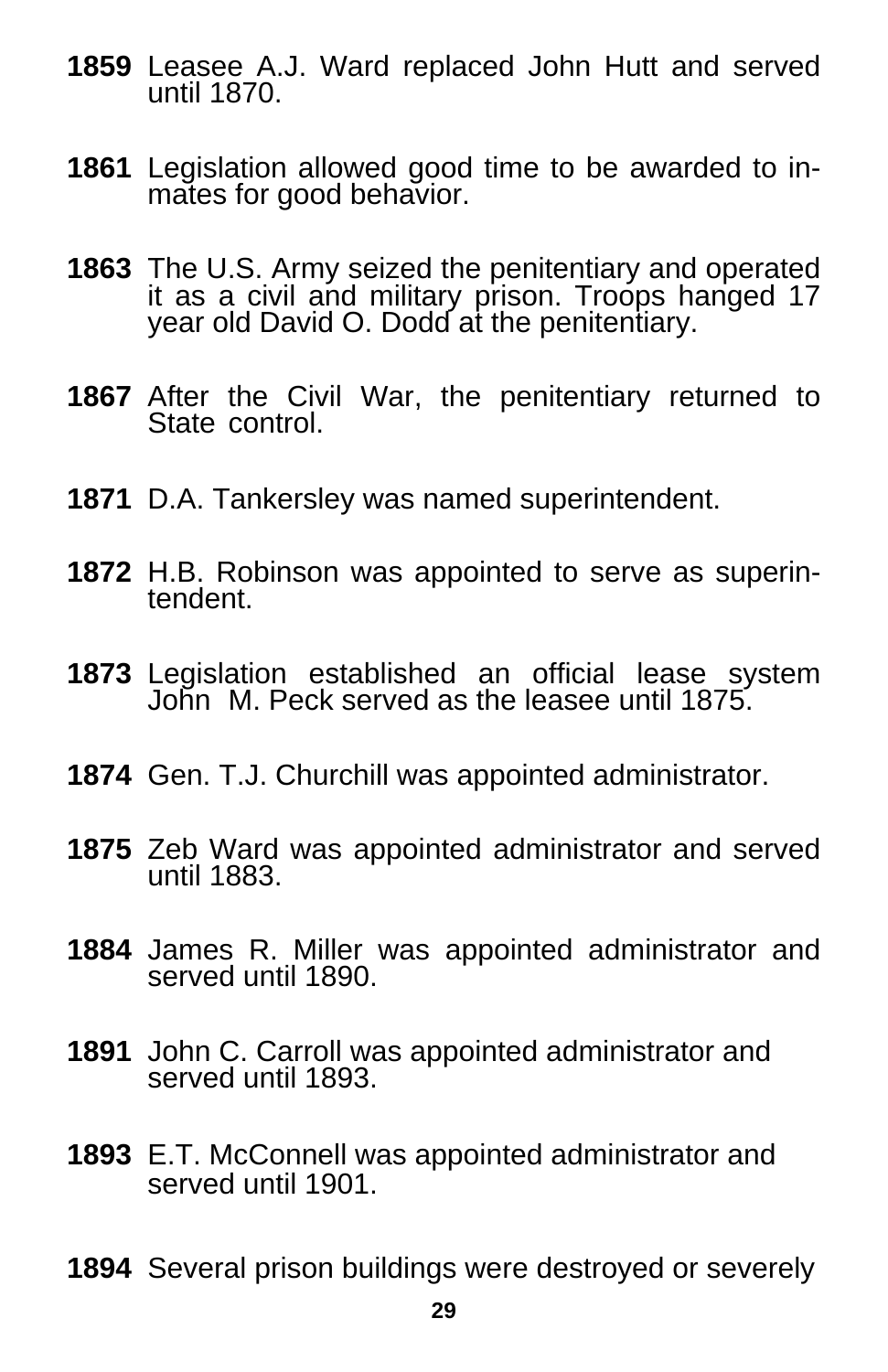damaged by high winds during storms reconstruction was completed in 1895.

- **1899** The penitentiary was relocated to a 15 acre site Southwest of Little Rock. The facility, commonly known as "The Walls" opened in 1910.
- **1901** Reese B. Hogins was appointed administrator and served until 1907.
- **1902** For \$140,000, about 10,000 acres of land was pur chased for the Cummins farm. Inmates occupied the site in December.
- **1908** James A. Pitcock was appointed administrator and served until 1912.
- **1912** J.V. Ferguson was appointed administrator and served until 1915. In an effort to abolish the lease system, Governor W. Donaghey pardoned 361 inmates.
- **1913** Act 55 authorized a permanent death chamber within the penitentiary system. Lee Simms, convicted of rape, was the first inmate to be executed by the State of Arkansas.
- **1916** J.T. Burkett was appointed administrator and served until 1920. A 4,420-acre tract of land was purchased for the Tucker farm.
- **1921** Dee Horton was appointed administrator and served until 1927.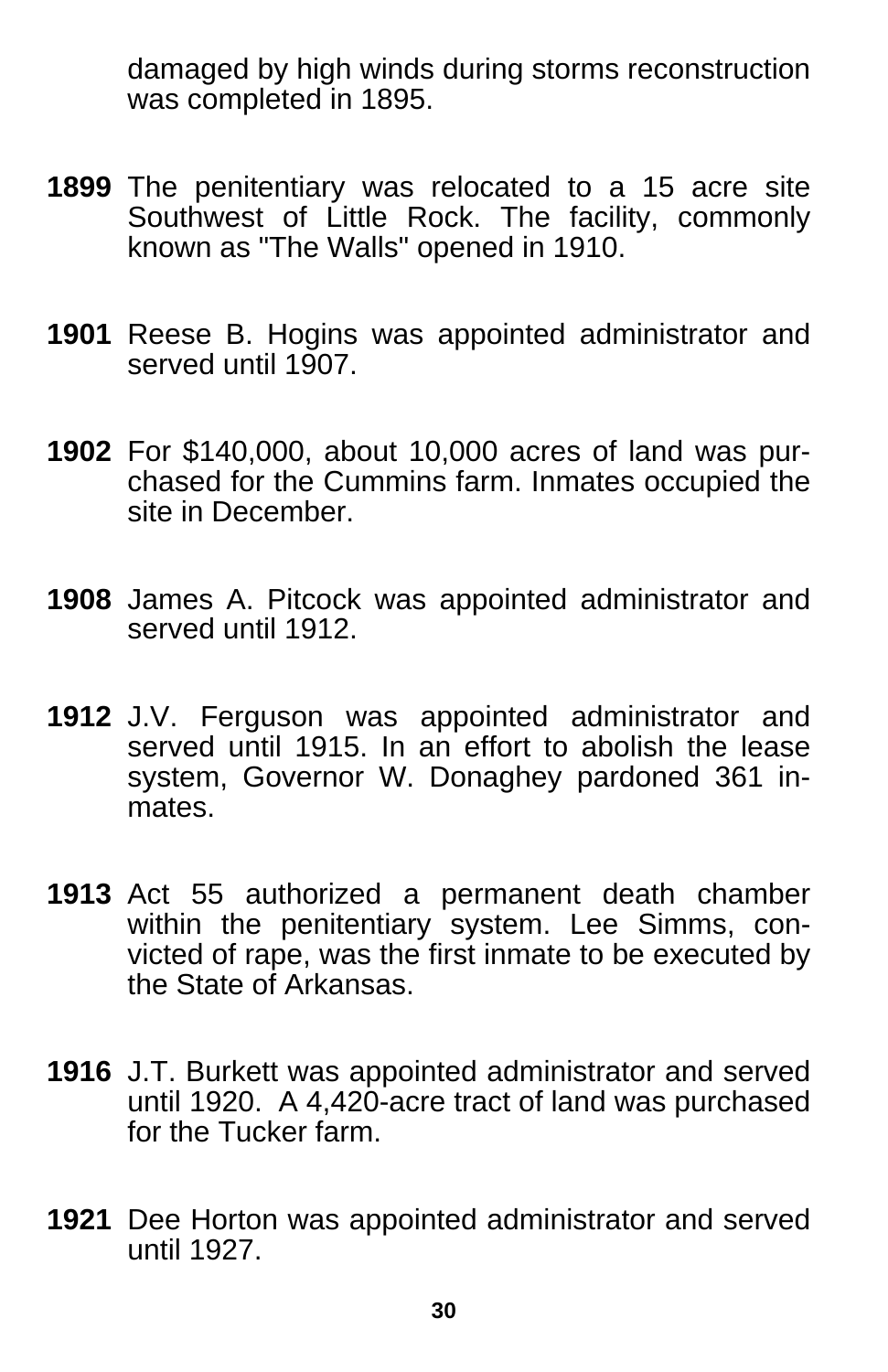- **1927** A.G. Stedmore was appointed administrator.. He was replaced by A. H. Reed, who served until 1928.
- **1928** S.L. Toddhunter was appointed administrator. He served until 1933.
- **1933** Governor J. Futrell closed "The Walls," and the in mates were moved to the Cummins and Tucker farms. T.C. Cogbill was appointed superintendent and served until 1936.
- **1937** Al Reed was appointed administrator and served until 1941.
- **1940** Brozene became the method of inmate currency and was utilized until 1978.
- **1941** T.C. Cogbill was re-appointed administrator and served until his death in 1949.
- **1943** Act 1 created the State Penitentiary Board. The use of striped uniforms for inmates was stopped.
- **1949** Lee Henslee was appointed superintendent and served until 1963.
- **1951** Act 351 created a State Reformatory for Women and transferred the Training School for Girls to the State Penitentiary. White females were moved from the State farm for Women to the Cummins farm. Black female inmates were already housed at Cummins a n d Tucker.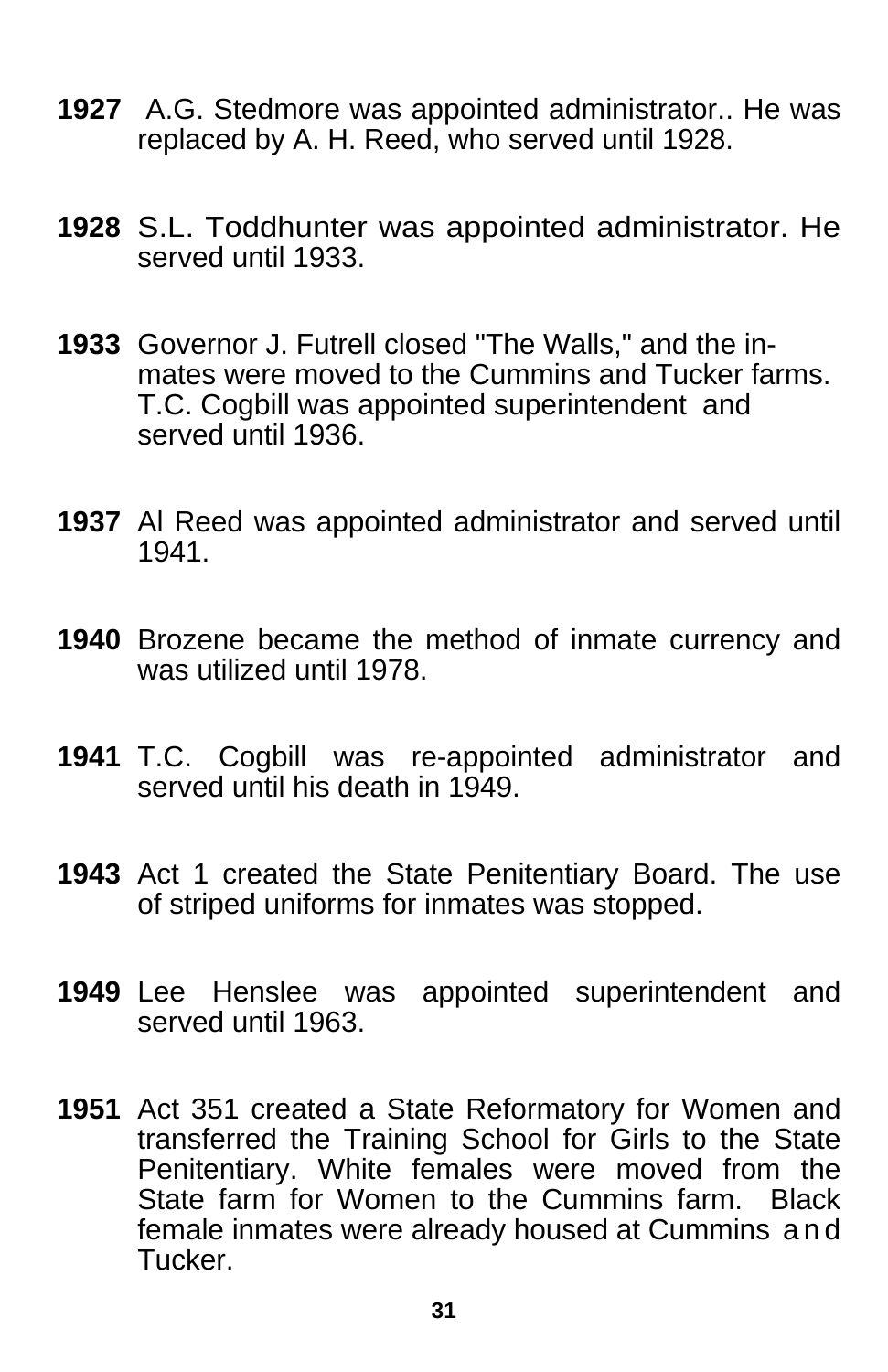- **1963** Dan Stephens was appointed superintendent and served until 1965.
- **1964** Charles Fields was the last inmate executed at Tucker before the death penalty was declared un constitutional.
- **1965** O.E. Bishop was appointed superintendent and served until 1967. In Talley vs. Stephens, Federal Judge J. Smith Henley restricted corporal punish ment until adequate safeguards could be estab lished, which enjoined prison officials from interfering with inmate access to the courts and also required improvements in inmate medical services and care.
- **1966** Governor Orval Faubus ordered an investigation Au gust 19 into allegations of inmate drunkenness, mis use of state property, and extortion. Superintendent Bishop fired all free world employees at Tucker. Se vere riots erupted September 5 at the Cummins farm. State Police used tear gas to end a September 14 strike at tempt by 144 Cummins inmates.
- **1968** Thomas Murton was named superintendent, but was replaced by Victor Urban. G. Robert Sarver was appointed commissioner and served until 1971. Tho mas Murton alleged that human skeletons found at the Cumins Unit were the remains of inmates beaten to death and secretly buried. A medical examiner's investigation did not positively conclude the remains were inmates. Act 50 reorganized the penitentiary system into the Arkansas Department of Correction.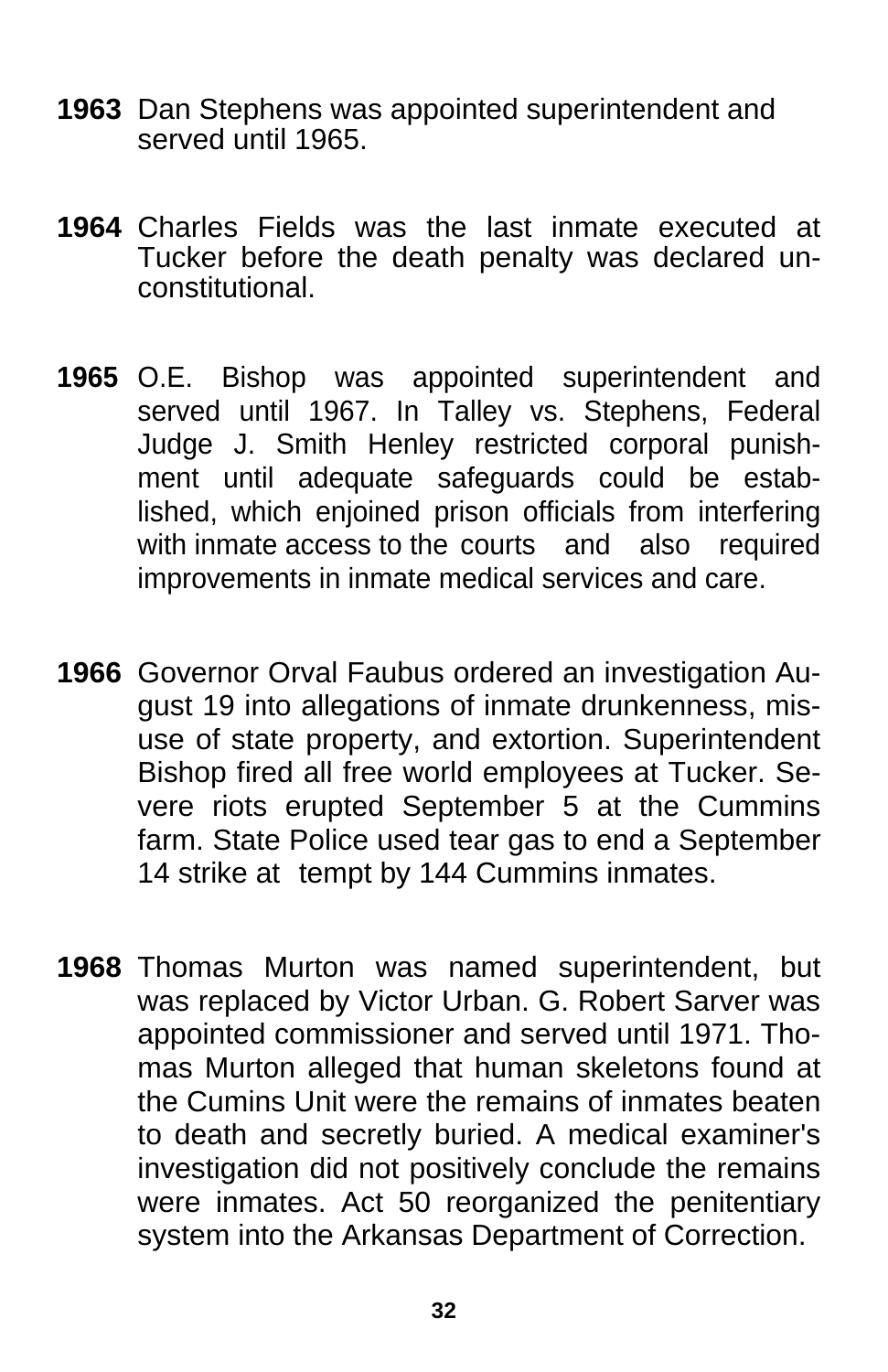In Jackson vs. Bishop, the Eighth Circuit Court of Appeals ordered the abolishment of corporal pun ishment.

- **1969** In Holt vs. Sarver I, Judge J. Smith Henley declared several aspects of the prison system to be unconsti tutional, issued guidelines and ordered administra tors to report corrective actions. Act 94 provided for early parole of first offenders aged 21 years and younger, unless more than one-third of their sentence was imposed.
- **1970** In Holt vs. Sarver II, Judge Henley ruled the Arkansas prison system unconstitutional, the only one in the nation so judged, and ordered the State Correction Board to present a plan of action. State Police were assigned to the Cummins Unit during a riot sparked by inmate demands for racially segregated housing. Governor Winthrop Rockefeller commuted the sentences of 15 death row inmates, which was the entire population of death row.
- **1971** Terrell Don Hutto was appointed commissioner and served until 1976. In Holt vs. Sarver II, Judge Henley enjoined the prison system from inflicting cruel and unusual punishment on inmates and interfering with their access to court.
- **1972** The U.S. Supreme Court declared capital punishment to be unconstitutional under existing procedures. The Pine Bluff City Council and "Fifty for the Future,", a group of business leaders, donated 80 acres for what would become the Pine Bluff Complex. The first prison rodeo was held at the Cummins Unit.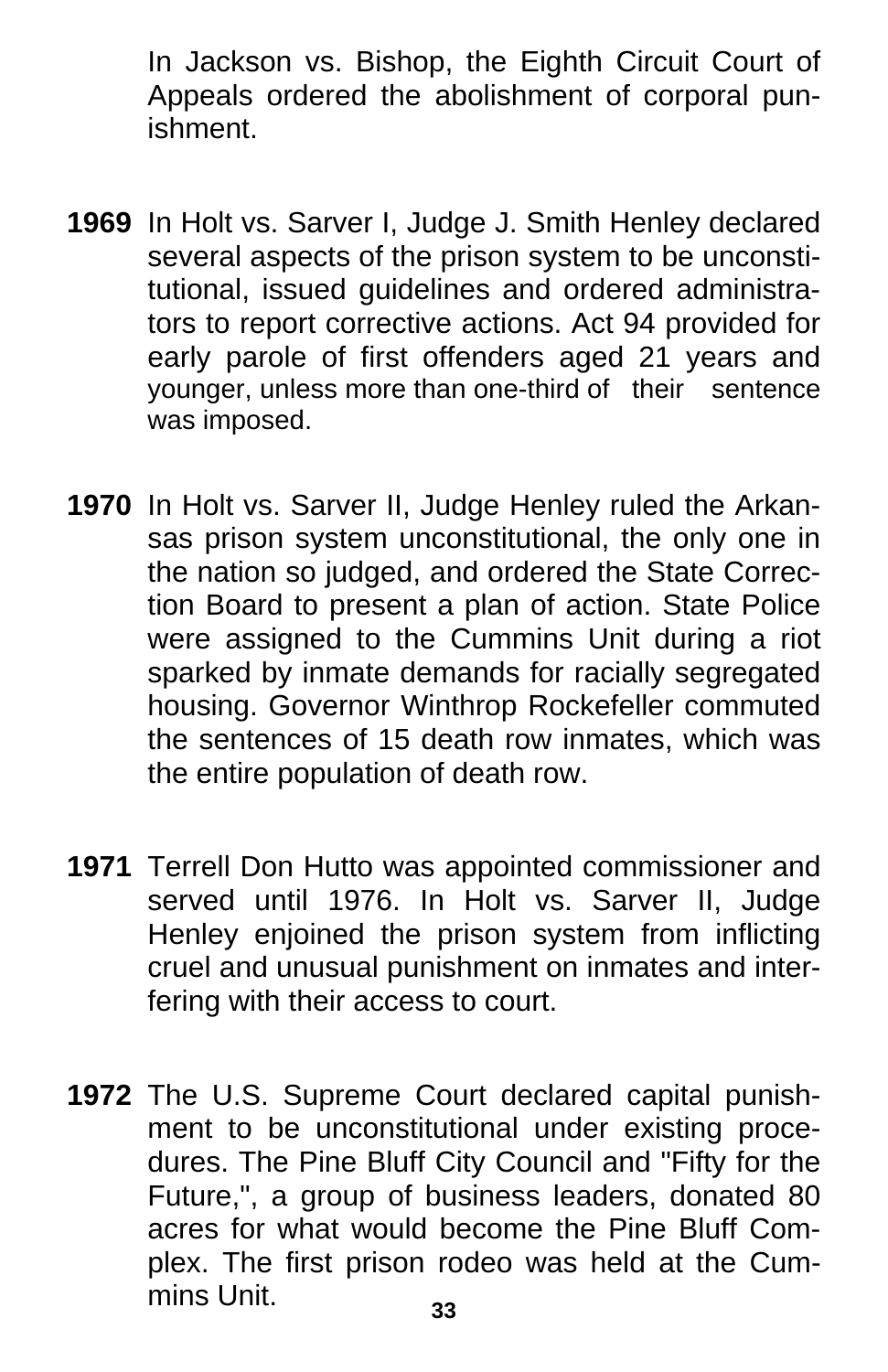- **1973** Act 279 created the Department of Correction School District. In Holt vs. Sarver III, Judge J. Smith Henley, citing continued deficiencies, but substantial improvements released the department from his jurisdiction. Petitioner appeals were consolidated into Finney vs. Hutto.
- **1974** Henley to retain jurisdiction over the prison sys tem. The Pine Bluff City Council and "Fifty for the Future" donated an additional 49 acres for the Pine Bluff Complex. Death Row inmates were moved from the Tucker Unit to the Cummins Unit. Sixty-seven inmates received certificates at the Tucker Unit during the department's first G.E.D. graduation ceremony.
- **1975** Capacity at the Benton Work Release Center in creased to 225. The 30-bed Mississippi County Work Release Center opened. The 15-bed Booneville Beef Production Facility opened in Logan County. Act 378 authorized the transfer of eligible offenders to an alternative service pro gram.
- **1976** The U.S. Supreme Court declared capital punishment to be constitutional. Female inmates were moved from the Cummins Unit to the 128 bed Pine Bluff Unit. The Barnes School complex in Pine Bluff was leased for an ADC training facility.
- **1978** A new death chamber was built at the Cummins Unit. Brozene use (inmate money) was discon tinued and replaced by scrip coupons.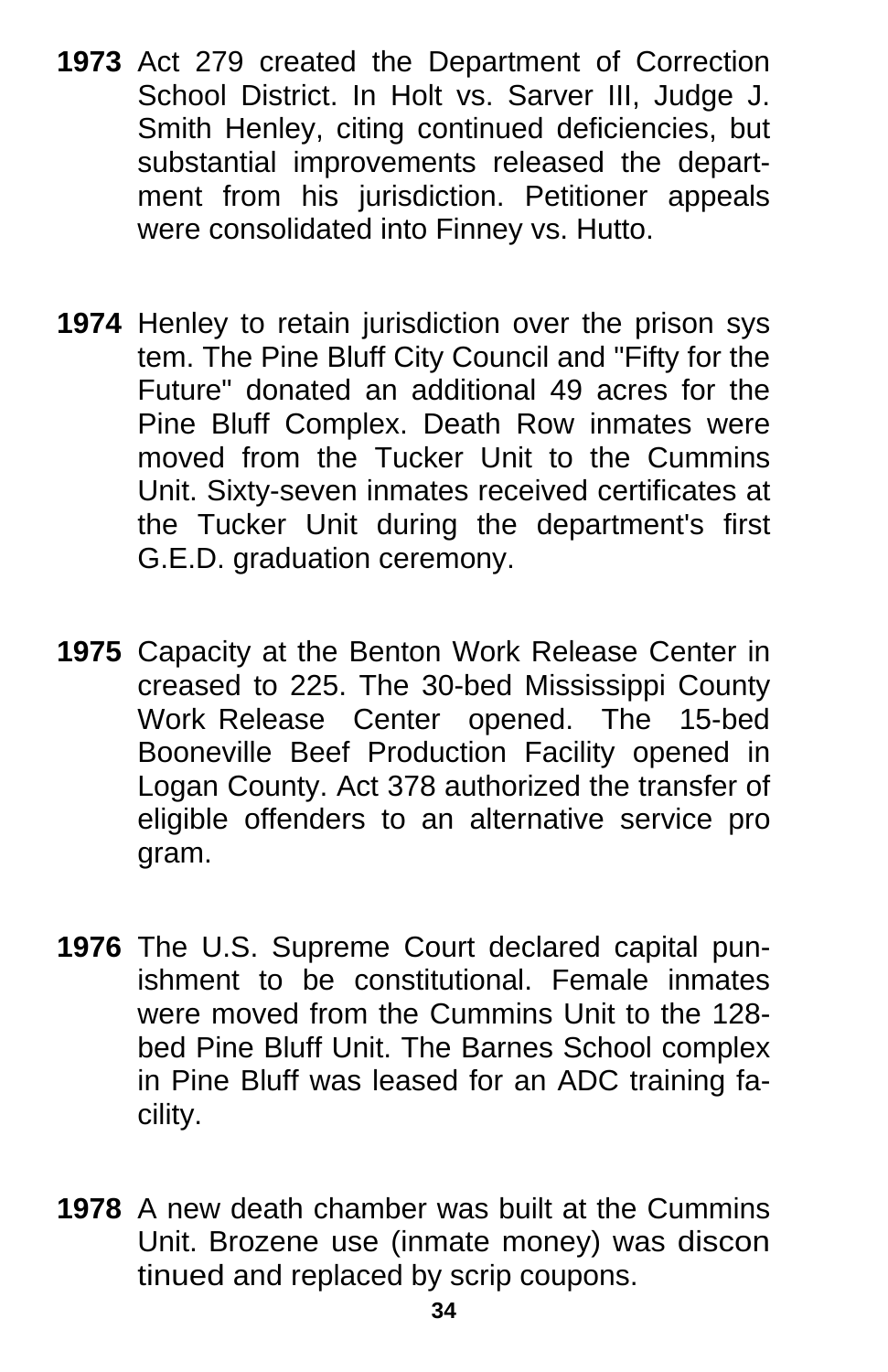- **1979** The ADC's Central Office moved to the Pine Bluff Complex. Vernon Housewright was appointed Director and served until 1981.
- **1980** 16-bed Northwest Arkansas Work Release Center opened at Springdale, Arkansas.
- **1981** A.L. Lockhart was appointed Director and served un til 1992. The State transferred the Boy's Training School at Wrightsville to the Department of Correc- 1tion, which began using the facility to house 300 adult male inmates. The 250-bed Diagnostic Unit opened at the Pine Bluff Complex. Capacity at the Women's Unit was increased to 146 beds and the facility was accredited by the American Correctional Association.
- **1982** After 13 years of litigation, Federal Judge G. Thomas Eisele ruled the Arkansas prison system constitu tional, making it the first State system to be held con stitutional after being declared unconstitutional. Ca pacities increased to 420 at the Wrightsville Unit, 488 at the Diagnostic Unit, 175 at the Women's Unit, and 50 at the Mississippi County Work Release Center. The capacity was decreased to four at the Booneville Beef Production Facility. The 100-bed Tucker Modu lar Unit opened.
- **1983** The 32-bed Texarkana Regional Correction Center, the first 108 beds at the Maximum Security Unit, and the 200-bed Cummins Modular Unit opened. Capaci-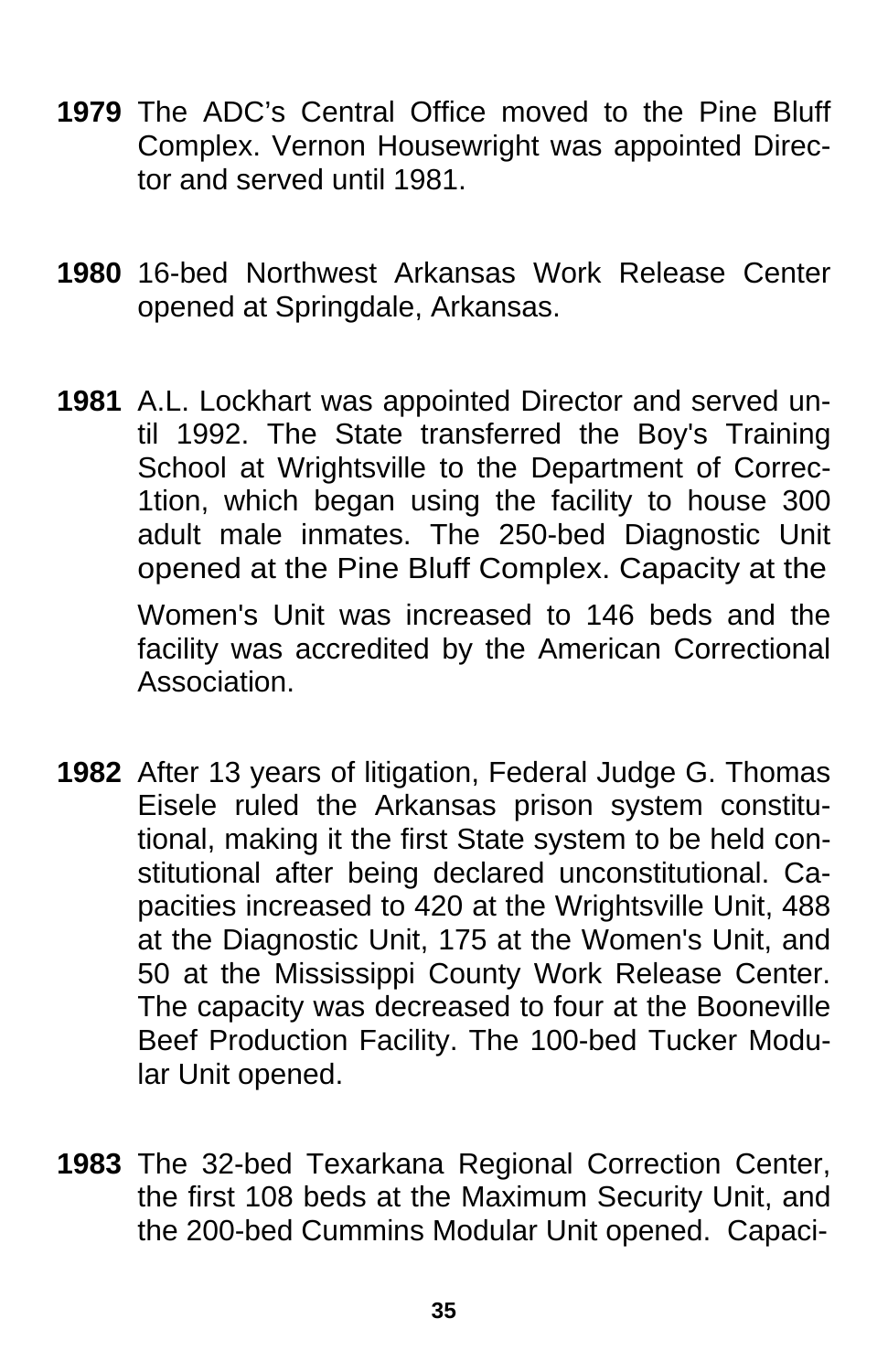ties increased to 120 at the Tucker Modular Unit and to 70 at the Mississippi County Work Release Center. Lethal injection was named as the State's method of execution. Act 309 enabled the depart ment to enter into contractual agreements with counties for inmate labor. Act 814 allowed housing of inmates, in approved locations, outside of the de partment. Act 230 provided for early parole of some nonviolent offenders.

- **1984** The annual prison rodeo was discontinued by the Board of Correction.
- **1985** Capacities increased to 119 at Texarkana Regional Correction Center and to 324 at the Maximum Securrity Unit. The Booneville Beef Production Facility was transferred to the Wrightsville Unit.
- **1986** Death Row inmates were transferred from the Cummins Unit to the Maximum Security Unit, where the capacity was increased to 432
- **1987** The 300-bed Varner Unit opened and its capacity was increased to 700 beds. The Women's Unit ca pacity increased to 288. Act 626 allowed inmates awaiting transfer to the department, from county jails, t o earn meritorious good time. Act 273 provided for additional meritorious good time for job performance. Act 418, the Prison Overcrowding Emergency Pow ers Act, authorized the Board of Correction to de clare prison overcrowding a state of emergency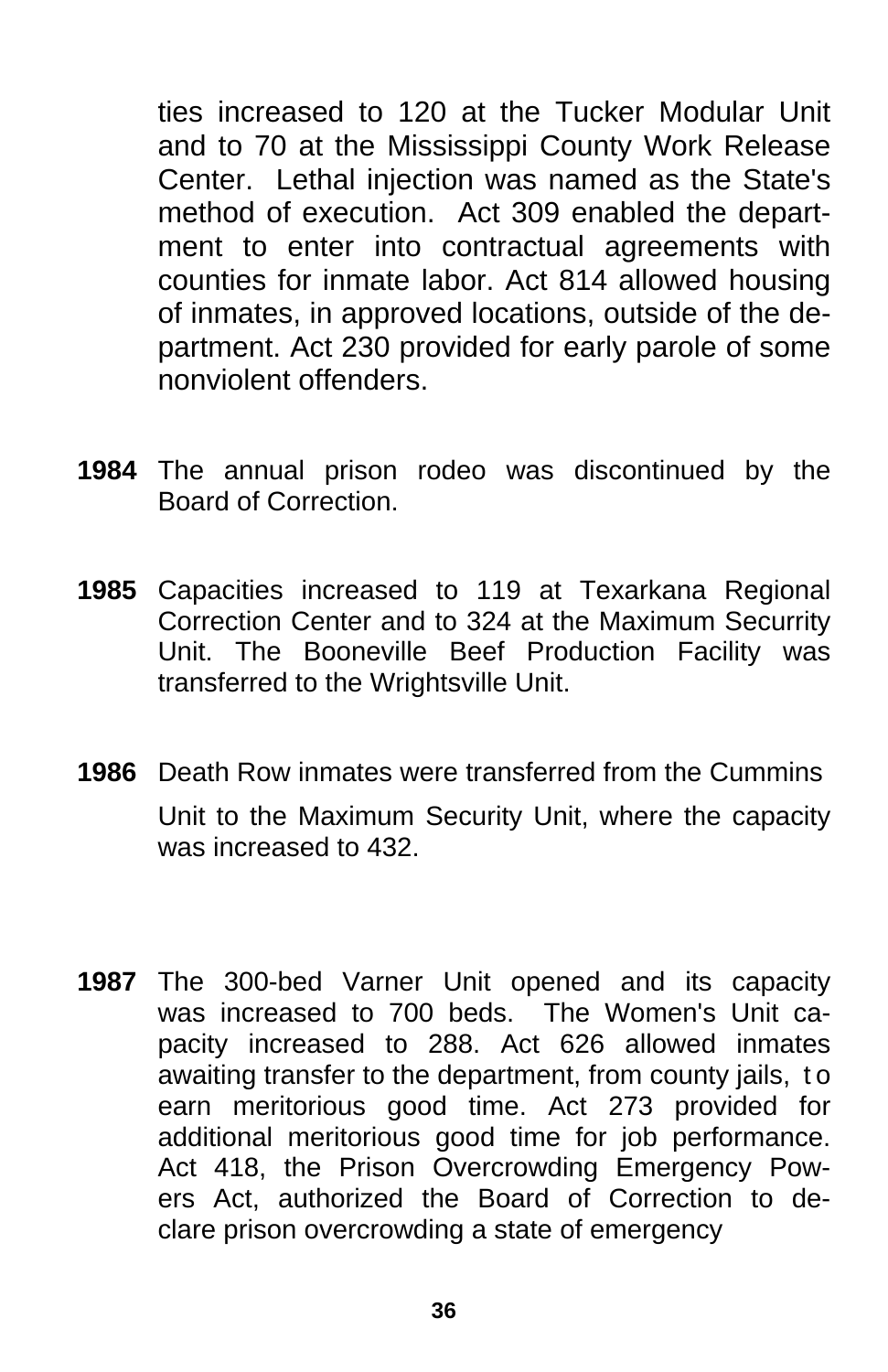when population exceeds 98% of the rated capacity for 30 consecutive days. The board invoked the Emergency Powers Act, for the first time, releasing 96 inmates.

- **1988** The National Commission on Correctional Health Care accredited the ADC's medical services. The American Correctional Association accred ited the Varner and Maximum Security Units. The ADC purchased 485 acres for a 300-bed facility at Calico Rock and 90 acres for a 476 bed unit at Dermott. The industry program for fe male inmates was relocated to the training acad emy. Capacity at the Wrightsville Unit in creased to 550. After 14 years of litigation, the Jones and Davis vs. Hutto classaction lawsuit alleging racial discrimination was settled by con sent decree.
- 1989 Act 492 established the Boot Camp program. Act 429 provided for additional meritorious good time for inmates completing certain programs while awaiting Transfer to the department from county jails. The department was reorganized into divisions for operations. Administrative Ser vices, Field Services, Institutions, and Treatment Services. One Deputy Director and three Assis tant Directors were appointed by the Director. Construction began on the Jefferson County Jail Correctional Facility to house 328 state inmates and 72 jail inmates. Capacities increased to 650 at the Wrightsville Unit and 900 at the Varner Unit. The American Correctional Association (ACA) ac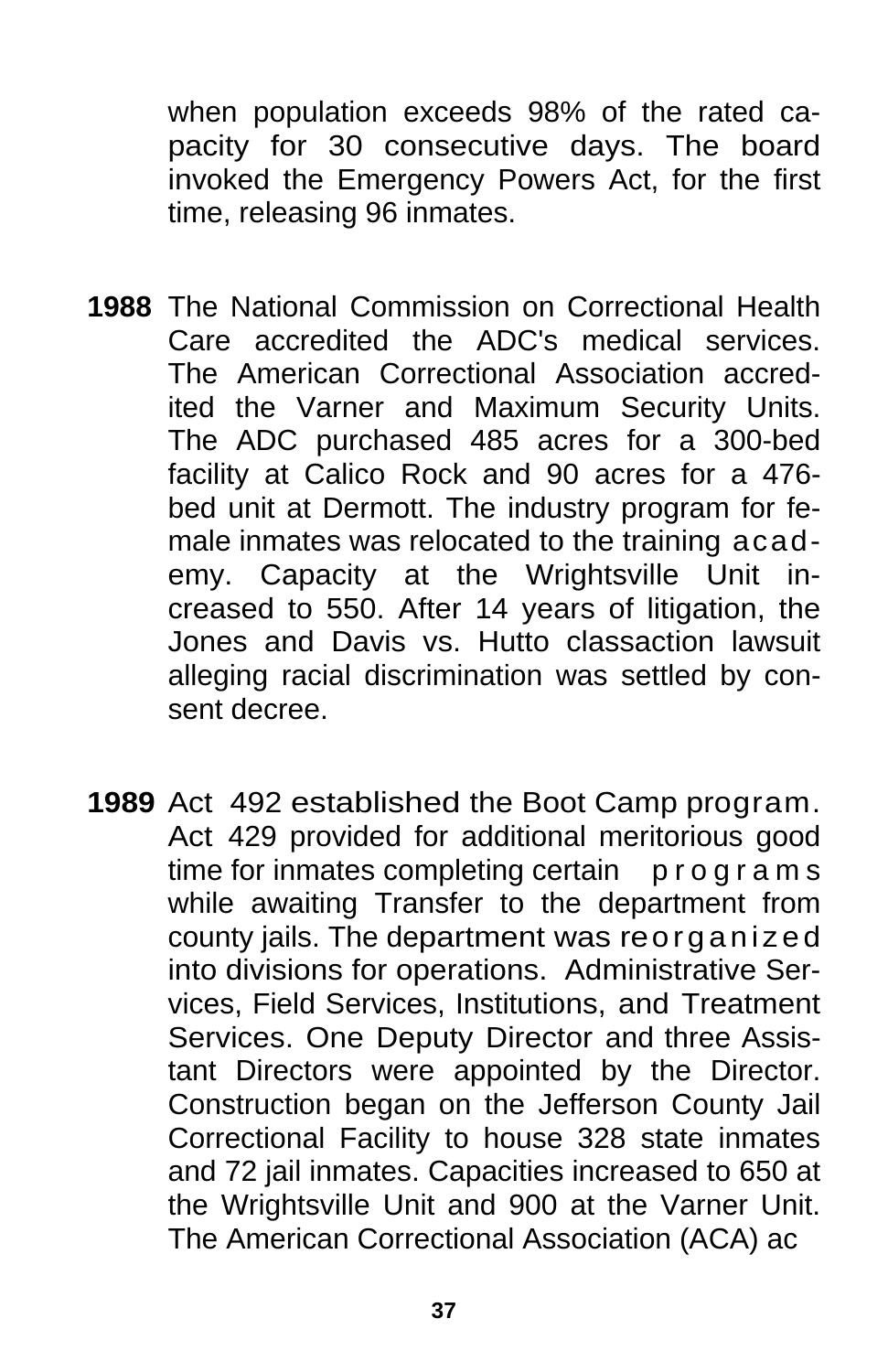credited the Diagnostic and Wrightsville Units. Act 937 abolished the Board of Pardons and Paroles and the Commission on Community-Based Rehabili tation. The act also created the Board of Parole and Community Rehabilitation.

- **1990** Capacities increased to 1,100 at the Varner Unit and 71 at the Mississippi County Work Release Center. The Board of Correction named the Delta Regional Unit at Dermott and the North Central Unit at Calico Rock, and approved a 60-bed Boot Camp program at the Wrightsville Unit. The100-bed Delta Regional Unit, the 100 bed North Central Unit, and the 400 bed Jefferson County Jail/Correctional Facility opened. In the first Arkansas executions since 1964, John Edward Swindler was executed by electrocu tion and Ronald Gene Simmons by lethal injection.
- **1991** Act 771 allowed early release of terminally ill in mates. Act 307 authorized electronic monitoring de vices for community supervision. Act 263 created the Correction Resources Commission. Free tobacco rationing to inmates was discontinued. The depart ment purchased 2,949 acres to build a 600-bed facil ity at Brickeys in Lee County. Capacities were in creased to 438 at the Women's Unit, 700 at the Wrightsville Unit, 325 at the Benton Unit, 400 at the Delta Regional Unit, and 150 at the Boot Camp and the North Central Unit. Riverside VoTech moved from the Cummins Unit to the Varner Unit. The American Correctional Association accredited Central Office policies and procedures.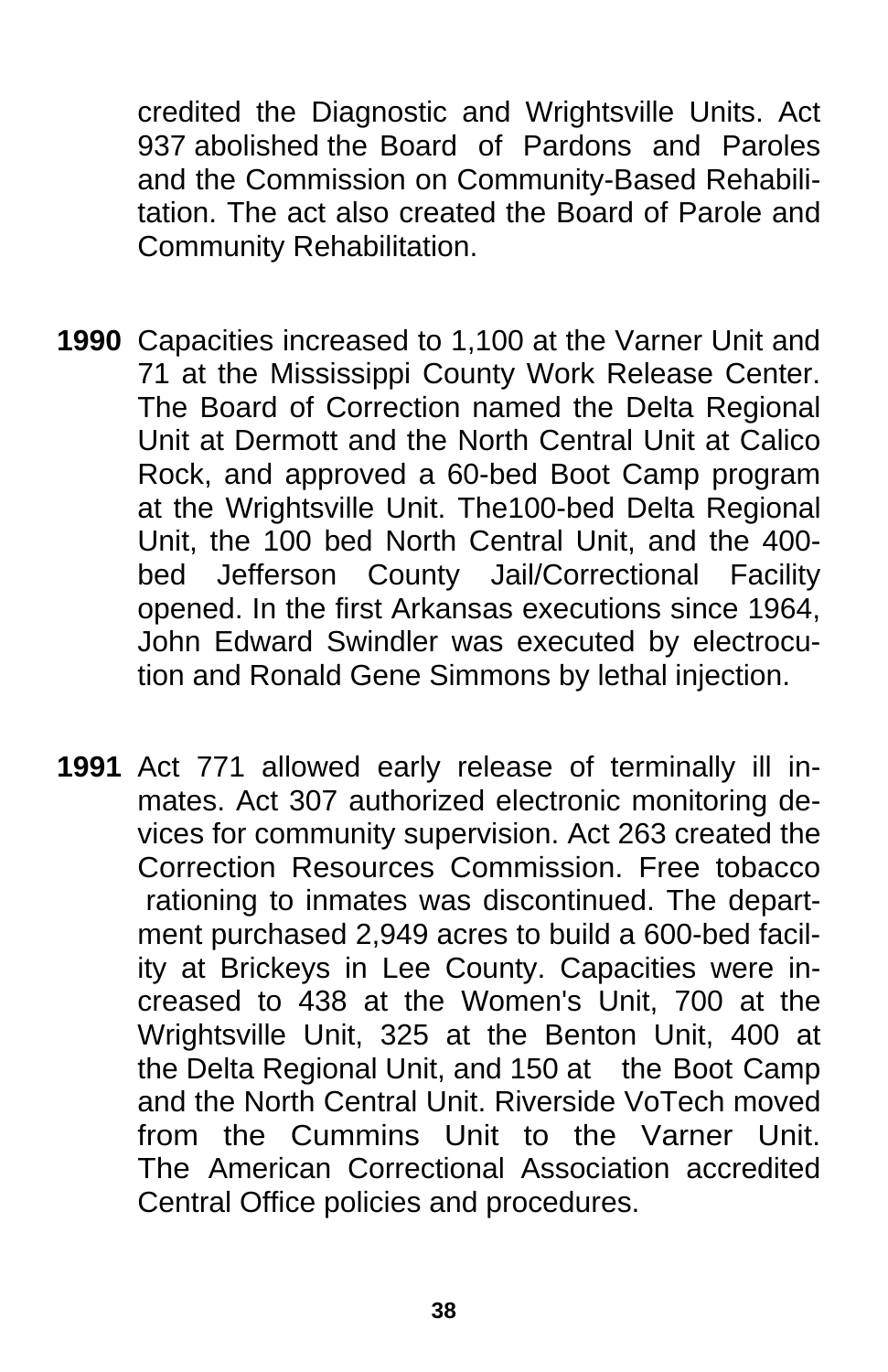- **1992** East Arkansas Regional Unit at Brickeys was established and set its capacity at 200. All fur loughs were suspended after the escape of a fur loughed inmate, but work release furloughs were later reinstated. A.L. Lockhart resigned as direc tor May 29, and Larry Norris was appointed In terim Director. Roger Endell was appointed Direc tor in November. The Board of Correction adopted by-laws for its operations. The Boot Camp was accredited by the ACA. Diagnostic Unit capacity increased to 567.Rickey Ray Rec tor was executed by lethal injection January 24, and Steven Douglas Hill was executed by the same method May 7. A Federal jury found the de partment had erred in classifying parole officers as professional employees, which exempted them from overtime compensation. Because of a court order, the Board of Correction adopted a policy recognizing inmate name changes for reli gious purposes. A jury found that assignments to administrative segregation had not violated the rights of five hoe squad workers.
- **1993** Legislation eliminated the Board of Correction and created the Board of Correction and Commu nity Punishment. Parole Services was transferred to the Department of Community Punishment. Some nonviolent offenders were transferred judi cially from the Department of Correction to the Department of Community Punishment for hous ing in lower-security community punishment centers. Legislation changed the name of the Board of Parole and Community rehabilitation to the Post Prison Transfer Board, and enabled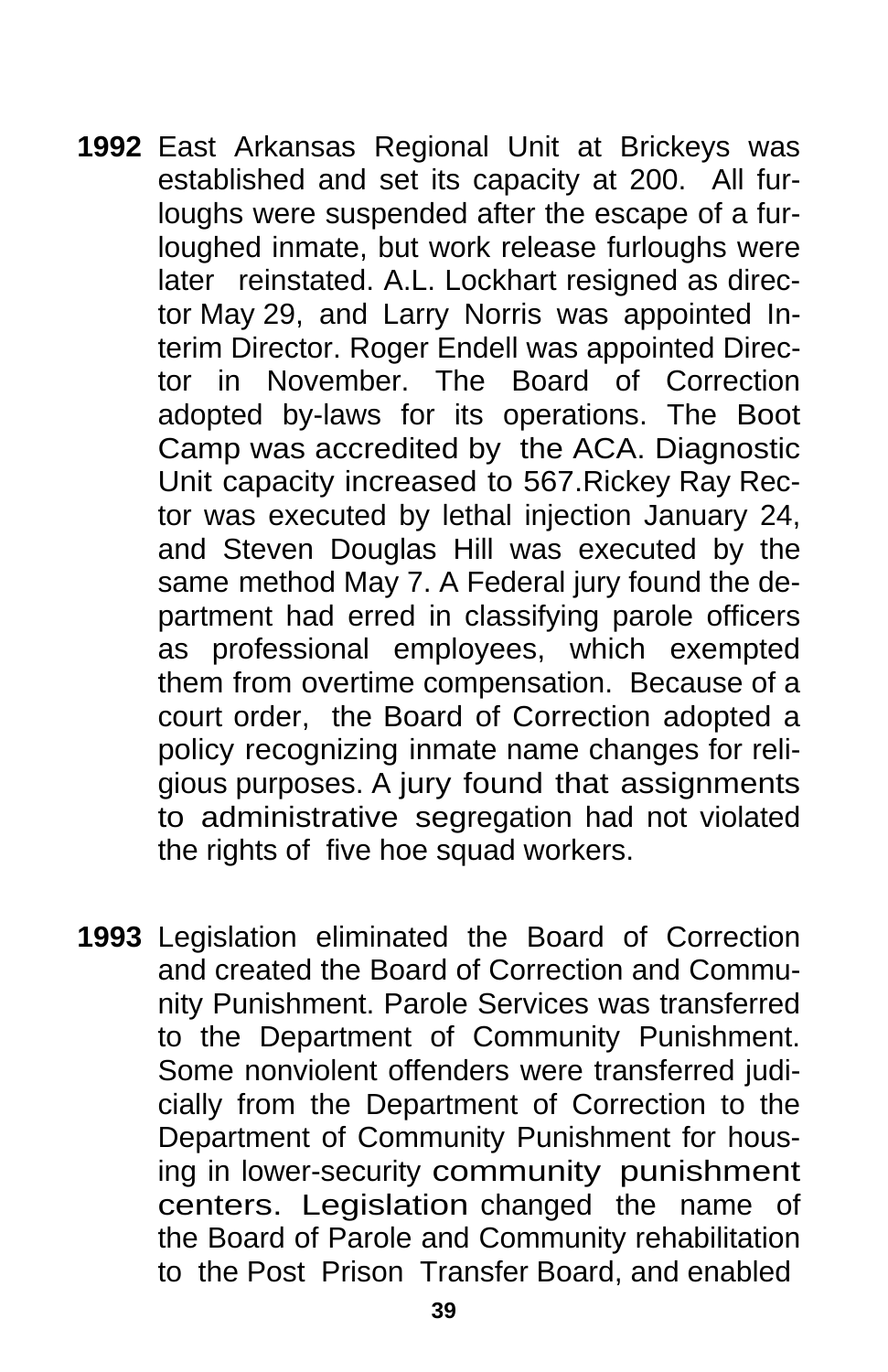offenders to be transferred to community punishment programs. The Arkansas Sentencing Commission was created. Good time was eliminated for sentence reduction and allowed only for computing transfer eligibility to community punish- -ment programs. The Act 814 work/study pro gram and the Act 378 alternative community service program were eliminated. Legislation required the Governor to file a 30-day notice with the Secretary of State before granting clemency. The Plasma Program was discontinued March 18. Roger Endell resigned as director May 15, and Larry Norris was reappointed Interim Director. Capacities increased by 400 at the East Arkansas Regional Unit and by 100 at the Jefferson County Jail/Correctional Facility. Capacity at Cummins decreased by 100. Female inmates were transferred from the Pine Bluff Unit to the Tucker Unit. Male inmates were transferred from the Tucker Unit to the Varner Unit. The Pine Bluff Unit began housing male inmates working at the Pine Bluff complex. The first female hoe squad turned out for work June 16. A chancery court ruled the reimbursement rate for housing State inmates in county jails. This was set by the State, not the counties. A Federal Judge declared that prison security out weighs privacy rights of female inmates. An Arkansas Supreme Court ruling allowed inmates to review their files if Arkansas Freedom of Information Act guidelines were followed. Because of a lawsuit filed by the Arkansas Attorney General, an inmate who inherited more than \$500,000 while incarcerated, had to reimburse the state \$13,723.68 for his care and custody. The Delta Regional and North Central Units were accredited by the Ameri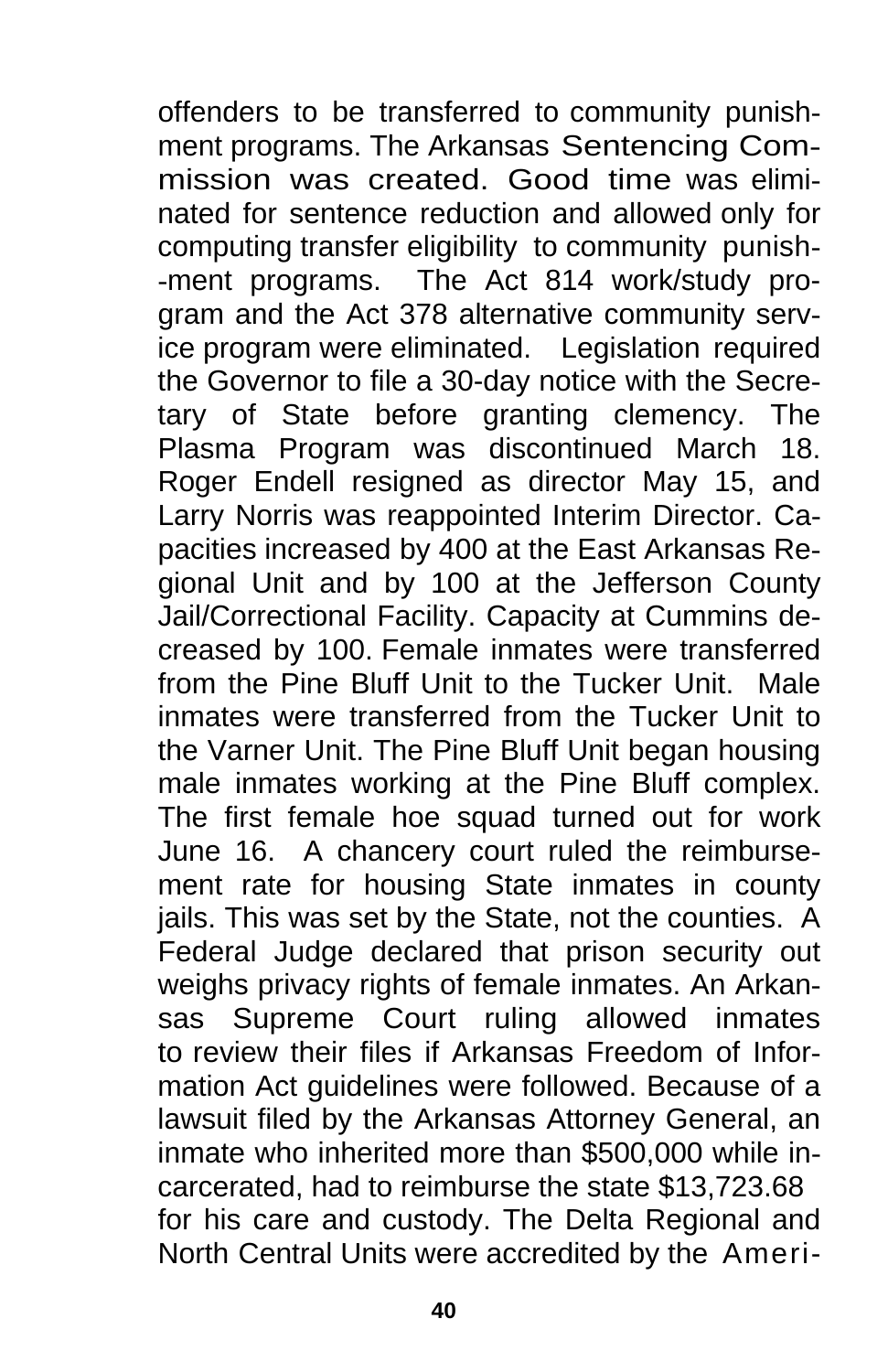can Correctional Association. A total of 384 temp rary beds were added at the East Arkansas Re gional Unit, Delta Regional Unit, and J e f f e r s o n County Jail/Correctional Facility. An airstrip and parking area opened at the North Central Unit. Larry Norris was named director.

- **1994** An eight-year investigation ended when the U.S. Attorney General notified the Governor that living conditions at the Cummins and Tucker Units met standards. The Maximum Security and Varner Units were reaccredited by the American Correc tional Association. Edward Charles Pickens and Jonas Hoten Whitmore were executed by lethal injection May 11. Hoyt Clines, James Holmes, and Darryl Richley were executed August 3. Meritorious furloughs were discontinued in Au gust, after a furloughed inmate absconded. At the first meeting of the new Board of Correction and Community Punishment, Circuit Judge Randall Williams was selected chairman. A ribbon cutting ceremony was held in September for the department's prison museum, which was the second state prison museum in the country. A Boot Camp program for females was approved November 16, and the boot camp capacity was increased to 180.
- **1995** The East Arkansas Regional Unit became the first facility to incorporate the new inmate telephone sys tem. Richard Wayne Snell was executed by lethal injection April 19. The meritorious furlough program was reinstated in June. Barry Lee Fairchild was executed by lethal injection August 31. Sgt. Scott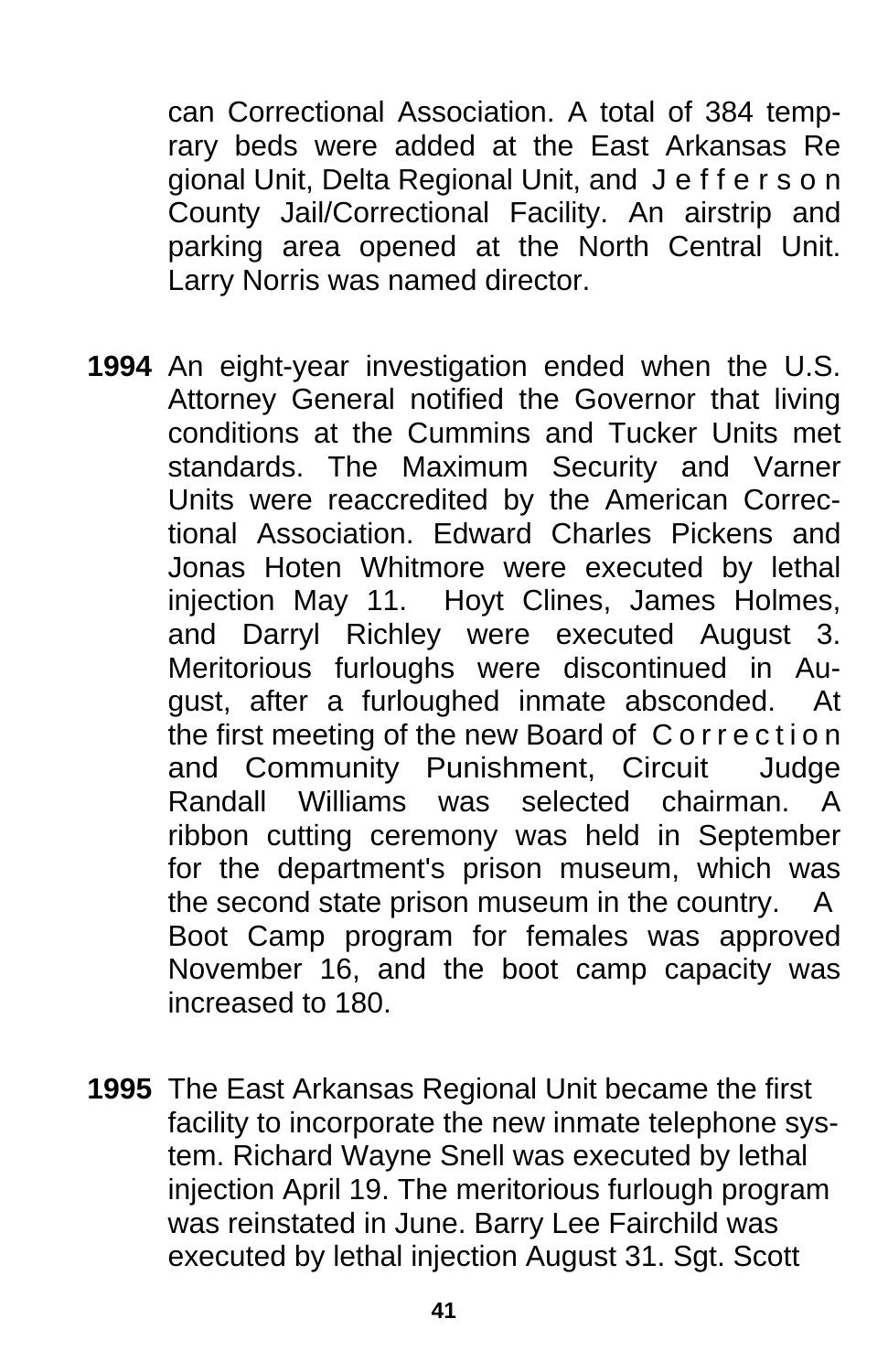was fatally stabbed November 29, by Maximum Se curity Unit inmate Alvin Jackson. The Bi-State Deten tion Center was certified by the Texas Commission on Jail Standards.

- **1996** The Department of Correction contracted with Wack enhut Corrections Corporation, in June, to build and manage two 600-bed adult correctional facilities at Newport. Alvin Jackson, who was convicted June 20 of the fatal stabbing of Sgt. Scott Grimes, was sentenced to death for capital murder. The ADC contracted with a jail in Bowie County, Texas, to house up to 500 Arkansas inmates. William F. Parker was executed August 8. An Office of E m e r g e n c y Preparedness was established by the ADC. The deartment's oldest and largest facility, the Cummins Unit, as accredited by the American Correctional As sociation. With that accreditation, the ADC became one of only nine states to be fully accredited by the ACA. The in mate grievance procedure was certi fied by the U. S. Department of Justice. A 100-bed barracks was constructed at the Maximum Security Unit. The PASS Program (Prisoners of Arkansas Striving for Success) was created at the Varner Unit to address problem inmates.
- **1997** Kirt Douglas Wainright, Earl Van Denton, and Paul Ruiz were executed by lethal injection January 8. Legislation authorized lethal electrified fences at the medium and maximum security facilities. Construc tion of 200 beds at the North Central Unit and 400 beds at the East Arkansas Regional Unit was com pleted. New classrooms opened in May at the Pine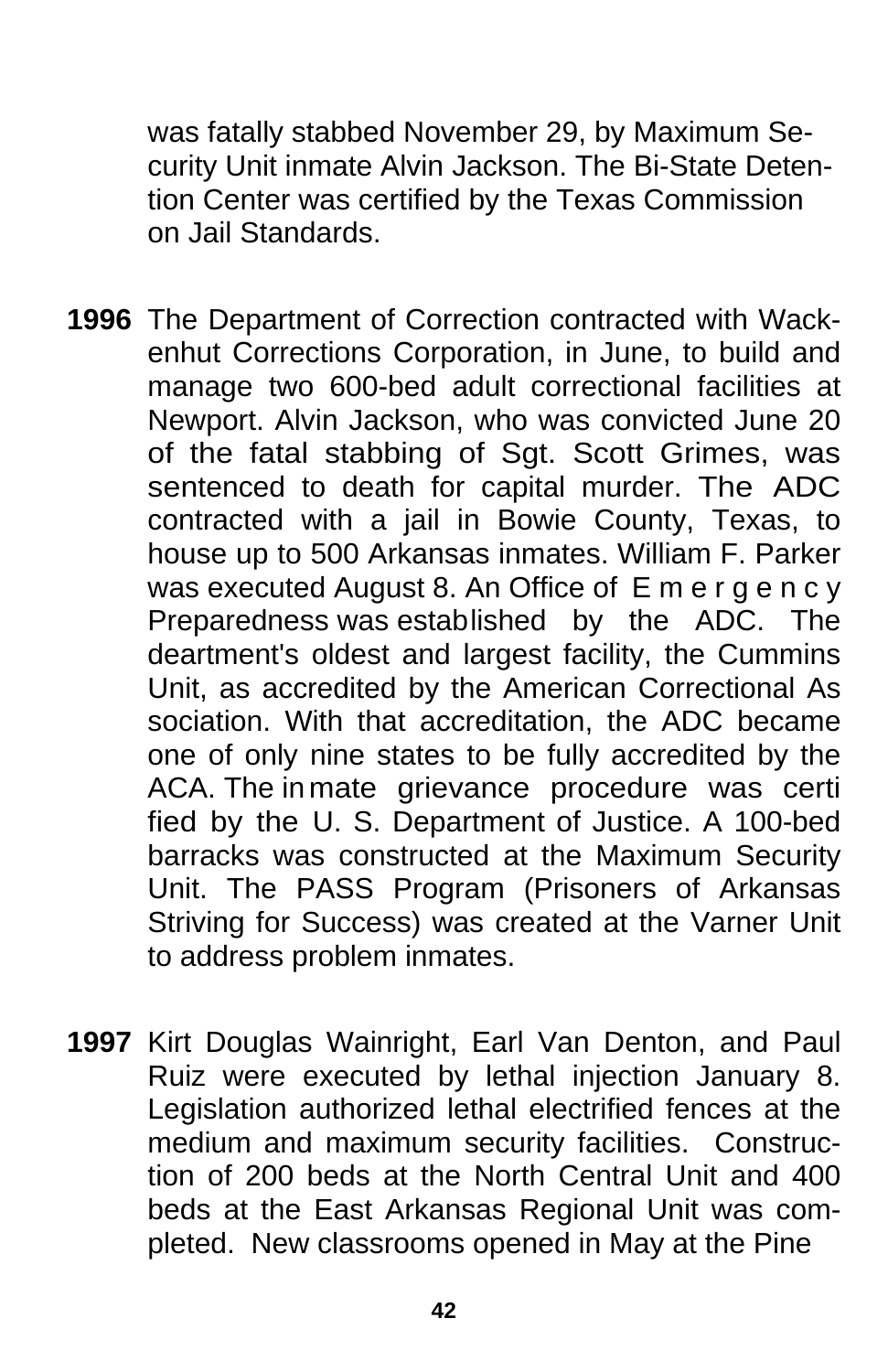Bluff Unit. Pastor Silas Johnson was appointed to the Board of Correction and Community Punishment, replacing the Rev. Hezekiah Stewart. Eugene Wal lace Perry was executed by lethal injection August 6, and for the first time members of the victim's family could view the execution on a video monitor at the Cummins Unit. A U.S. Department of Justice lawsuit involving the ADC's past hiring and promotional practices of female employees were settled. Con struction of the State's first privately managed cor rectional facilities was completed in December at Newport.

**1998** The Department of Correction began paying wages owed for past compensatory time and overtime earned by correctional officers, with nearly \$7.2 mil lion paid to more than 2,000 officers by the end of the fiscal year. The State's first privately managed prisons, both 600-bed facilities named for correc tional officers killed in the line of duty, opened at Newport in January. The Grimes Unit houses youth ful male offenders and the McPherson Unit holds fe male inmates. An expansion at the East Arkansas Regional Unit added 200 medium and 216 maximum beds. The Boot Camp was named "Best of the Best" by the American Correctional Association. The Board of Correction and Community Punishment adopted a grooming policy requiring inmates to have short haircuts and no beards. Collection of DNA samples began for inmates convicted of violent or sexual offenses after a new State law went into effect in August. Wilburn Henderson was executed by lethal injection July 8. Preparations began for the State's first lethal electrified fence, which was erected at the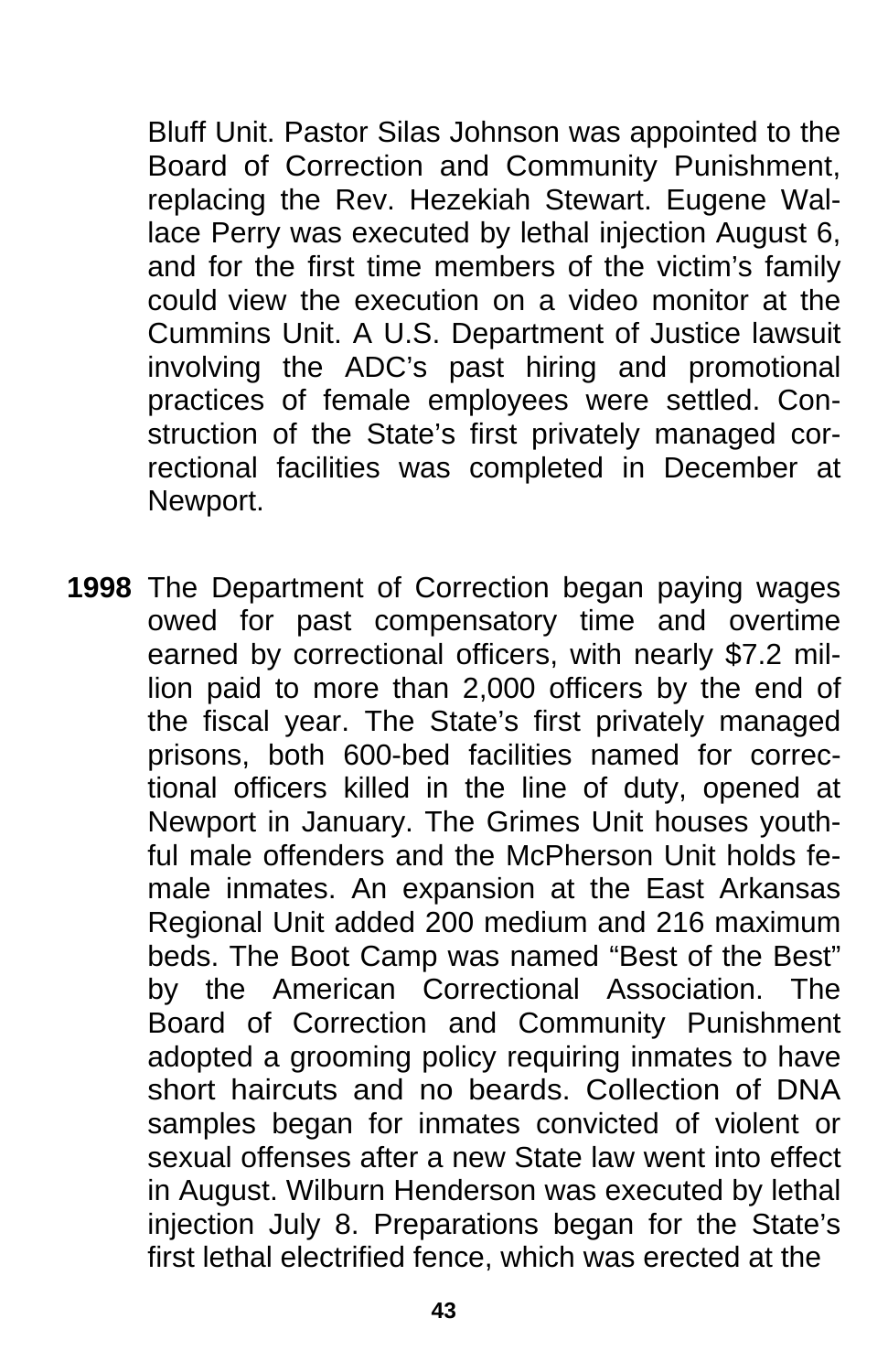Cummins Unit. After raising more than \$185,000 in donations, the new chapel opened at the East Arkansas Regional Unit. A new school building opened at the Delta Unit in May. A GED graduation record was set when 865 inmates earned their GED in ADC classrooms.

**1999** The ADC and the Arkansas Crime Information Center activated the statewide VINE (Victim Infor mation and Notification Everyday) system. Con struction began in September on a 468-bed addi tion at the Varner Unit, which will be the State's first Supermax facility. The janitorial products fac tory opened in September at the Delta Regional Unit. To keep its population from falling below 50,000, the City of Pine Bluff planned to annex the Pine Bluff Complex and its 1,400 inmates. In Feb ruary, 36 correctional officers were sworn in as certified law enforcement officers, the first ADC class to complete the training. Officer James D. Cannon was seriously injured in an attack by an inmate at the Maximum Security Unit. Johnie Mi chael Cox and Marion Pruett, were both executed by lethal injection on February 16 and April 12, re spectively. Alan Willett and Mark Edward Gardner were executed by lethal injection September 8. Governor Mike Huckabee's commutation of Bobby Ray Fretwell's death sentence was the first for a death row inmate since December 1970. Governor Huckabee appointed Benny Magness and Drew Baker to the Board of Correction and Community Punishment. Legislation from the 1999 General As sembly placed responsibility for assessing sex of fenders with the ADC and required Legislative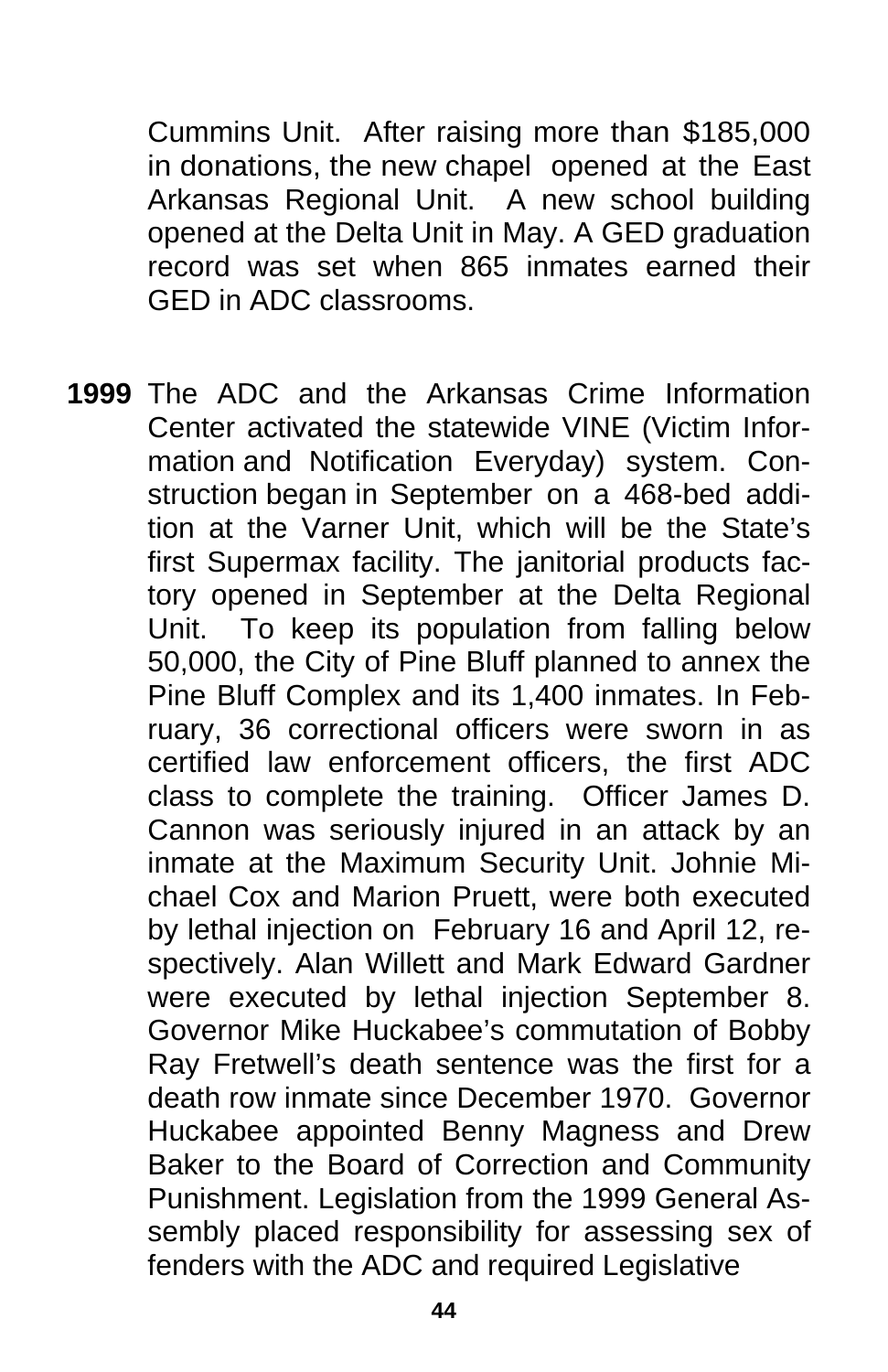Council and Board of Correction and Community Pu nishment review and approval prior to construction of any private correctional facility to house ADC, out of State or Federal inmates.

**2000** The Board of Correction and Community Punishment chose a 400-acre site in Malvern as the location of a medium security prison for males. Originally slated for 760 beds, the facility's size was increased to 948 beds. Several areas of operation for the ADC, in the Central Office, located on Princeton Pike in Pine Bluff, were relocated to the Brandon House Furniture build ing on East Harding Avenue, in Pine Bluff. The build ing was renamed the Administration Annex East, and it became the new home of Human Resources and Information Systems. As part of a new 20-year lease agreement with the county, the ADC began major renovations at the Mississippi County Work Release Center. The first 156 beds at the Varner Supermax opened. The housing area is the first of its kind in Ar kansas, and a Federal grant provided 90% of the con struction costs. After 20 years in the old Barnes School building, the training academy moved next door to the Maximum Security and Tucker Units. In January, ADC went tobacco free for staff and in mates. All tobacco products were banned. Citing health and safety concerns, the BCCP imple mented the ban after a one-year waiting period. The ban applies to buildings, areas inside perimeter fences and ADC vehicles. Construction of Arkansas's first lethal electrified fence was completed at the Cummins Unit. The fence, which carries 5,000 volts, was erected using inmate labor. Christina Riggs, convicted of kill ing her two children, was executed by lethal injection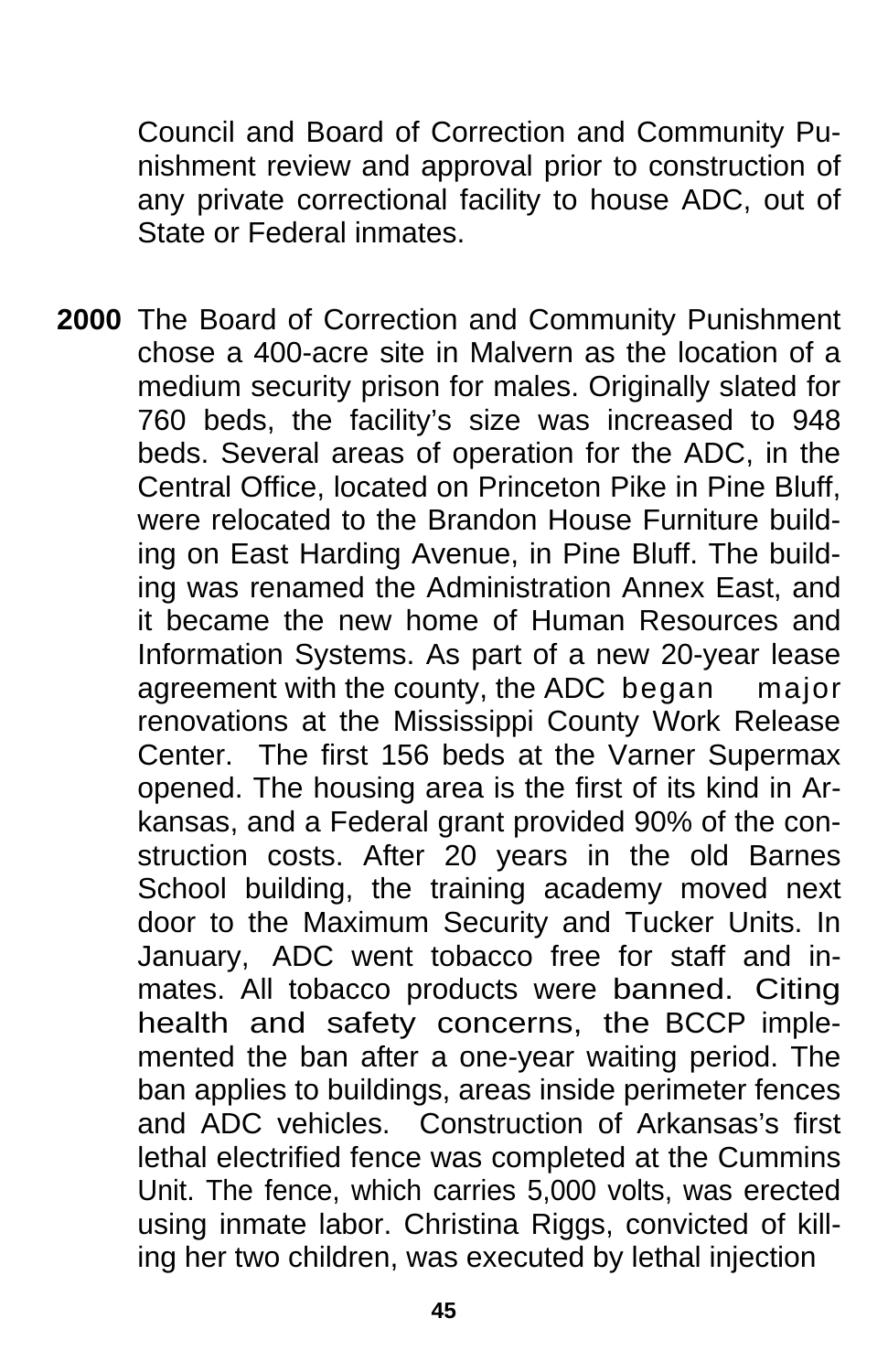May 2, becoming the first female to be put to death by the State of Arkansas. David Dewayne Johnson was executed by lethal injection December 19. Dr. Mary Parker was selected as the new chair of the Board of Correction and Community Punishment, which also received two new members. Pastor J. Aaron Hawkins of Fayetteville and Bill Ferren of Pine Bluff were ap pointed to the board by Governor Huckabee. At the Tucker Unit, the department's last 100 man barracks was to be split into two smaller barracks. As part of its strategic plan and in preparation of performance based budgeting, the ADC developed a new Mission Statement, Guiding Principles and, Core Values. Sixty correctional officers were sworn in as certified peace officers, bringing the agency's total to approxi mately 100. The Constituent Services Office was cre ated to enhance communication with the family and friends of inmates.

**2001** In August, the name of the Board of Correction and Community Punishment was changed to the Board of Corrections, to reflect the name change of the Depart ment of Community Punishment to the Department of Community Correction. After three and a half years of managing the Grimes and McPherson Units, Wack enhut Corrections Corporation chose not to seek a contract renewal. The ADC assumed management of the facilities in July. Clay King Smith, sentenced to death in Jefferson County on five counts of capital murder, was executed by lethal injection May 8. The rate at which county jails are paid to house state in mates was increased from \$25 a day to \$28 by the Board of Corrections. To partially fund the increase, the reimbursement rate for Act 309 inmates was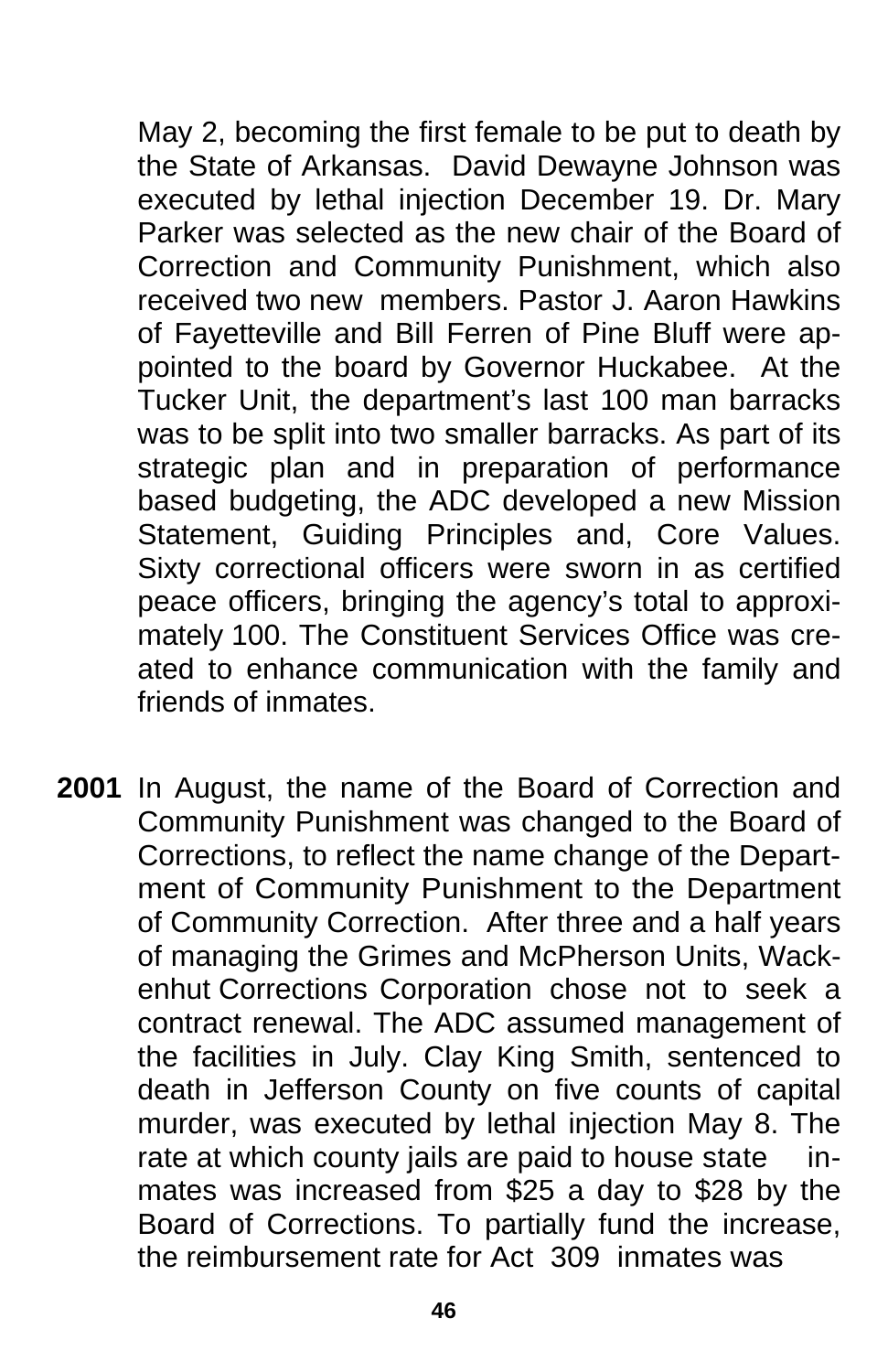trimmed from \$25 a day to \$15 Kelly Pace was ap pointed to the Board of Corrections by Governor Mike Huckabee. For the first time, the three units at the Pine Bluff Complex were placed under the supervision of one warden. Institutional Parole Services was trans ferred from the Department of Correction to the De partment of Community Correction. Gate money was increased from \$50 to \$100 by the Board of Correc tions. An inmate search engine was added to the de partment's web site, allowing internet visitors to view information and pictures of any ADC inmates. The agency's construction and maintenance division was named "Best in the Business" by the Association of State Correctional Administrators

- **2002** Faced with the State's first budget cuts in 14 years, the ADC trimmed more than \$22 million from its operating budget. The 11 percent reduction in funding forced a six-month delay in opening the first phase of the new unit being constructed at Malvern and de layed opening 200 beds of the Grimes Unit expan sion. Construction for 200 beds, for female inmates, were planned at the Wrightsville Unit, but put on hold due to the funding shortfall. More than \$1.2 million was paid out to ADC employees in bonuses through the Career Ladder Incentive Program (CLIP) during FY2002 and 451 employees received CLIP promo tions. After added emphasis was placed on recruit ment and retention, turnover of entry-level correc tional officers fell from 42 percent to 37.2 percent.
- **2003** In FY2003, ADC spent approximately \$44.11 per day to house each inmate almost a 4 percent increase over the previous year. Convicted murderer Riley Dobi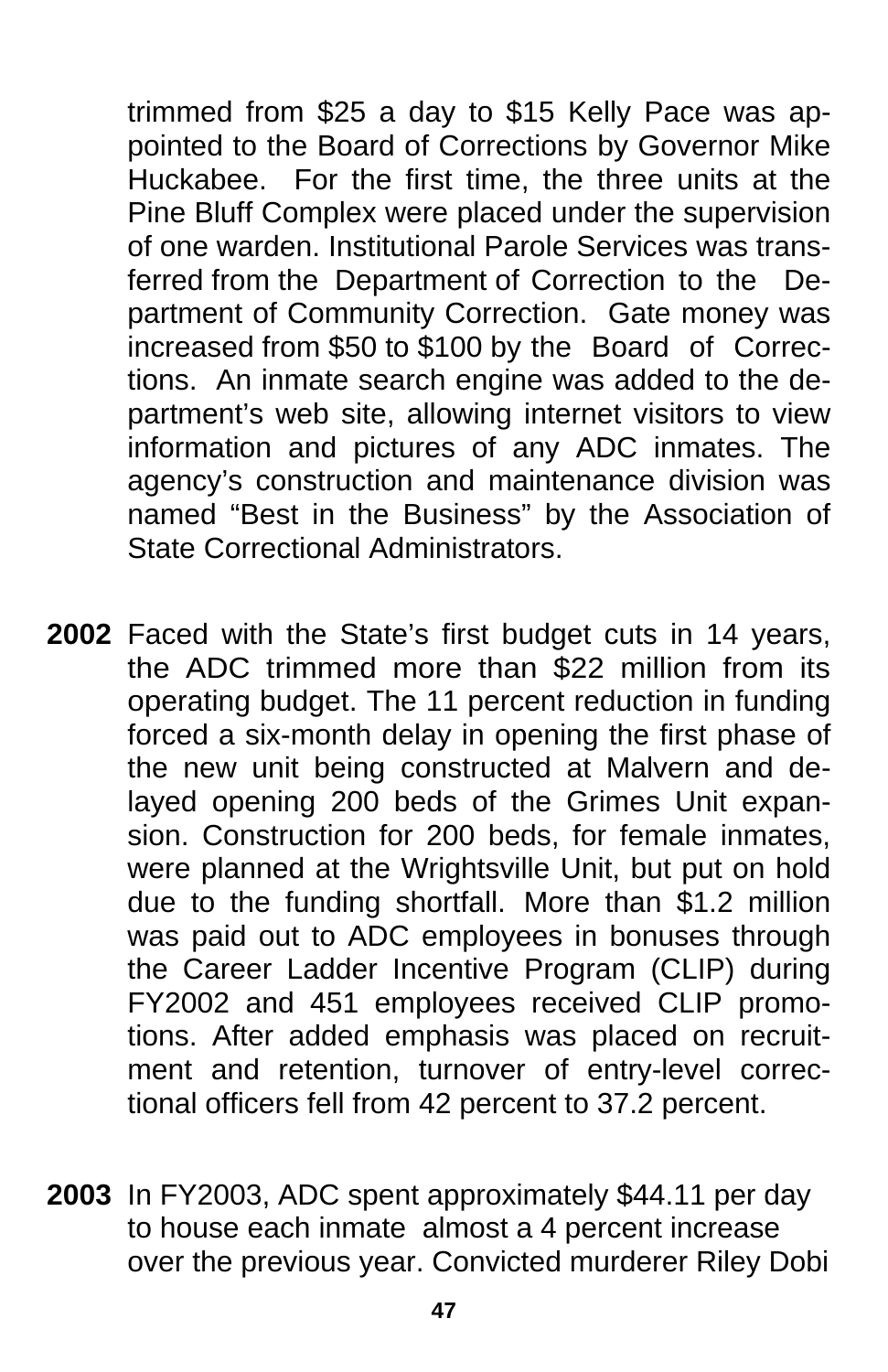Noel was executed July 9, by lethal injection at the Cummins Unit. The inmate population set a record high when it reached 13,099 in November 2002. More than 1,200 of the inmates were backed up in the county jails due to a lack of prison space. In De cember, Cummins became the first Arkansas prison to be in continuous operation for 100 years.Cummins received its first inmates by riverboat on December 13, 1902. A century later, it houses nearly 1,800 in mates and is the department's largest and oldest prison.

**2004** During FY2004, Phase I of the Ouachita River Cor rectional Unit, with 316 beds, opened at Malvern. In Phases II and III, an additional 632 beds will be added to the medium security men's prison, ex pected to be completed in 2005. On January 6, con victed murder Charles Singleton was executed by lethal injection for the 1979 death of a Hamburg, AR grocer. He had spent 24 years on death row. The de partment received a \$3.8 million loan from the Ar kansas Development Finance Authority to assist in building new processing plants at its prison farm and to restructure an existing loan. Plans called for using \$2 million of the loan to build a new milk processing plant and a meat processing and cold storage facility at the Cummins Unit. The remaining \$1.8 million was to be used to restructure a loan the department took out in 1999 to pay for numerous projects. In June 2004, legislators approved funding for a new 200 bed women's unit at Wrightsville. Legislators first ap proved the project in 1999, but plans were halted in November 2001 because of budget reductions.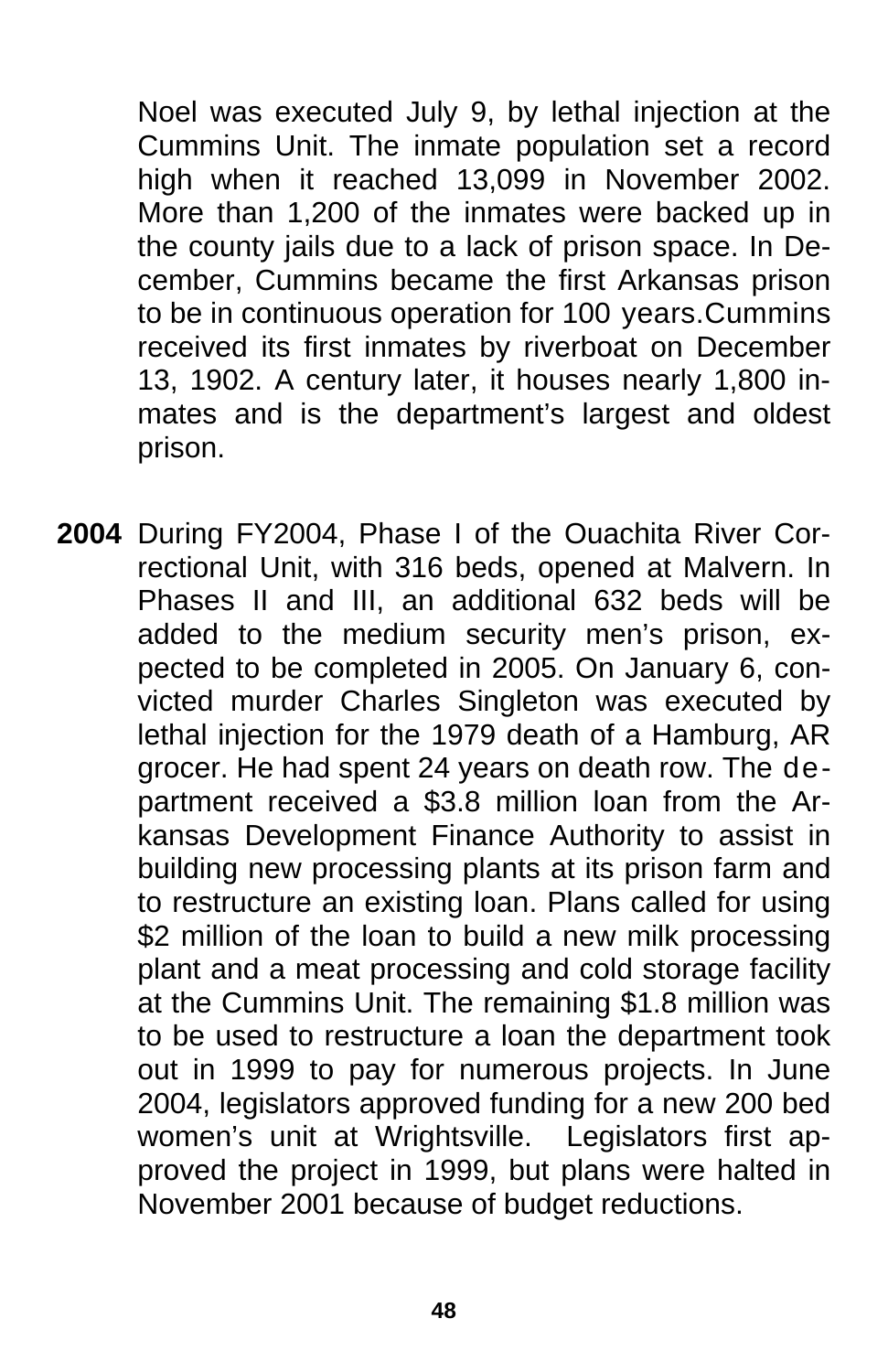**2005** In FY2005, \$3 medical co-pay went into effect in an effort to reduce the number of frivolous sick-call visits and give medical staff more time to spend with those who are truly ill. More than \$39 million was approved during the 2005 legislation session to build a 850 bed Specials Needs Unit at the Ouachita River Correc tional Unit in Malvern. Legislators also made the smuggling of a cell phone into a prison a Class B fel ony and expanded the customer base for Arkansas Correctional Industries. Employees of state agencies and institutions may purchase goods produced by ACI. New legislation also provided extra good time for inmates who earn a GED, complete drug treat ment or receive a Vo-Tech training certificate. In mates convicted of meth crimes after August 12, 2005 and sentenced under the 70 percent law will be allowed to earn good time, but not as much as other drug offenders. Lawmakers also approved a cost of living adjustment for employees for each year of the biennium and changed the name of the Post Prison Transfer Board to The Board of Parole. Construction of a factory got underway at the McPherson Unit for use by a private manufacturing company. Under the new private sector Prison Industry Enhancement Cer tification Program, the company has contracted with the ADC and will employ inmates at the facility. The Board of Corrections voted to establish The Inner- Change Freedom Initiative, a voluntary faith-based pre and post release program that is funded by pri vate contributions. ADC continued to see growth in its prison population, especially women. In August 2004, the number of female inmates backed up in county jails reached 200, setting a new record. An additional 316 beds, Phase II, opened at the 2004.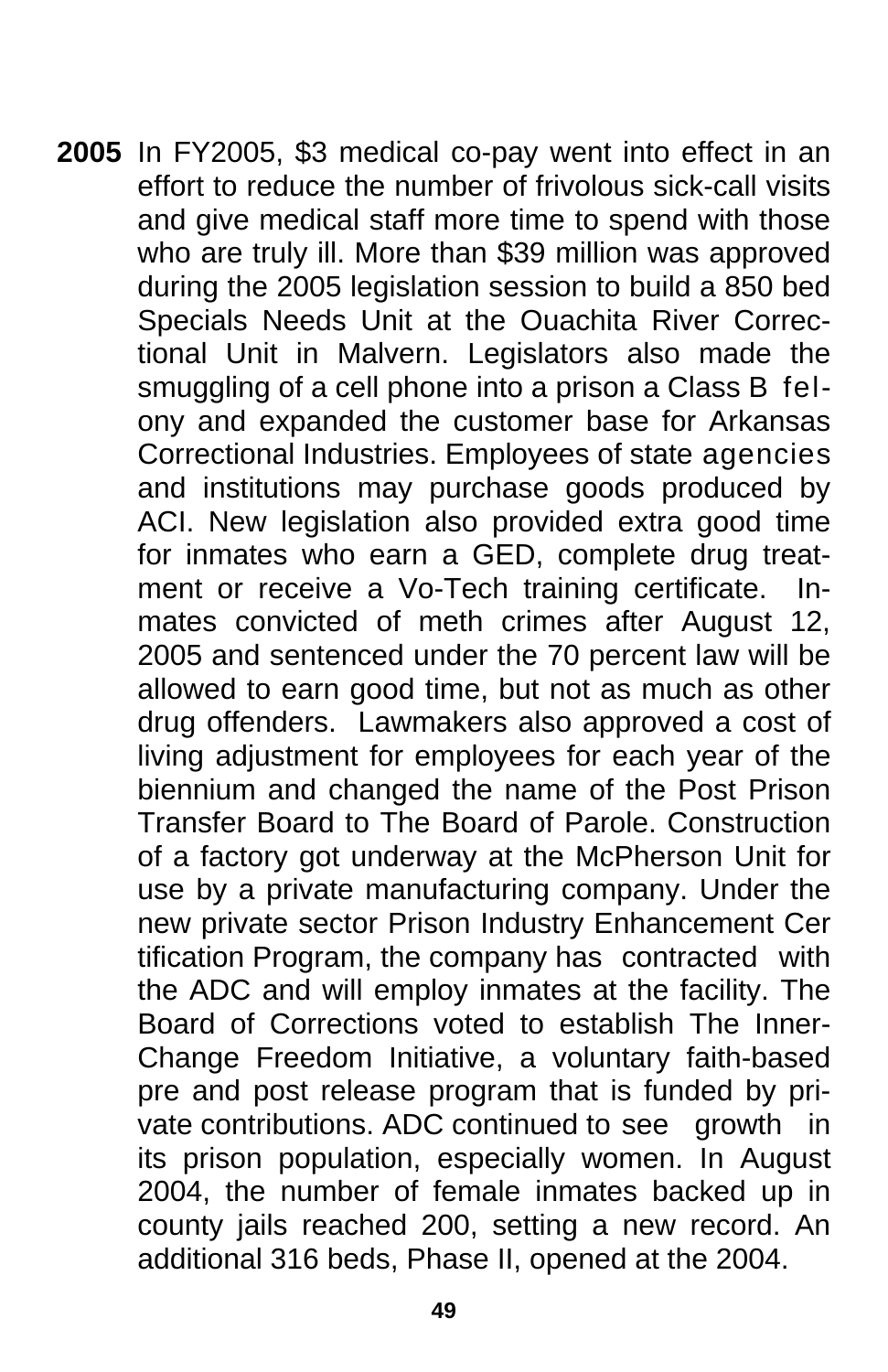That unit, which opened its first 316 beds in August 2003, is set to have 948 beds when com pleted in 2005. The department also planned a 200-bed women's barrack at Wrightsville. In March 2005, the State Board of Corrections ap proved an Internet banking system that provides another way for friends and families of Arkansas inmates to put funds on their ADC account.

**2006** Construction began for the planned 200-bed women's facility at Wrightsville. The prison, adja cent the boot camp, will help accommodate the state's growing female inmate population. The fa cility will provide additional treatment space and additional housing for inmates assigned to the Special Needs Program. In May, the center was officially named the J. Aaron Hawkins Center for Women at Wrightsville as a memorial to Pastor J. Aaron Hawkins, who served on the Board of Cor rections from April 12, 2000 until January 23, 2006. The center partially opened on May 4, 2006, admitting its first 25 inmates. The population had grown to 98 by the end of the month. In July 2005, the addition of a Mental Health Building opened at the McPherson Unit. This marked a positive step in dealing with mental health prob lems associated with the female inmate popula tion. The building has offices for mental health staff and areas for confidential counseling and group meetings. A package of legislation to help the Arkansas Department of Correction deal with prison over crowding and increasing incarceration costs went into effect Aug. 12. The bills were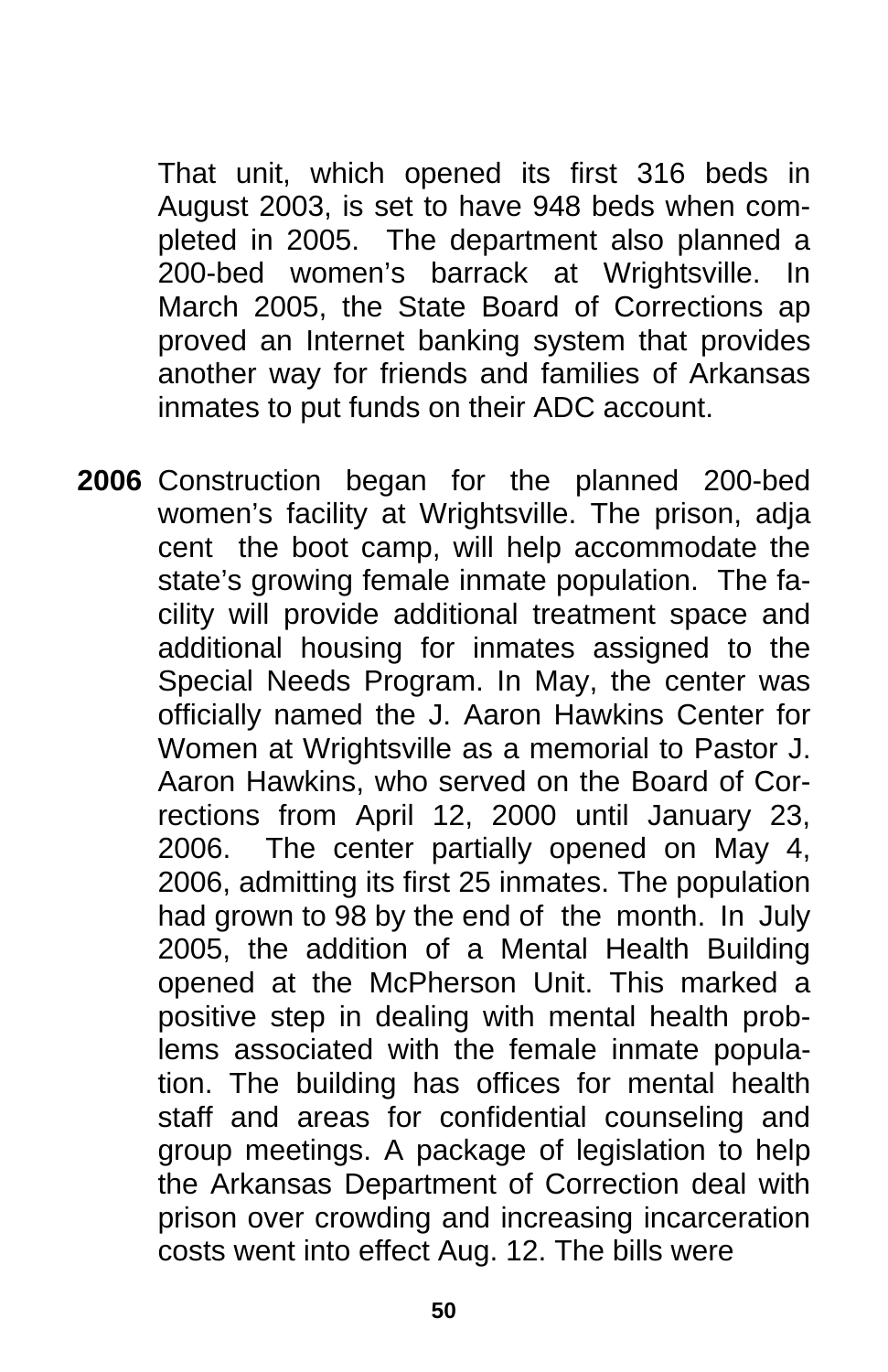Sponsored by Senator Jim Luker and Representa tive Will Bond. Included in the legislation is a measure that allows methamphetamine offenders serving 70 percent of their sentence to shorten their incarceration through good behavior. The change allows them to earn some good time, but they still must serve as least 50 percent of their original sentence. The change only affects offend ers whose crime occurred after the law went into effect. Another new law allows inmates to earn 90 days good time for successful completion of drug treatment, GED education or vocational educa tion. The Arkansas Department of Correction hosted the National Major Gang Task Force 11th Annual Training Conference in Little Rock on Sept. 11-14. James Gibson, ADC Internal Affairs Administrator, served as the organization's presi dent. The NMGTF provides leadership and infor mation within the criminal justice system to mini mize the effects of security threat groups, gangs, and terrorists is prisons, jails, and communities. The four-day conference attracted criminal justice professionals from throughout the nation. The Ar kansas State Employees Association named Roy Agee, intake supervisor at the Diagnostic Unit, Outstanding State Employee of the Year on Aug. 5th in Hot Springs. Selected from 43 nominees, Agee was recognized for his many contributions to the state and to the community. After Hurricane Katrina struck the Gulf Coast on Aug. 29, the ADC staff, employee associations and employees of Correctional Medical Services helped out with a variety of relief efforts including donations, fund raisers, and volunteering at local shelters. In add ition to donating to the Red Cross and other relief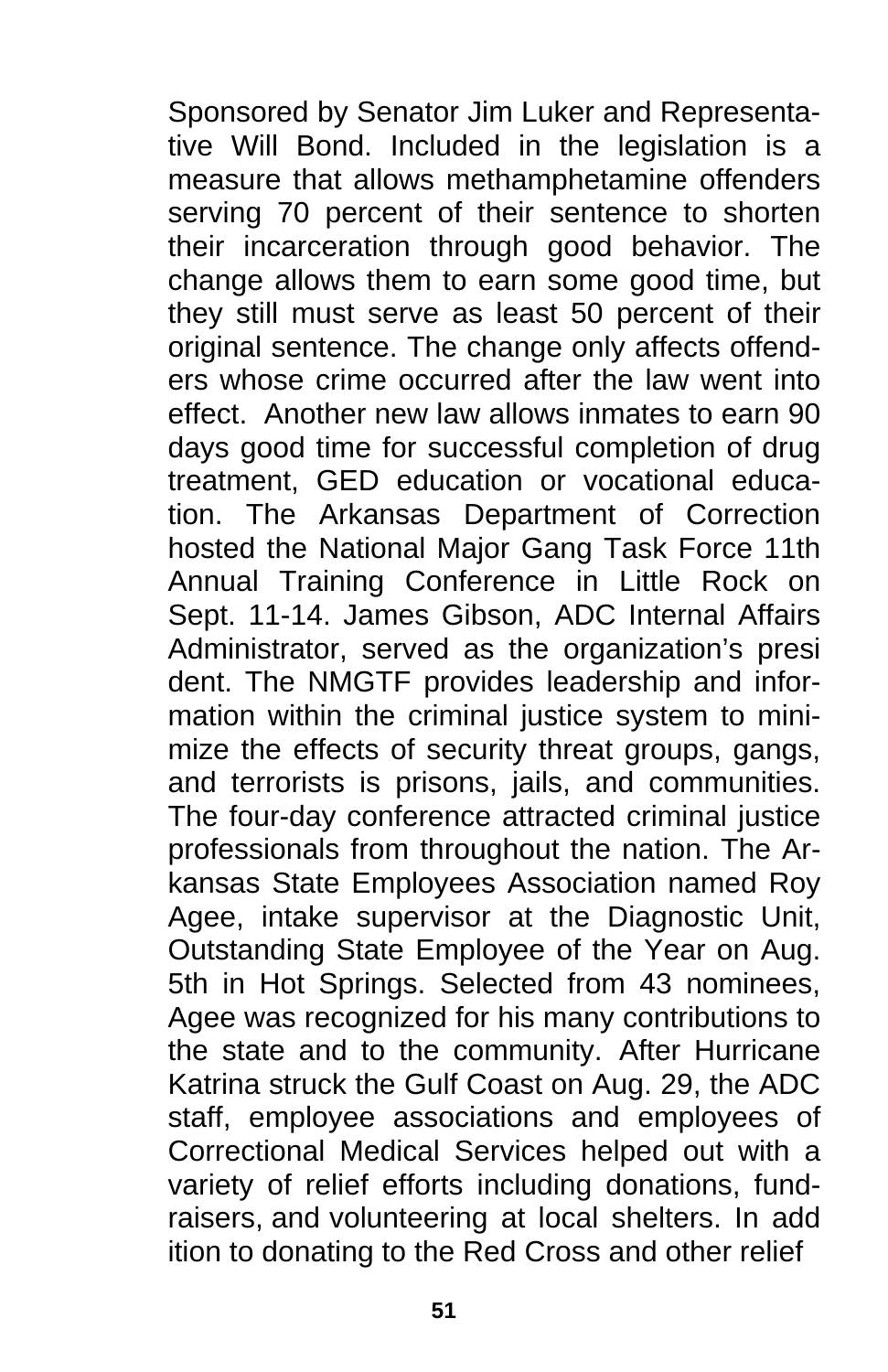efforts, ADC and CMS employees provided more than \$23,000 to re lief efforts for correctional officers in Louisiana and Mississippi. A new factory that is part of the Prison Industry Enhancement (PIE) Pro gram began operating at the McPherson Unit. PIE programs create partnerships between private sec tor employers and detention facilities to help inmates receive job training and employment experience that will help them transition back into society. Actronix, Inc. was awarded the department's first PIE contract. It is an Arkansas-based company that manufactures cable assemblies, and harnesses for the technology Industry. Inmates who qualify for the program are paid by the company and must send money to those they are supporting, donate to a crime victims' fund, and save some money. On Nov. 9, 2005, the Arkan sas Board of Corrections approved \$40 million in bond money to fund an 862-bed special needs facility at the Ouachita River Correction Unit. The revenue bonds will be issued through the Arkansas Develop ment Finance Authority. The Special Needs Unit (SNU) will be constructed in three phases, all utilizing inmate labor. When completed, the facility will house the department's special inmate populations including geriatrics, mental health, chronically ill, and disabled inmates. In February 2006, Wendy Kelley joined ADC as the new Deputy Director for H e a l t h and Correctional Programs. She previously served as a Deputy Attorney General for the State of Arkansas. During her 14-year tenure with the AG's office, Kelley often represented the department in court proceed ings and she most recently represented the ADC in agreement with the United States Justice De partment concerning continued improvements at the Newport Complex. She replaced Dr. Max Mobley,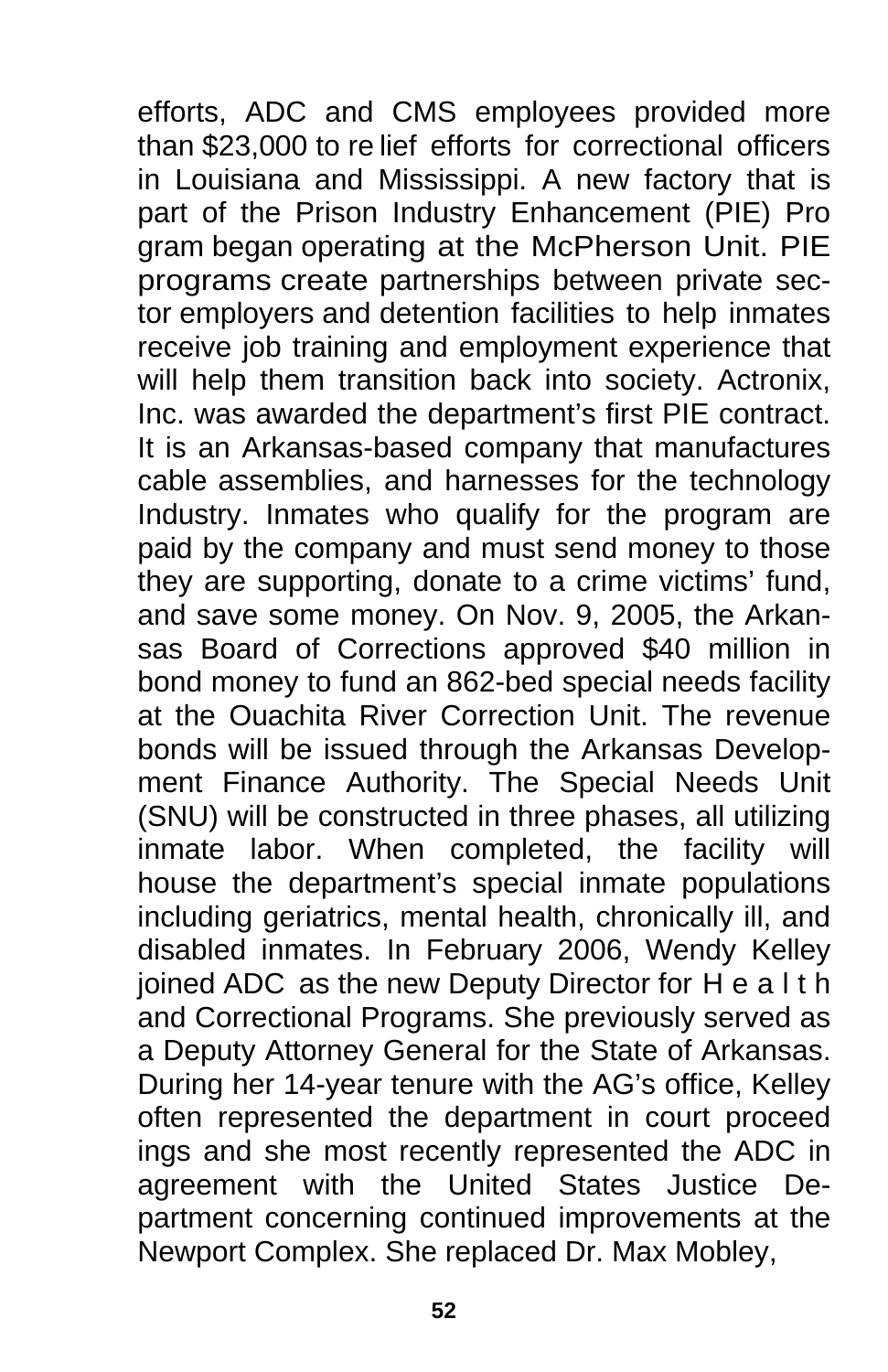who retired in January after nearly 30 years with the agency. ADC teams won top honors at the 2006 Southern States Manhunt Field Trials on March 20-24 at Camp Robinson in North Little Rock. Some of those awards included:  $First$  Place - Tucker Unit Single Lease and First Place - EARU - Multiple Lease and First Place - Cummins Unit-Pack Dogs. The depart ment swept the team marksmanship competition and the pack-dog competition. The Cummins pack won first place, the Tucker Unit took sec ond, and East Arkansas Regional earned third. K9 Max, a bloodhound whose home is the Diag nostic Unit, was named "Best Looking Canine." The event drew 60 teams from six southern states. June 1, 2006, marked the dedication of the new Inner-Change Freedom Initiative (IFI) at the Tucker Unit. IFI is a voluntary program aimed at morally transforming inmates and help ing them develop life skills needed for a suc cessful re-entry to society. The faith-based pro gram is funded mostly by churches. At the pro gram's kick off, Governor Mike Huckabee deliv ered the keynote address. "I'm thrilled about be ing able to get the Inner-Change Program here," the Governor said. "It's a wonderful thing. It's a program that is funded privately and it's of great benefit to the state."

**2008** Director Larry Norris was selected Outstanding Director of Corrections for 2006 by the Associa tion of State Correctional Administrators. The de partment implemented a new working classifica tion of Deputy Warden. The 200-bed J. Aaron Hawkins, Sr. Center for Women at Wrightsville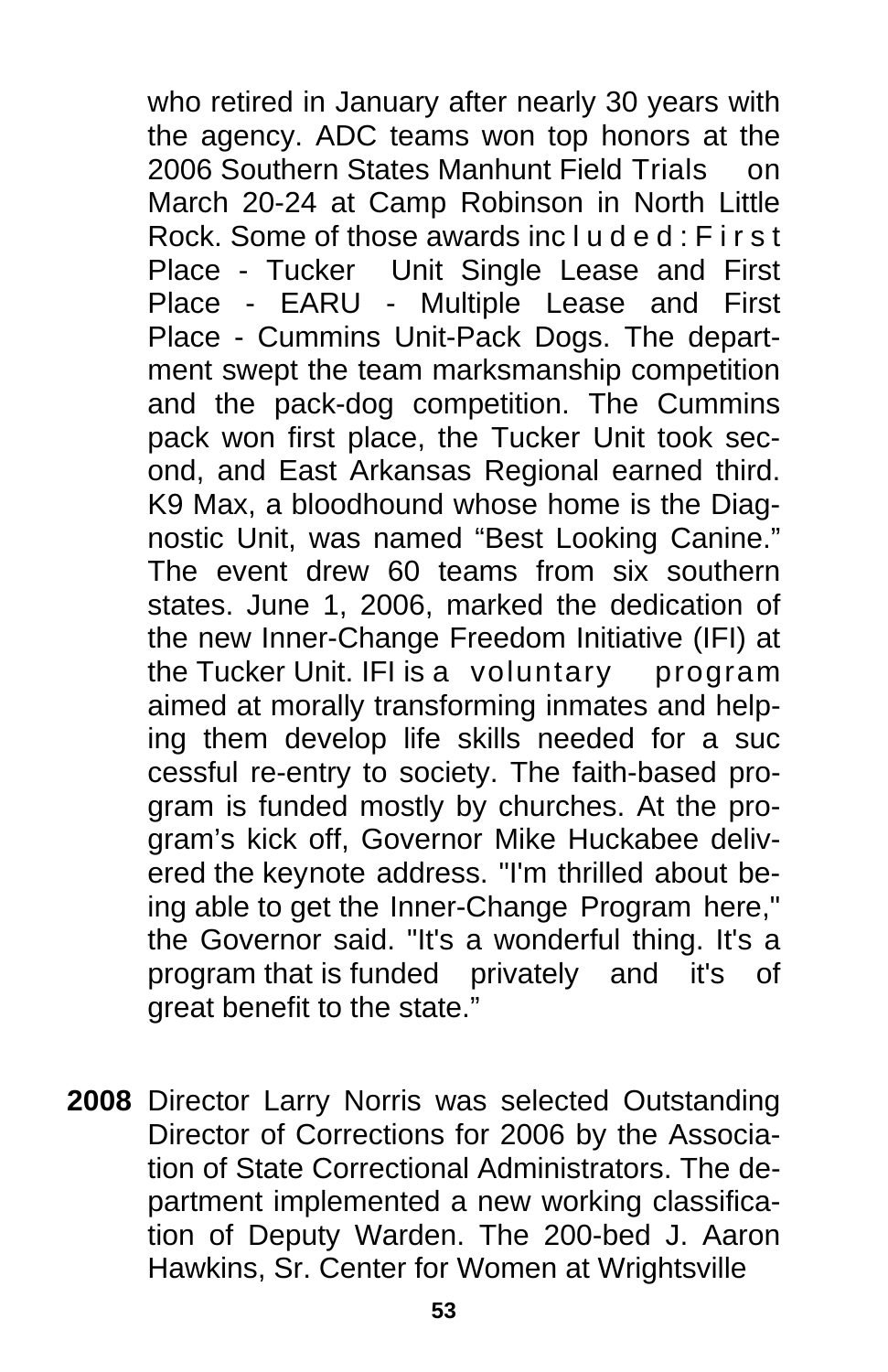was dedicated on Oct. 27, 2006. Videoconfer encing equipment was installed at Delta Region al, East Arkansas, North Central, Grimes,Central Office and the Administration East Annex. The equipment will help with training and reduce travel time. Inmates in the Riverside Vo-Tech School helped build walls, kitchen cabinets and countertops for a Jefferson County Habitat for Humanity House. The Board of Corrections voted to expand the ADC's contract with Correc tional Medical Services to include providing psy chiatric care to inmates. Construction began on an 862-bed addition to the Ouachita River Cor rectional Unit for inmates with special needs. The Innerchange Freedom Initiative program was dedicated on Dec. 1, 2006 at the Hawkins Center for Women. The faith-based program, which began at the Tucker Unit, is designed to help inmates change their lives and reduce the likelihood of returning to prison. Funded by churches and organizations, construction began on the chapel at the Maximum Security Unit. Soon after a powerful tornado ripped through Dumas on Feb. 24, 2007, staff members from the ADC headed to the community to help. Along with other agencies, they searched for victims and provided security in the area. Inmate work crews helped clear away debris. The ADC an nounced plans to start its own benevolent-type employee association called Arkansas Associa tion of Correctional Employees Trust (AACET). The state legislature eliminated the Career Lad der Incentive Program, which encouraged em ployees to develop the skills necessary for effec tive job performance and become eligible for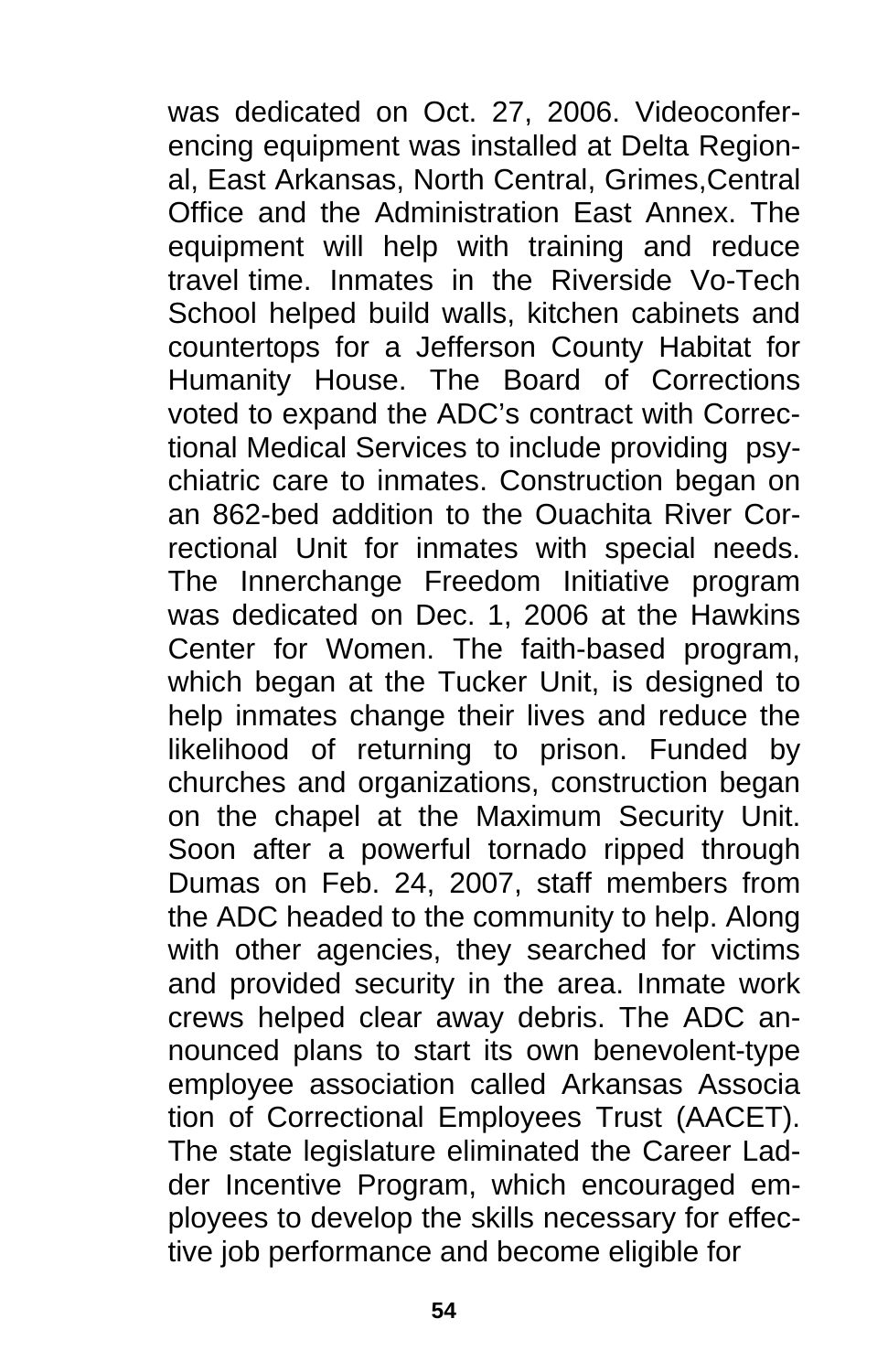career advancement within the ADC. A similar pro gram called the Merit Incentive/Promotion System (MIPS) replaced CLIP. Continuing a winning tradition, ADC teams won several top honors during the 2007 Southern State Field Trials. ADC took first place in Single Lease, Pack Dog, Narcotic Detection and Marksmanship. Construction began on the 200 female bed vocational technical and education wing at the McPherson Unit. Act 1692 went into effect. It ex pands sexual assault in the third degree to include "anyone employed or contracted with or otherwise providing services, supplies or supervision to any agency maintaining custody of inmates, detainees or iuveniles."

**2008** ADC's training facility was dedicated as the Willis H. Sargent Training Academy on Aug. 23rd. Sargent served as the first academy administrator and as a warden. Work began on the development of a water use/irrigation system at the Tucker Unit and Maximum Security Unit. The ADC received the coveted Golden Eagle Award. Presented at the American Correctional Association's 137th Annual Congress of Correction conference in August, the award is for those states whose institutions and programs are completely ac credited by ACA. In September, the ADC launched a new employee benevolent association: the Arkansas Association of Correctional Employees Trust (AACET). The Information Technology Division began hiring technicians to provide onsite desktop support at each ADC unit and the agency introduced a new entrance monitoring system that will integrate with eOMIS. The system was first tested at the Varner and Delta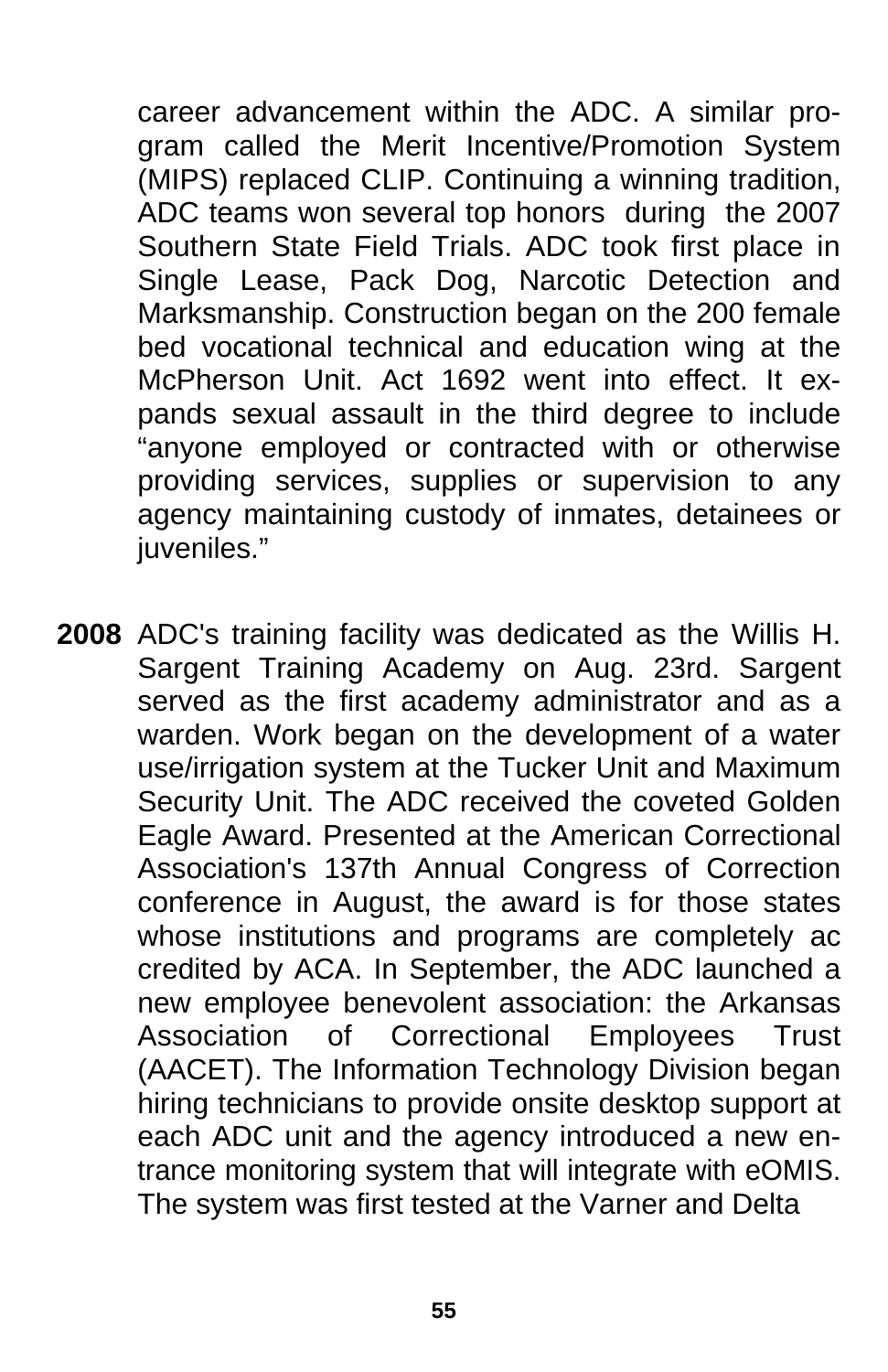leather gloves was launched at the Pine Bluff Unit by Arkansas Correctional Industries. ACI eventually wants the initiative to become a Prison Industry En hancement Certification (PIE) program. PIE partici pants are paid and must send money to their depend ents. They must also donate to the Crime Victim's Compensation Fund, save some money and pay child support, if applicable. The Varner Unit held a ribbon cutting ceremony Oct. 2nd for its new mental health building. Patterned after the popular Phenomenal Woman Seminar, ADC held its first Distinguished Gentleman Seminar on Oct. 22nd. Family and friends of inmates were granted the option of pre-paying for inmates' calls using a credit card. Curtis Pittman, an inmate at the Maximum Security Unit, was convicted of three counts of indecent exposure Oct. 24 in Jeffer son County District Court. It marked the first time that an inmate faced indecent exposure charges in court. Inmates now face the possibility of having additional time added to their sentences if they are convicted of indecent exposure. The state agreed to purchase the former Jefferson County Jail (JCJ) adjacent to a cor rectional facility operated by the ADC in Pine Bluff. The 106-bed jail, which opened in 1991, was sold for \$3 million and was renamed the Randall L. Williams Correctional Facility, in honor of Randall L. Williams, a former Jefferson County circuit judge who had also served as chairman of the Board of Corrections. For Regional Units to monitor visitors. A pilot program that has inmates sewing glove liners for firefighters' the first time in four years, the ADC had more than 1,000 inmates being housed in county jails due to lack of prison space. AACET hosted the "Roasting of the Director" on Feb. 7th as a fundraiser for the asso ciation. The ADC surpassed its \$80,000 goal for the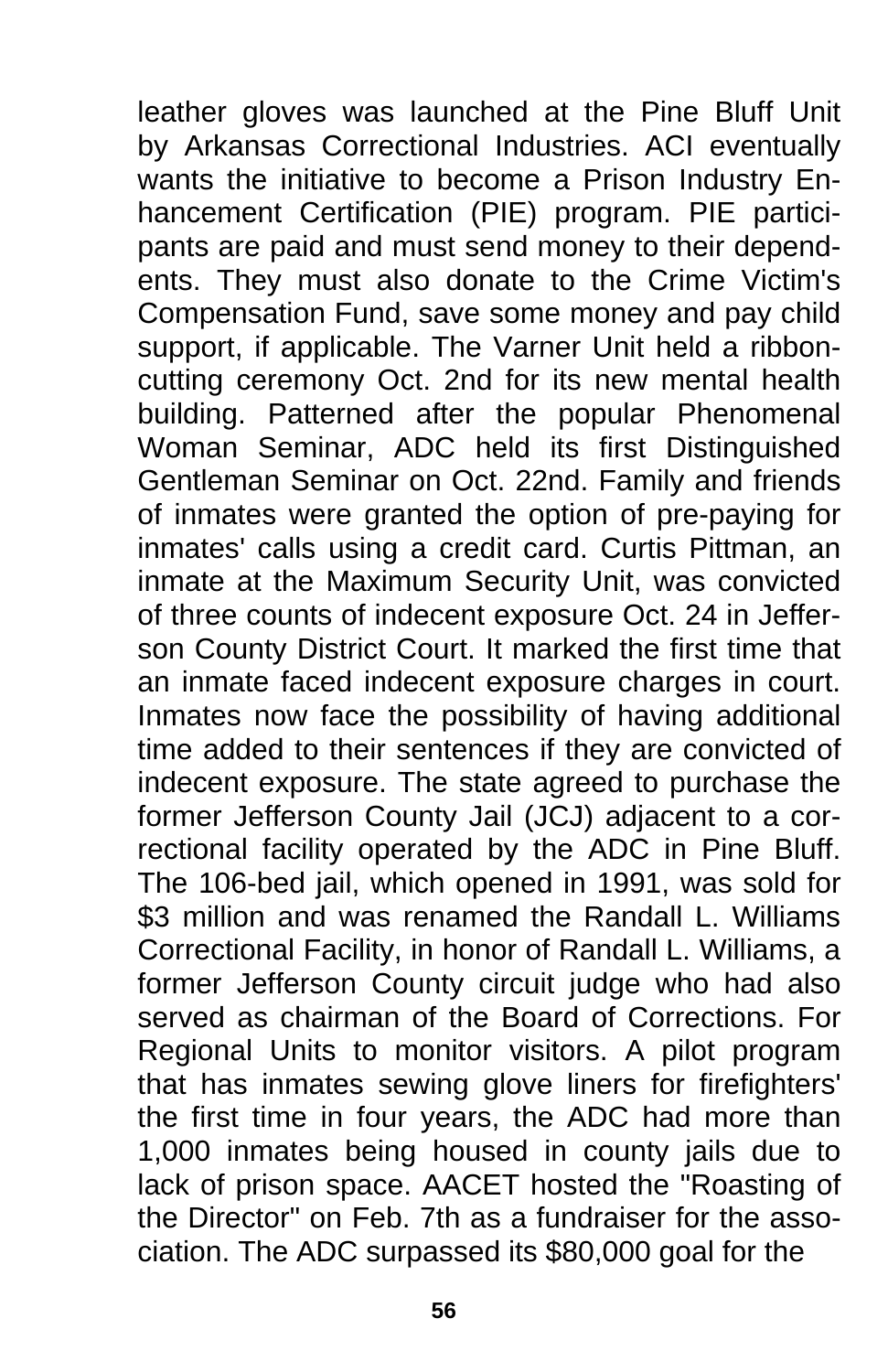2007 United Way campaign, generating \$88,710.02 in pledges and donations. A new 80-hour Field Rider Introductory Training Class was launched in Febru ary. Teams from the ADC collected some top awards in the Southern States Manhunt Field Trials in March: 1st Place, Single Leash Division; 1st Place and 3rd Place, Multiple Leash Division, and 1st Place and 2nd Place, Pack Dog Division. A record 873 inmates earned their GED. The ADC, along with the Depart ment of Community Correction and Arkansas Crime Information Center, offered the public the Arkansas Escape Alert System. It allows citizens living in the vicinity of a ADC unit, or DCC center, for automated notification in the event of an escape. Under an agreement reached in June, the ADC presented doz ens of historical artifacts to the Old State House Mu seum. Roger Ferrell, a Regional Maintenance Lieu tenant at the Mississippi County Work Release Cen ter, was named Outstanding State Employee of the Year.

# **Services/Programs**

**Act 309 Program:** Contracts for housing and supervision of eligible state inmates in approved county and city jails for work purposes

**Agriculture:** Inmate work assignments and training in row and garden crop farming, animal husbandry, and food processing

**Alcoholics Anonymous, Cocaine Anonymous and Narcotics Anonymous:** A system of recovery from substance abuse utilizing role models and a 12-step approach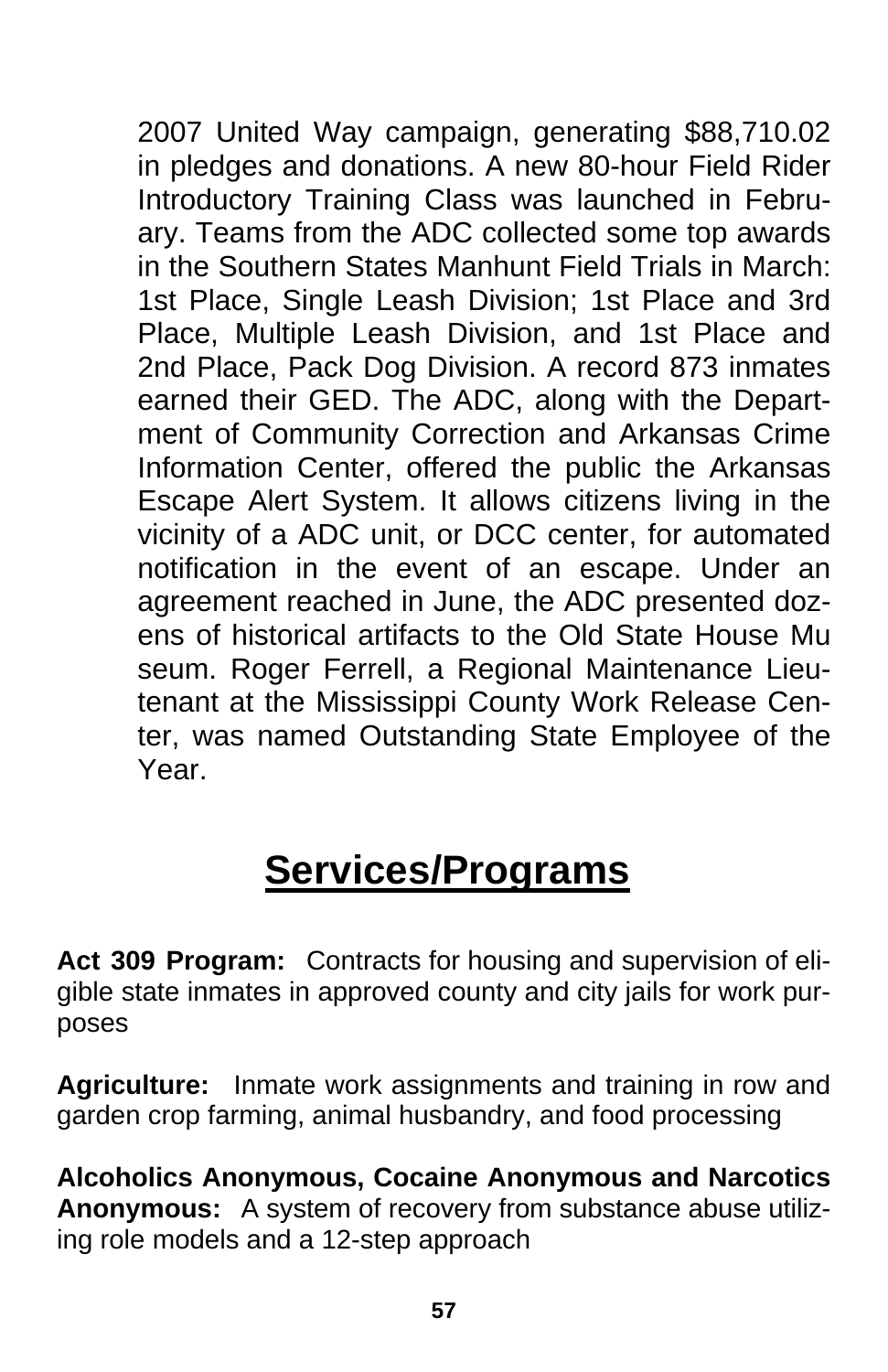**Anger Management:** Behavior modification program, using ACA's "Cage Your Rage," for inmates who consistently resort to violence rather than problem solving

**Boot Camp:** A military-style behavior modification program based on discipline, academic education and substance abuse education. Eligible inmates must volunteer to participate in the program

**College Program:** College courses are available for inmates at certain units, potentially leading to an Associate of Arts or Bachelor of Arts Degree

**Construction:** On the job training and work assignments for inmates through the construction and maintenance of department facilities

**Disciplinary Court:** An internal justice system for determining sanctions for rule violations involving inmates

**Intake Orientation:** Orientation for new inmates includes: assessment of educational, medical, physical, and psychological needs

**Food Services:** Inmate work assignments preparing meals for both inmates and staff

**Habilitation Program:** Housing, work supervision, and treatment at the Tucker Unit for developmentally disabled inmates

**HIV and TB Programs:** Prevention, tracking, case management, counseling, treatment, review, and research designed to lessen the spread of infectious diseases

**Industry:** Inmate work assignments and on the job training in manufacturing settings producing goods and services for government and nonprofit agencies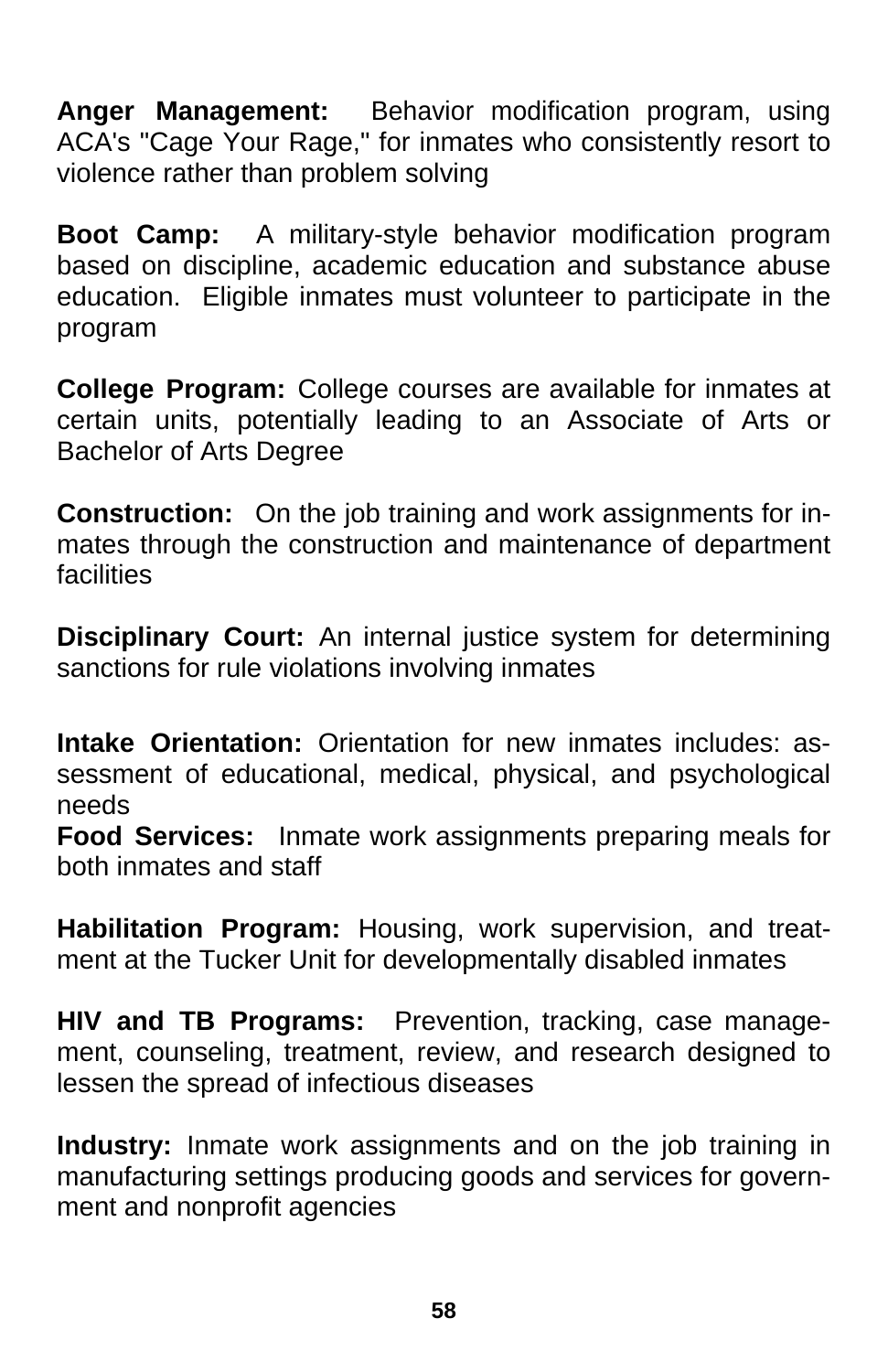**Inmate Panel:** Inmates are allowed to share their experiences with groups of children, teenagers, and adults

**Inner-Change Freedom Initiative (IFI):** is a voluntary Christcentered and Values-based pre-release program that promotes transformation from the inside out

**Jaycees:** Inmate chapters of the community service organization chartered from the national Jaycees

**Library:** Hard cover and paperback books, reference materials, and periodicals provided for inmate use

**Medical Services:** Complete medical care for inmates including: sick call, hospitalization, surgery, dental, and eye care

**Mental Health Services:** Institution wide operations and services to include: Outpatient treatment and intervention for individuals and groups

**Parenting Program:** Inmate training in parenting and child care skills

**Pre-Release:** A 30-day training program to prepare inmates for their return to the community

**Reduction of Sexual Victimization Program (RSVP):** Residential treatment of compulsive sexual behaviors, particularly child molestation

**Religious Services:** Worship services, religious materials, counseling, and crisis ministry for inmates

**School District:** Class A school district within the ADC, with GED potential for inmates

cally ill and/or for those recovering from acute illness **Sheltered Living Unit:** Inmate housing for the elderly, chroni-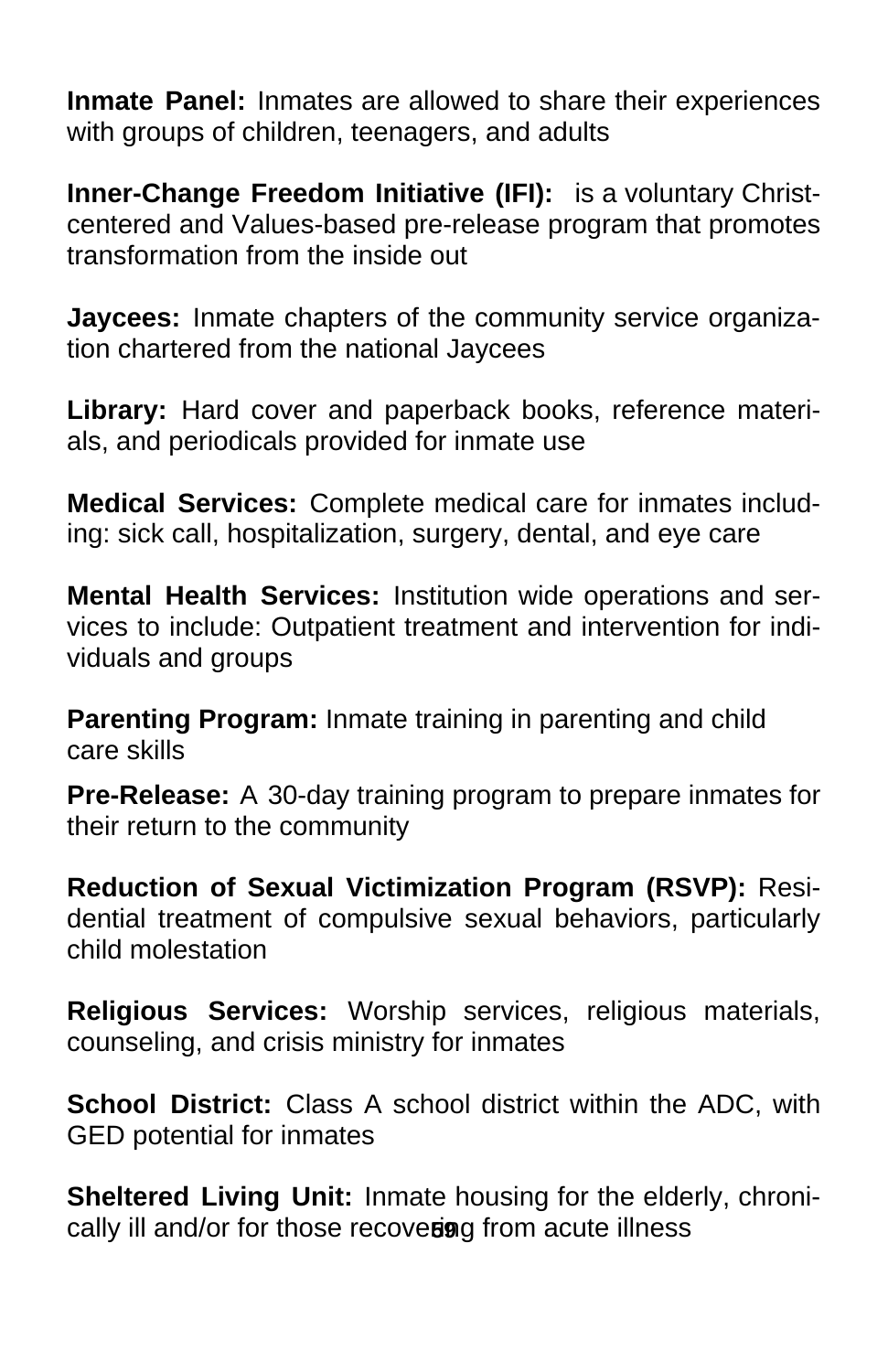**Special Management Barracks:** Housing at the Cummins Unit for inmates with mental health management and counseling needs

**Special Programs Unit:** Housing, work supervision, and treatment for inmates with chronic mental difficulties

**Substance Abuse Therapeutic Community:** Comprehensive substance abuse treatment using a modified therapeutic community residential program

**Suicide Prevention:** Mental Health staff regulate assessments on segregated inmates identified with prior suicidal history for more than 30 days

**Vocational Education:** Vocational education in 24 areas of study, provided by Riverside Vocational Technical School and funded by the Department of Workforce Education

**Volunteer Services:** Volunteers provide a wide range of services including transportation of inmate families, twelve step support groups, and religious services

**Hobby Craft Program:** Inmates produce leather products, wooden crafts, cloth artifacts, and artwork, which are either for sale or gifts to family and friends

**Work Programs:** Inmates are assigned jobs throughout ADC that teach work skills and ethics. Inmates are assigned jobs in the community